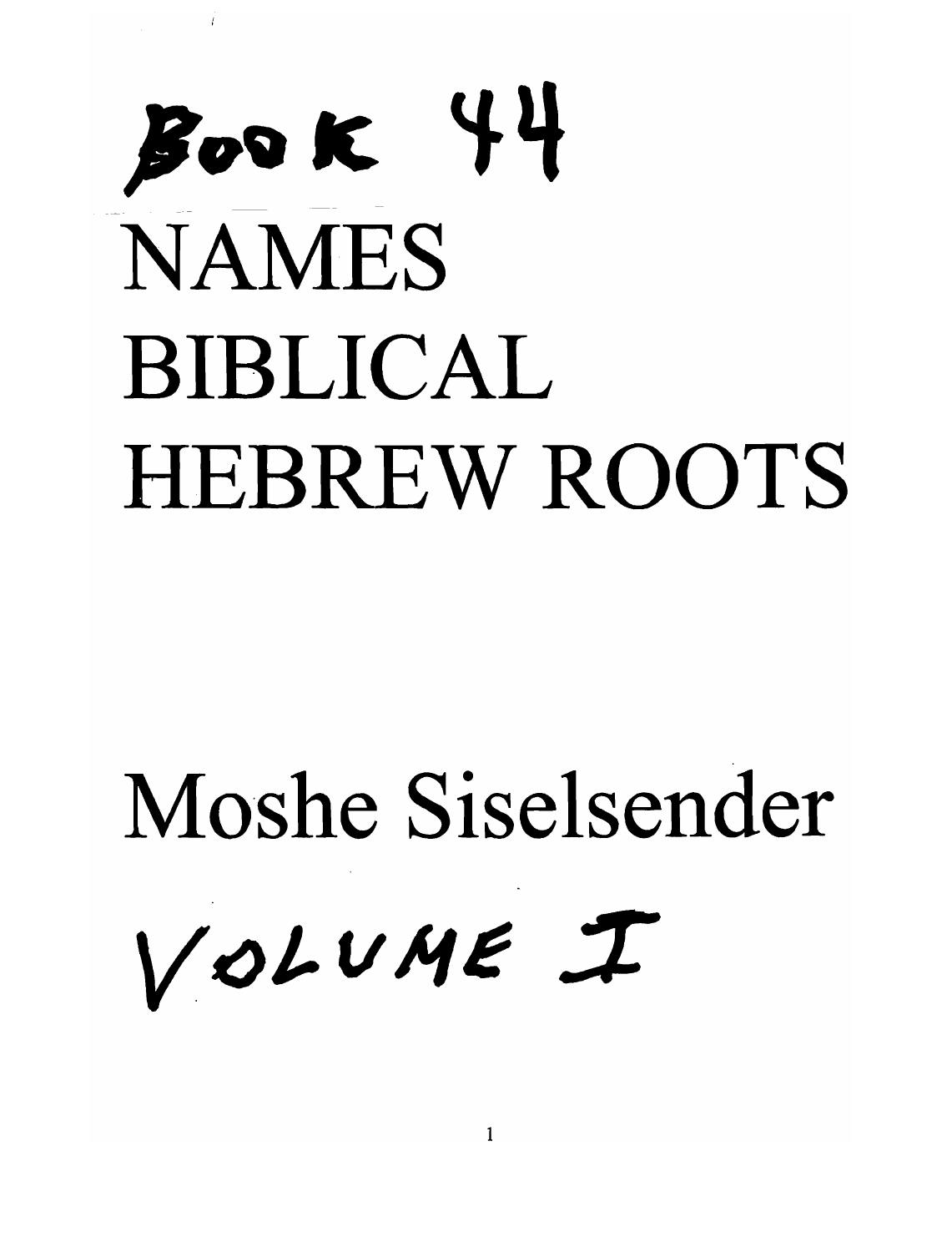# Prologue

#### CIVIL LAWS CIVIL LA WS ALL OVER THE WORLD HAVE THEIR ORIGIN FROM THE Seven Nohadic laws given by God and practiced by Noah. These laws are recorded in the Bible and The Talmud. They are a gift preserved in their original form by the Jews. In addition to the millions of contributions Jews gave to the world the preservation of the Seven Nohadic laws ranks in the same league as the Ten Commandments in the Bible Exodos 20:1-17

";.'

 $\ddot{\bm{\zeta}}$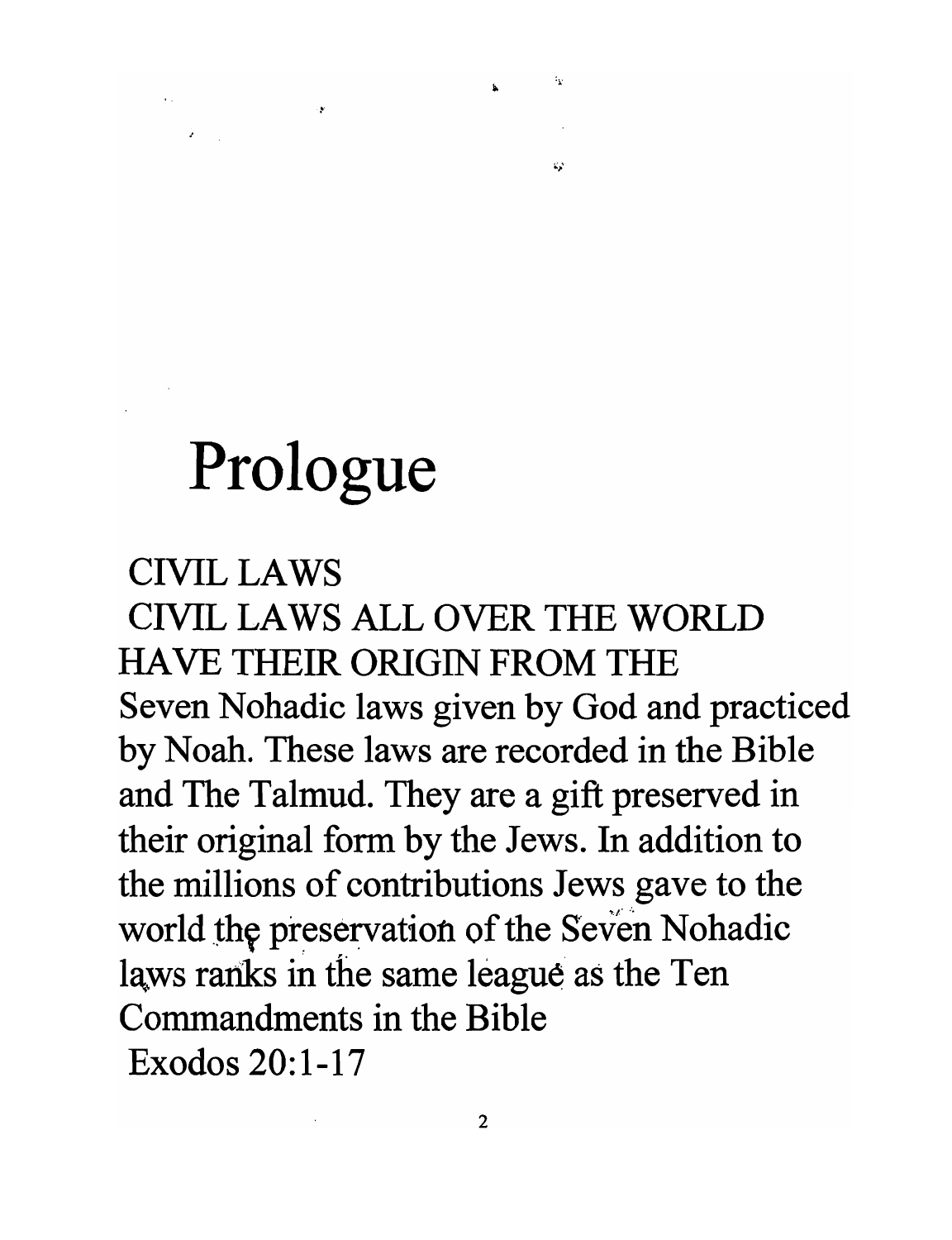Dueteronomy 5:5-19.

Both sets of basic Principles of civilized behavior were preserved by Jews for humanity.

In 1907 archeologists unearthed 10,000 stone tablets the Hammurabi Codes that enshrined expanded and fleshed out in legislation the Seven Nohadic Laws. They were written in a dialect of Hebrew dated 4000 years ago.

1] Not to worship idols

Idol worship really means adoption of Pantheism. Pantheism is the distortion of the theological concept of God's eternity and the thoughts of God. God is eternal beyond time and space. God eternally thought to CREATE; all the laws-the Torah; the Souls of all Jews Yisroel and non Jews -Abraham that are fundamental to creation; time and space all the spiritual and physical substances in creation;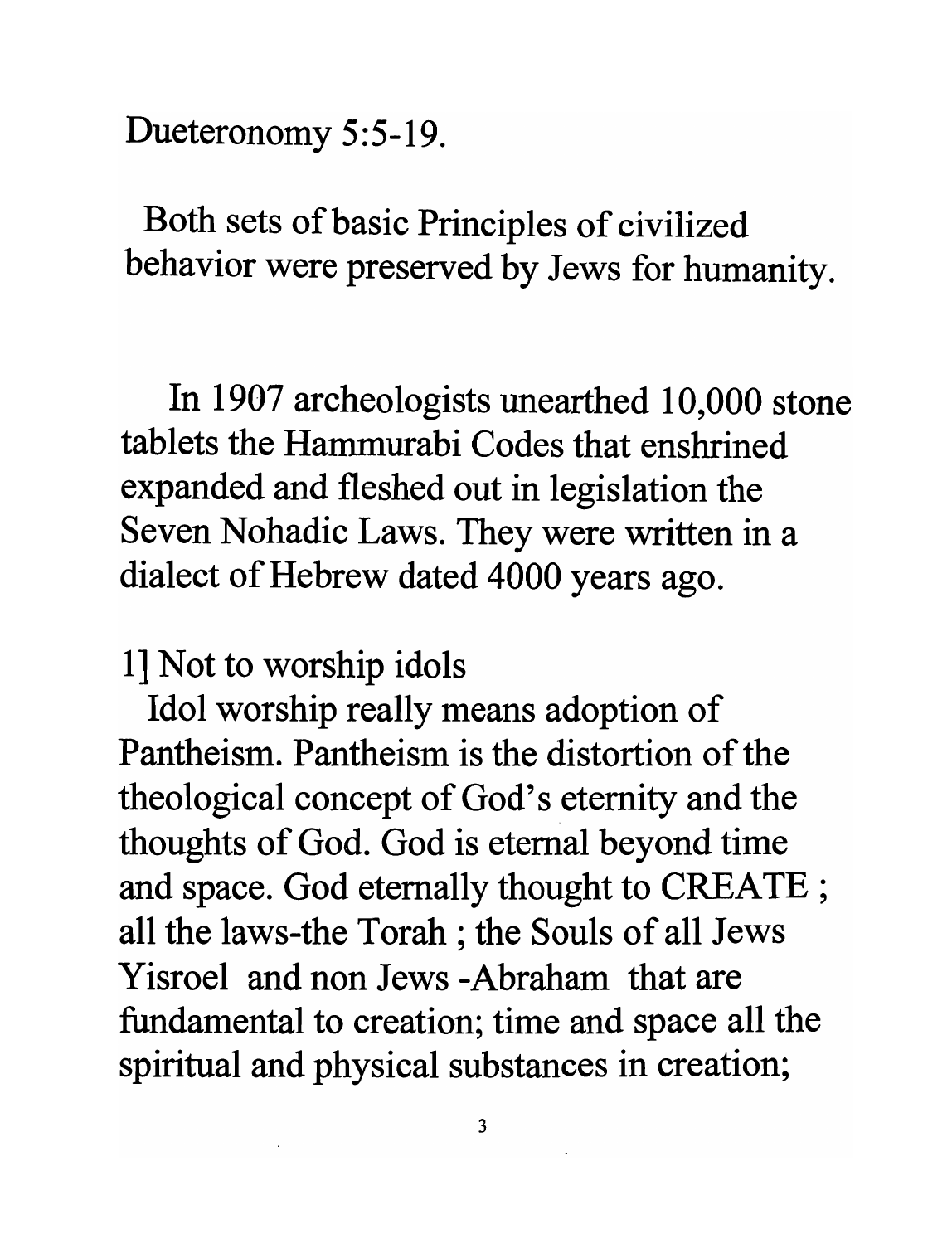angels ,organic and inorganic substances ; water land universes galaxies, stars, planets trees flowers vegetables animals birds fish reptiles.

Strict Monotheism make a distinction a divide between the eternity of God Himself and His thoughts. God is God . The thoughts the objects that God thought to create are not God.

Pantheism, on the other hand gives the objects created the status of God. If every thing is god then there exists no one who can claim exclusive authority. Then the stronger one the most powerfull can force all who are weaker to abide by his/her dictates. Then the stronger ones will enslave and kill the weaker ones. Then we have the dictatorship of survival of the fittest the stronger ones. Today the Religion of Science with the high priests of Evolution that are taught in the public schools funded with tax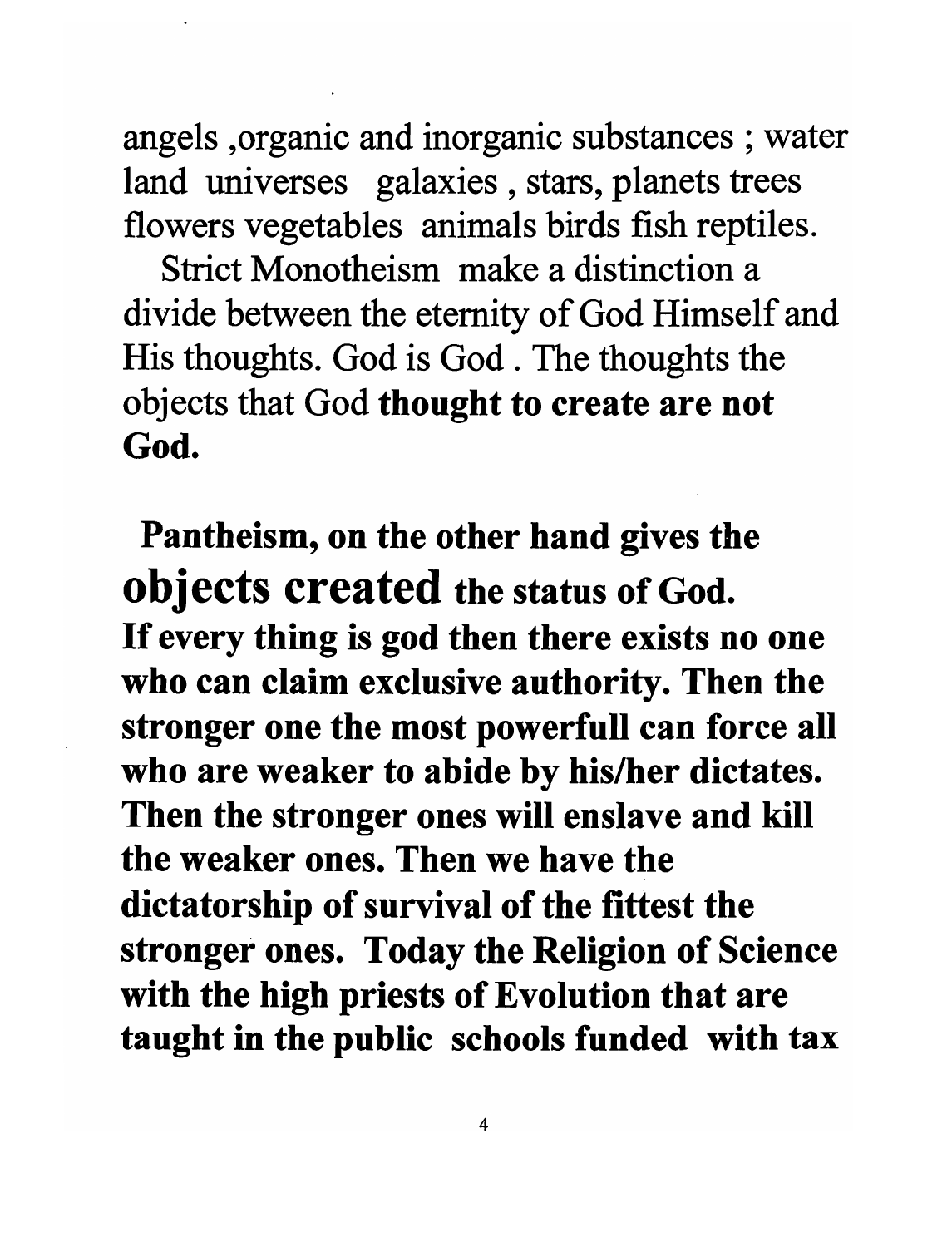payer's money defy the Constitutional insistence on separation of religion and state. Evolution is a religion, not science. The universe beginning billions of years ago by itself ,with no God is a religion. No one is alive today billions of years old who can testify to this fact. This theory is a religious belief no different than all the religions ancient and existing today.

#### Public schools to be fair must teach all other religions in addition to the Scientific theories of the origin of the universe.

A by product of Pantheism gives some of the objects created the status of God. Hinduism for example believes that certain animals like a cow is another manifestation of God. The ancient Egyptians worshiped snakes.

Ancient Egyptian Greeks Romans believed that God gets a married virgin pregnant by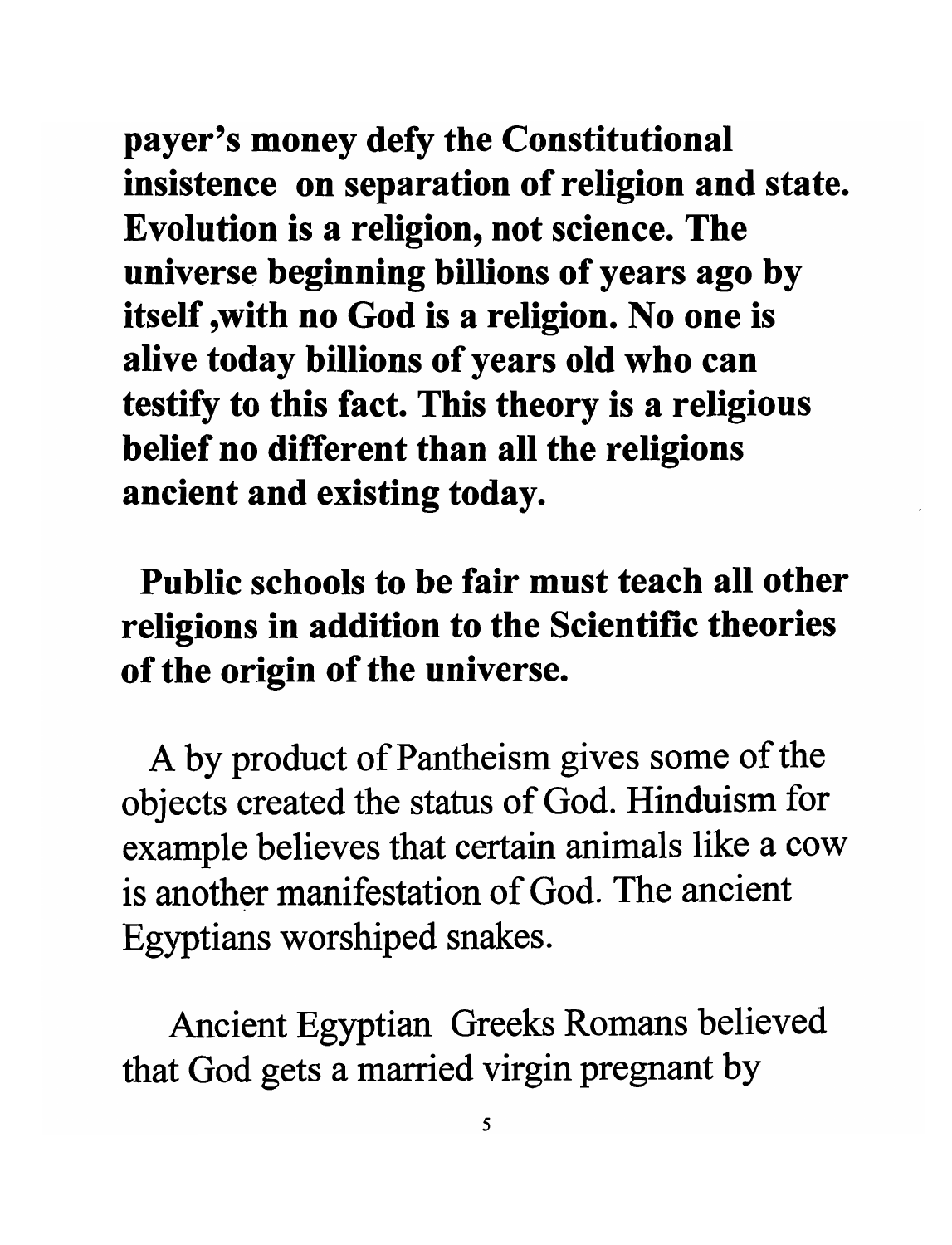immaculate conception and she gives birth to a half man half God. Buddah, Herculus , Alexander the Great, Aristotle, Socrates, Plato were all believed, in addition to many more, were all believed to have fathers who are gods and virgin married mothers.

The title son of Elokim [God] was also given as an honorary title by Monotheists to out standing scholars. Monotheists referred to Aristotle Socrates and Plato and Maimonides as sons of Elokim. Elokim is employed by the Talmud as referring to any Judicial body of human judges who get their authority to render judgement from God-the Seven Nohadic Principles and the Torah- Written- the Bible and Oral the Talmud.

The Seven Nohadic Principles are part of Jewish jurisprudence in addition to other commandments in the Torah Written and Oral -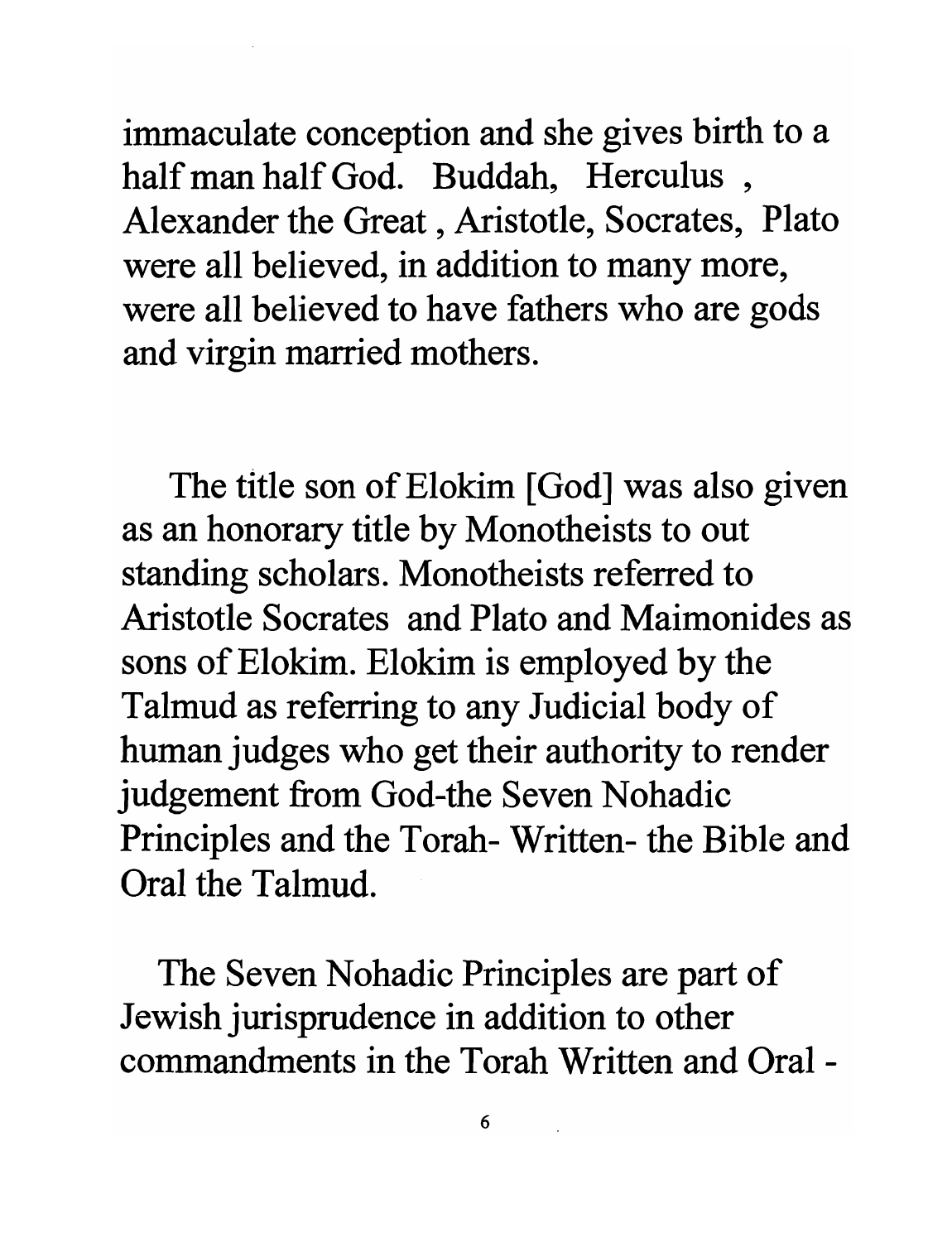the Talmud and Shulchan Aruch the Four Codes of Jewish Law.

#### [2] Not to kill

[3]Not to steal [4] Not to commit adultery [5] To create Civil and Criminal legislation [6] To create bodies like police forces and armies to enforce the legislation and protect citizens and residence from hostile forces and attacking nations.

[7] Not to be cruel to animals.

These basic Principles given to Noah and the Ten Commandments have been incorporated in all legislative systems of civilized men since the dawn of civilization thanks to the Jews.

There exists an other Jewish gift to civilization.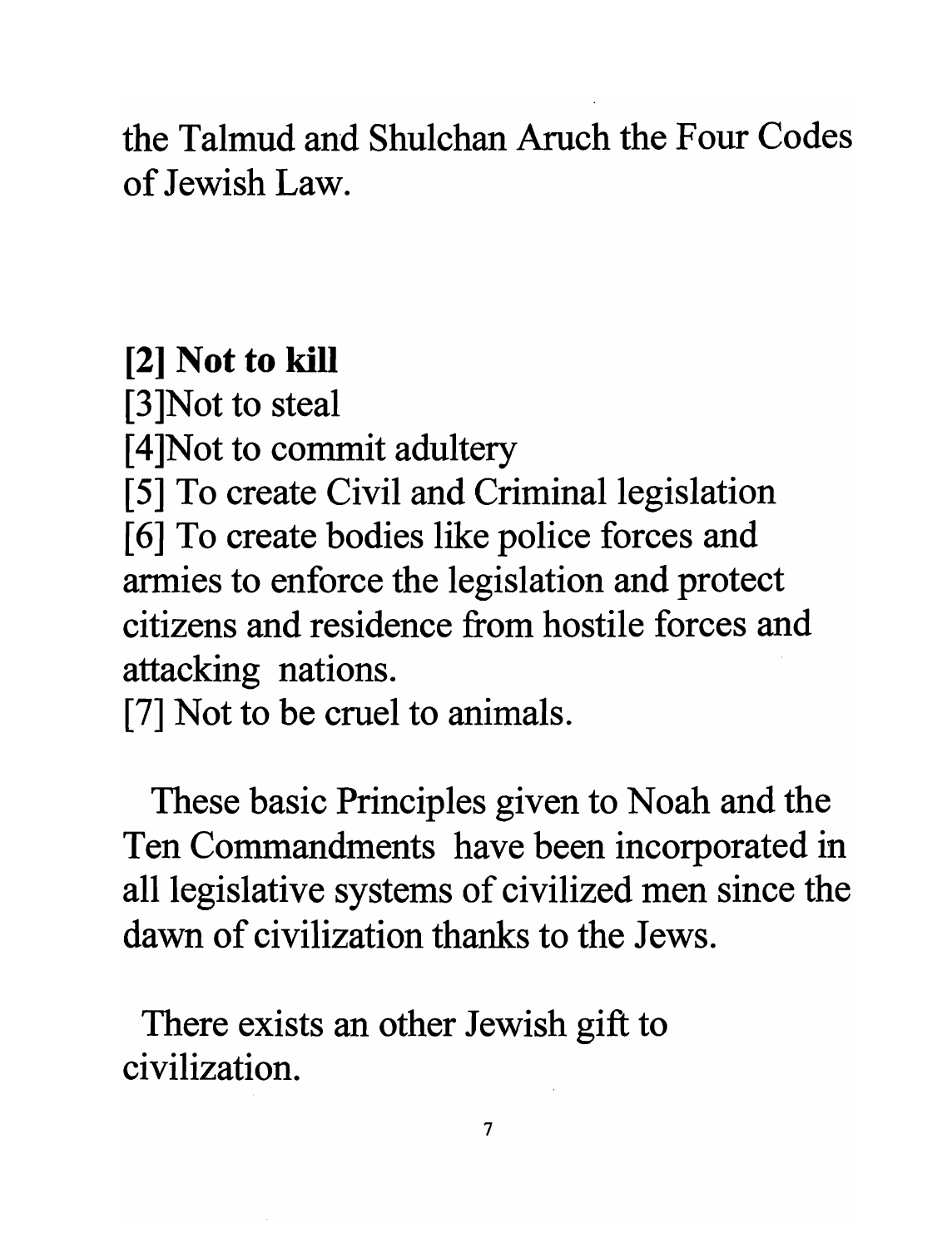All first names have their roots in Hebrew. This book will show how Anglo Saxon names have Biblical Hebrew roots. These names can be dissected into one or more parts and contain a sentence from Scripture.

#### This is the purpose of this book.

Civilization began in the Middle East where the language was Hebrew or a dialect close to Hebrew. As populations exploded people moved West East North and South. Europe Asia, Africa, North Central and South America, Australia New Zealand Japan Iceland and other islands were settled.

The people ,however, kept their link to the Middle East by having the names they adopted come from Hebrew.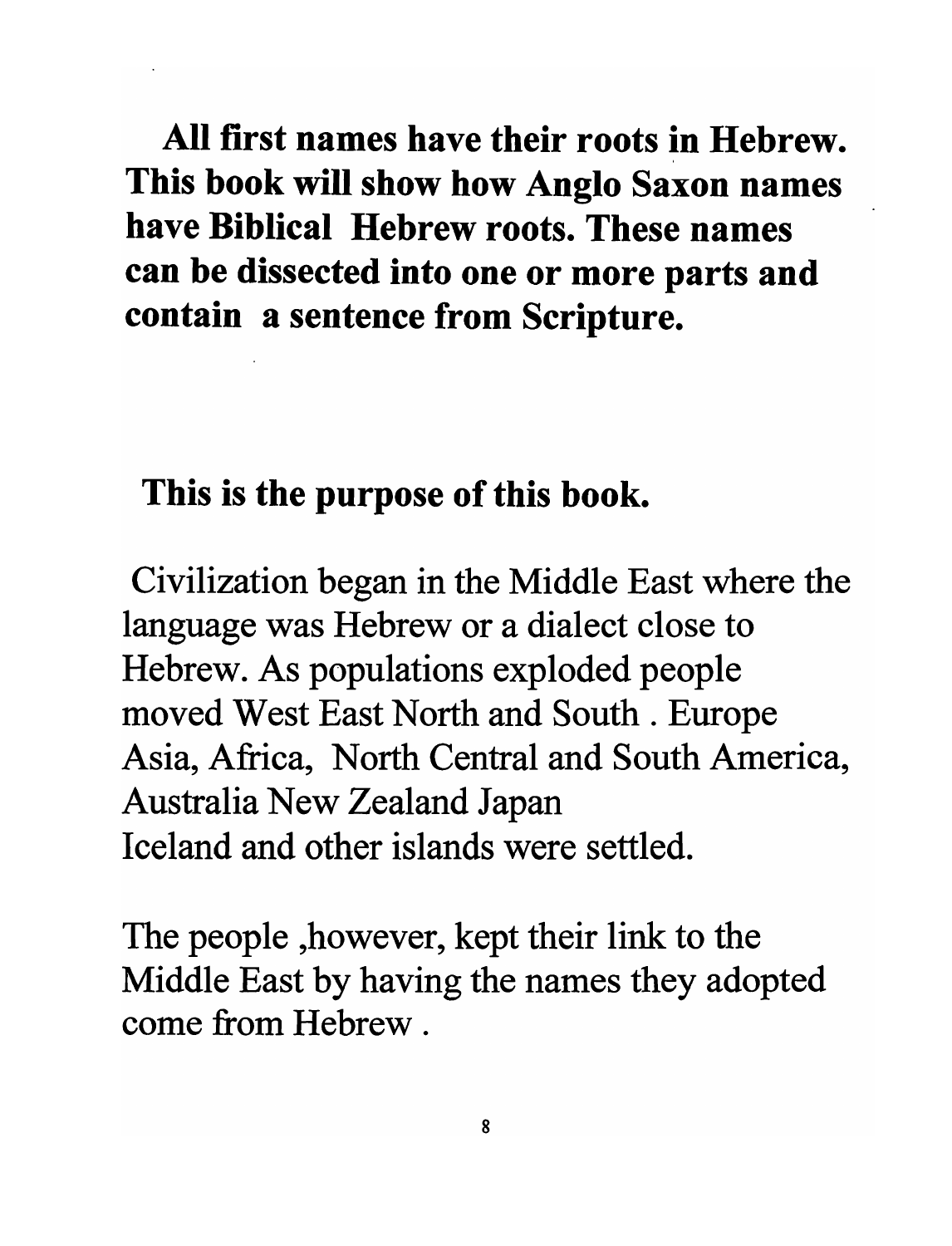That is what I am now demonstrating in this book.

 $\epsilon$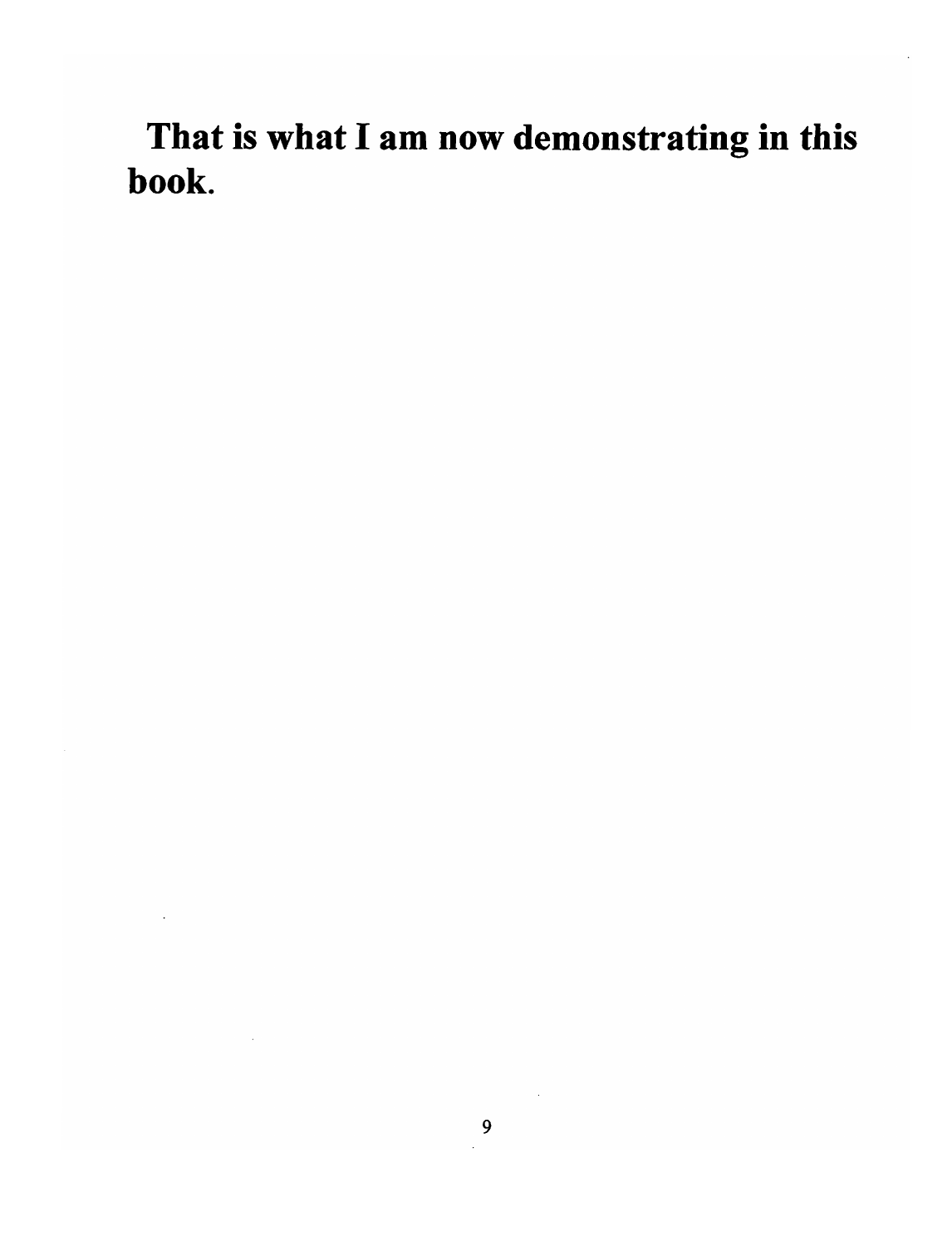BLANK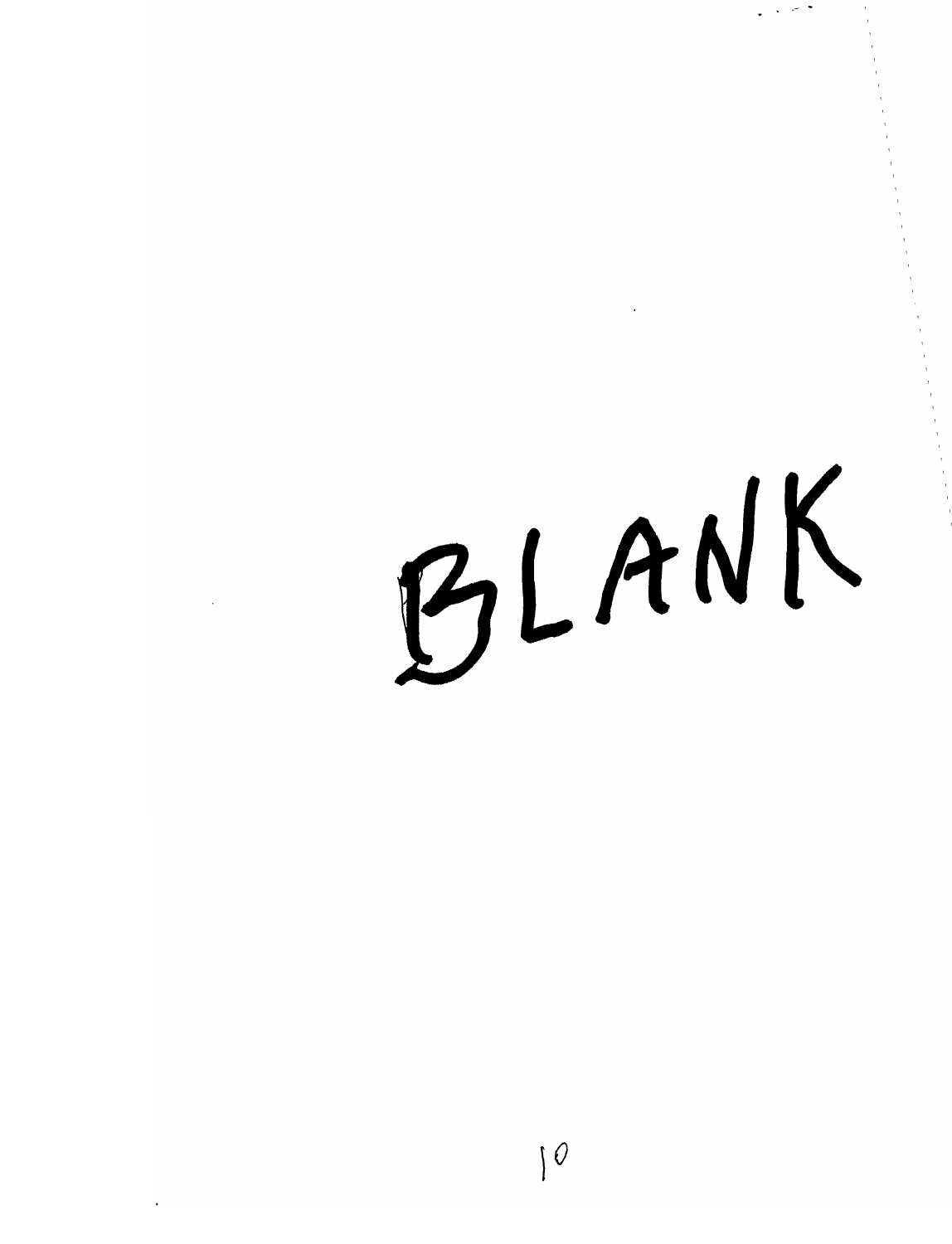

In my last correspondence I shared with you my brainstorm :

ELAINE has its source in the Hebrew ELAI that means my God. I wrote the Biblical source Psalms. I forgot the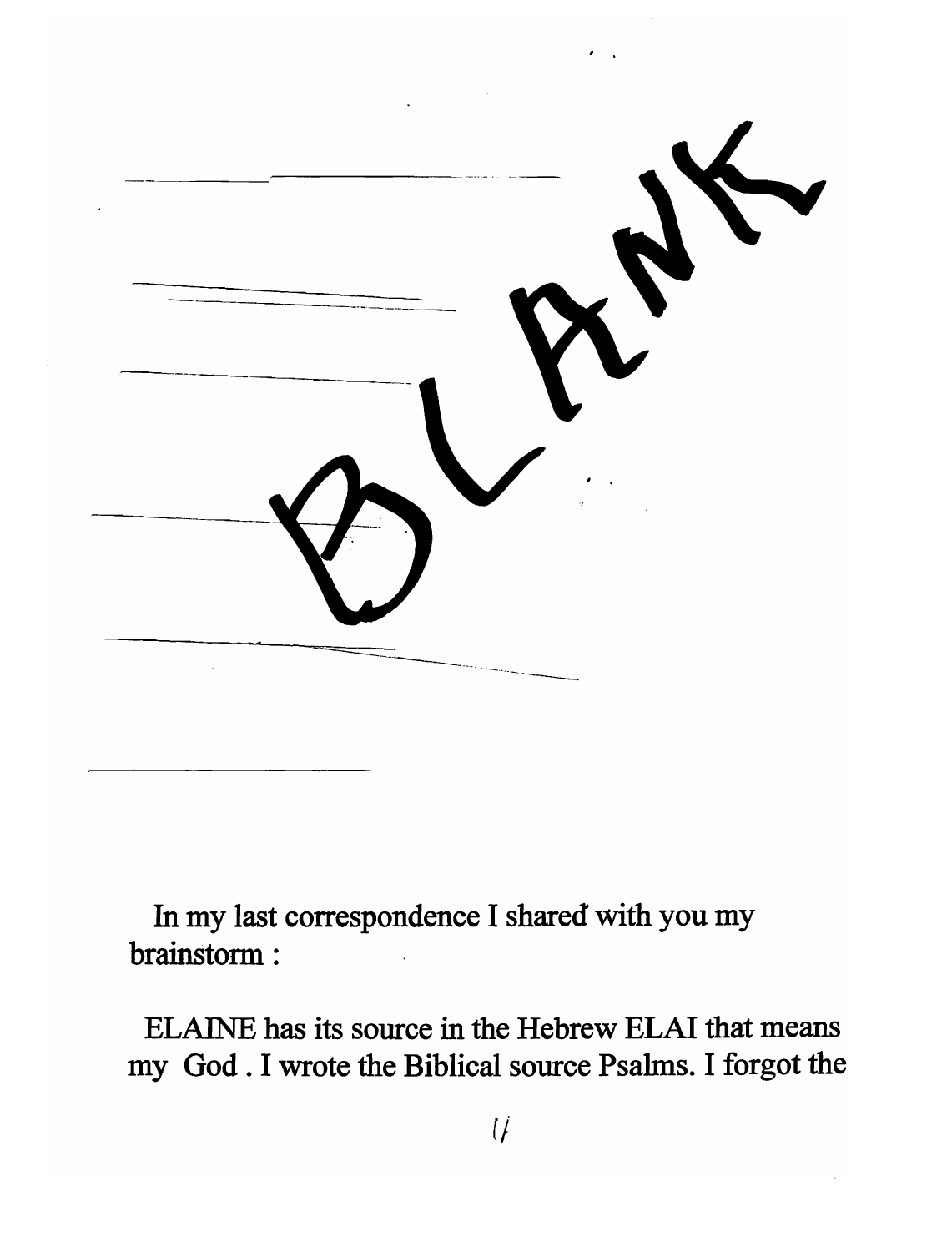precise citation. The citation is Psalms 22:2

The entire quotation is" ELAI ELAI LOMO AZAVTONI ROCHOK MISHOSI , DIVRAI SHAGOSI"

Translation : "My God My God why have you forsaken me You are distant from my salvation my cry for help goes unheeded ".

Background why so many names have a Hebrew source?

What language did Adam speak?

Scientists and archeologists claim 'that the universes and the stars and planets including this planet earth and man are millions if not billions years in their evolution.

I personally believe that they are correct, provided that there does not exist a Creator God .

What scientists claim using the latest art of scientific discoveries and achievements they. are correct ,if there exists no Creator. . Scientists and space engineers succeeded landing a man on the moon, and a space ship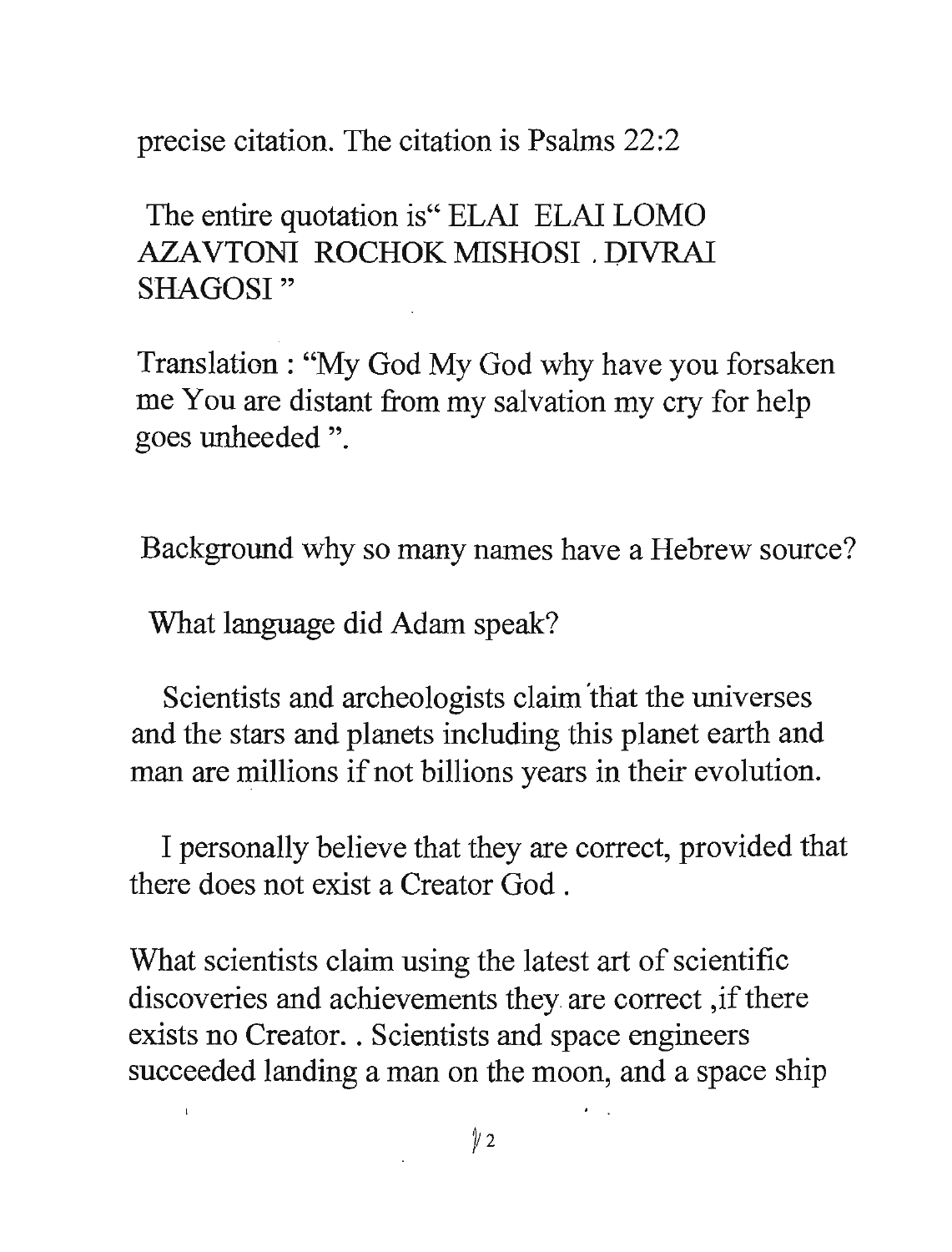on Mars. They have succeeded having a space ship fly beyond the furthest planet. Man has invented the ultimate weapon of destruction the atom neutron and hydrogen bomb.

There exists only one flaw in the scientific theory of evolution.

No one is alive today who existed a million or a billion years when the big bang theory started the beginning of evolution.

The most that these scientists can say is that if there exists no Creator God and no miracles then it would take millions if not billions of years for evolution to unfold.

That statement I consider true.

Their evaluation of the age of the universe, in fact, strengthens the faith of all people who do believe that God is the source of creation. What would ordinarily take millions if not billions of years could not have been created in a fraction of an instant, unless miraculous by God.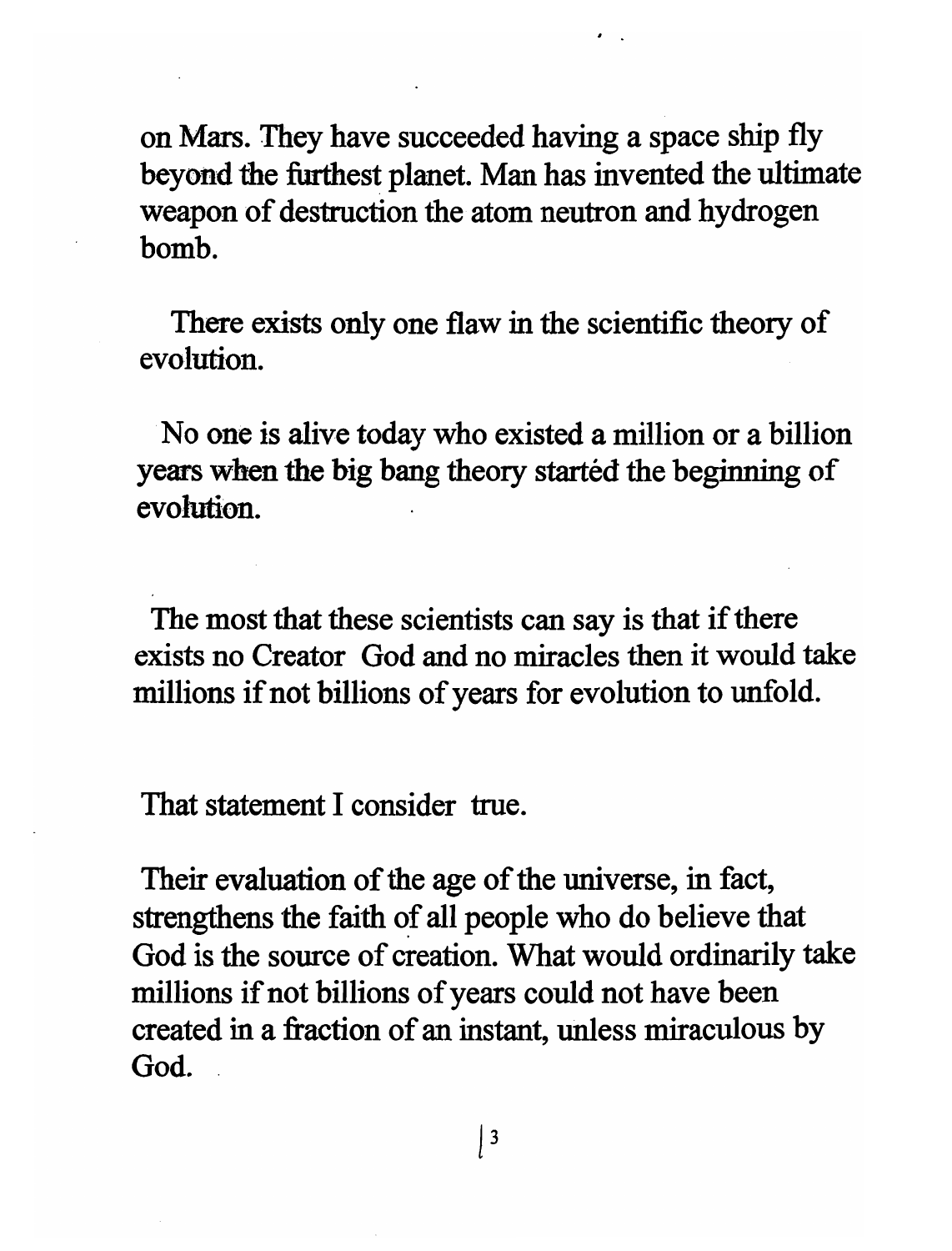Thus the Biblical narrative believed by Christians Muslims Jews of Creation in six days and Adam and Eve created at the end of six days makes sense.

However what language did Adam and Eve use?

The answer is Hebrew.

How do I know?

The answer is that in 1907 archeologists unearthed in Iraq 10,000 stone tablets written in ancient Hebrew that codified Hamurabi law. Archeologists dated the tablets as being over 4000 years old

Hamurabi Law is one of many expressions of the "Seven Nohadite Laws "These are laws of co-existence for society God first gave Adam and Eve six basic Principles for the well being and co-existence for society.

[1] belief and worship of God [2] not to worship idols which is interpreted to mean not to believe in Pantheism. .<br>^ . .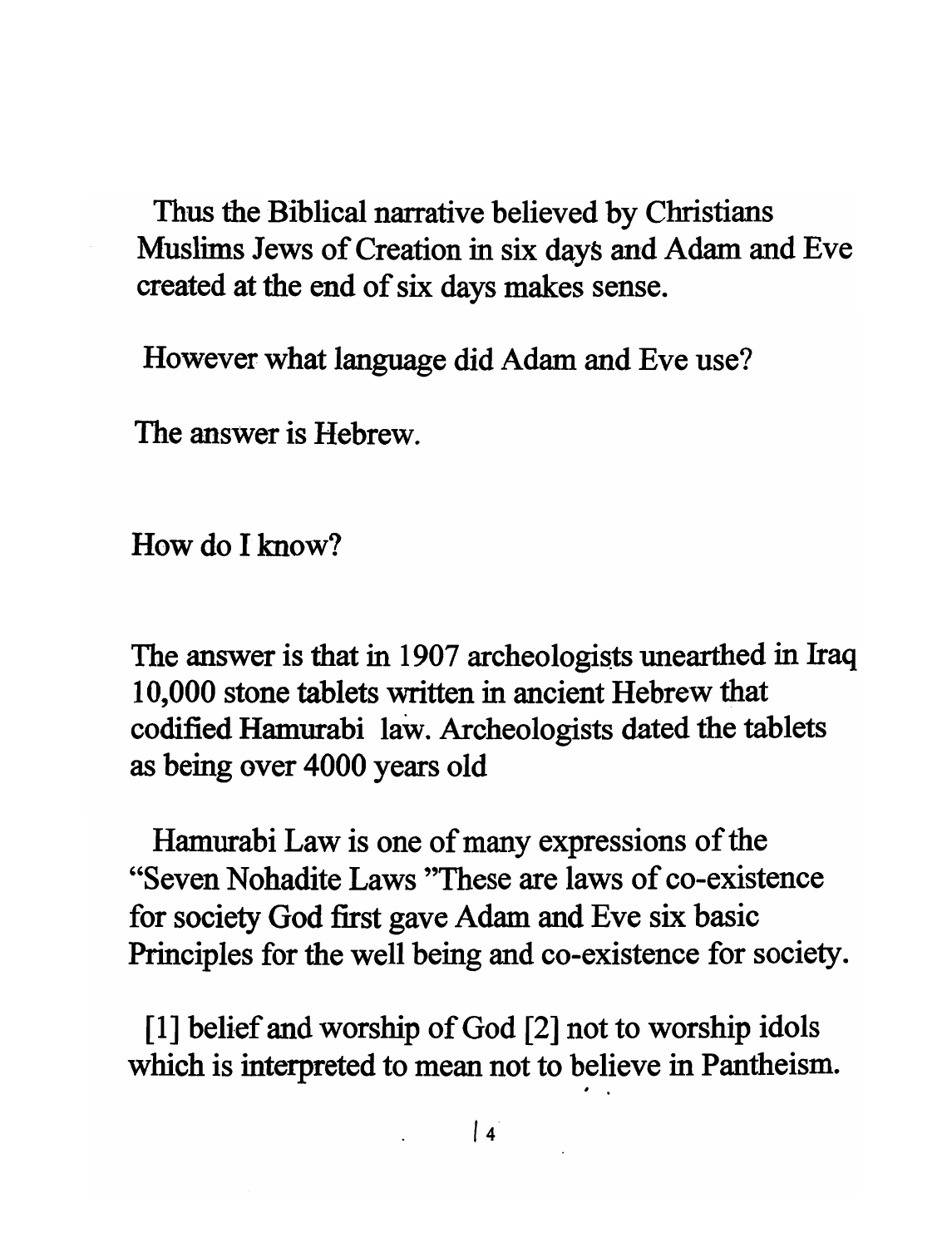Pantheism believes that everything in the universe is God. The stars the planets the earth animals water the elements all gases fire birds insects reptiles all fish and sea creatures men/women trees vegetables fruits. They believe that one category of creatures cross breed with an other. Angels and gods cross breed with humans ,as well as, with animals. True all creatures die but the specie remains alive. The specie eternally existed was never created because it is god. The Pantheists confuse the concept that God is eternal. God always wanted to create a universe with stars planets and the the planet earth. God wanted to fill the earth with animals birds fish and humans. The Pantheists blur the concept that God eternally wanted to create with the actual act of creation. The Pantheists refuse to integrate the concept that God created time and space before executing God's grand scheme of creation. One who is a Pantheist owes no duty to respect worship or follow the dictates of a Higher Being. Everything is god. There exists no hierarchy of higher more noble gods. There exist no laws that must be obeyed. Each human can elect and set up his/her own laws. Or better a community of like minded individuals can set up their own code. They can coerce all weaker individual to obey them and join them. The more powerful become the lords and the weaker ones the serfs or slaves. That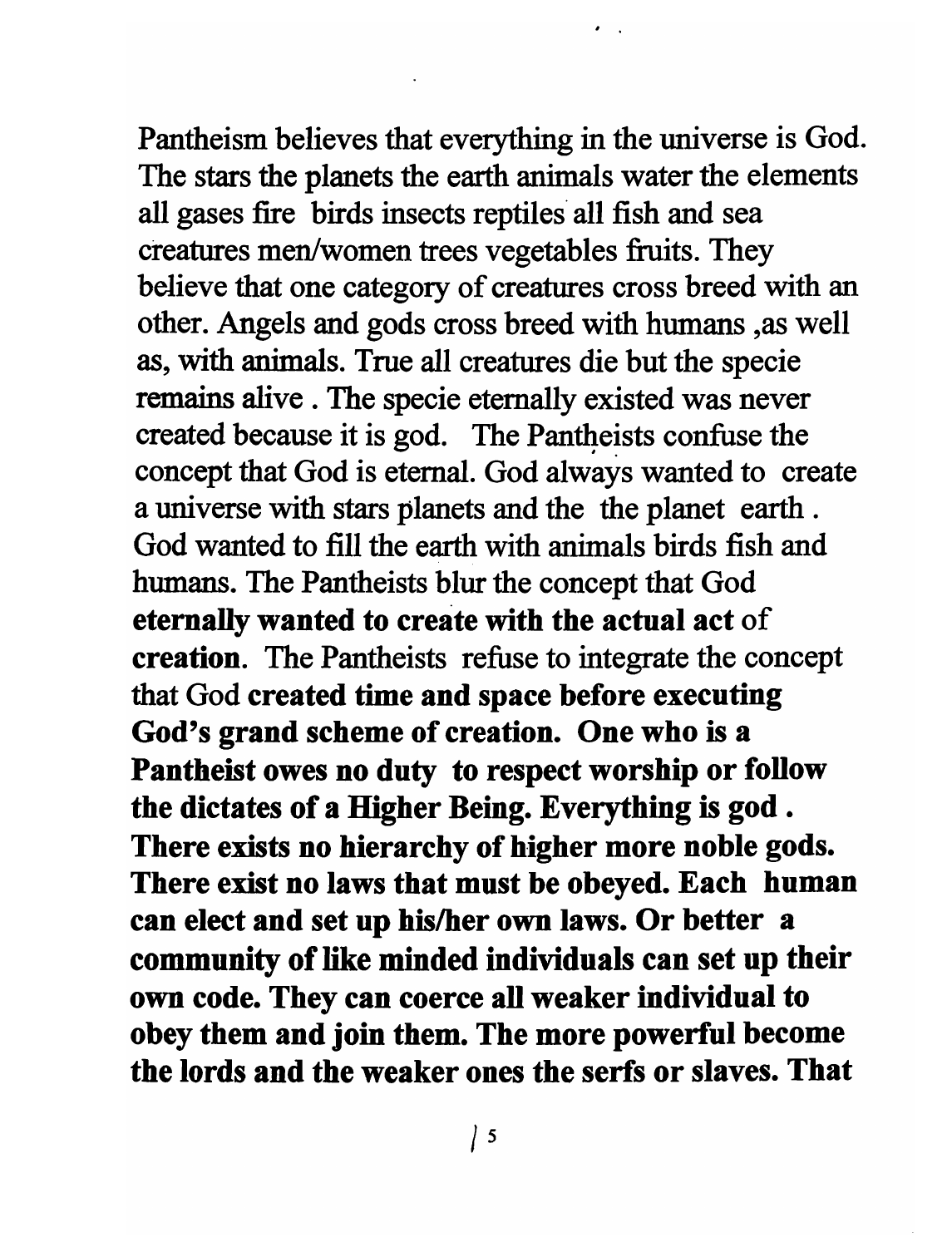is how different castes of society originated. They can enslave kill and rape all who are weaker. This according to Torah Judaism is Pantheism and idolatry. That is why God is so strict forbidding idolatry. Obviously the worship of man made idols does not warrant a moment's notice However, what I described has tremendous social ramifications. There exists two passages in Bible Psalms that address the believers of Pantheism. Psalms  $1\frac{1}{2}$ : 1 and Psalms 53:2" Omor novol belibo ain Elokim"translation the novol the atheist thinks in his heart there exists no God. "[If there exists no God then he-the atheist is God and can call all the shots. HE OR HIS GROUP OR NATION NEED NOT GIVE AN ACCOUNTING TO NO ONE ;PROVIDING THEY ARE MORE POWERFUL THAN THEIR VICTIMS OR THE NATION OF THE VICTIMS. ]

[3] not to kill [4] not to steal [5] not to steal another's spouse [6] to establish legislation police and army to enforce the legislation and protect against foreign predators and prevent invasion by foreign armies...

Noah was given the additional law $[7]$  of protecting animals from cruelty.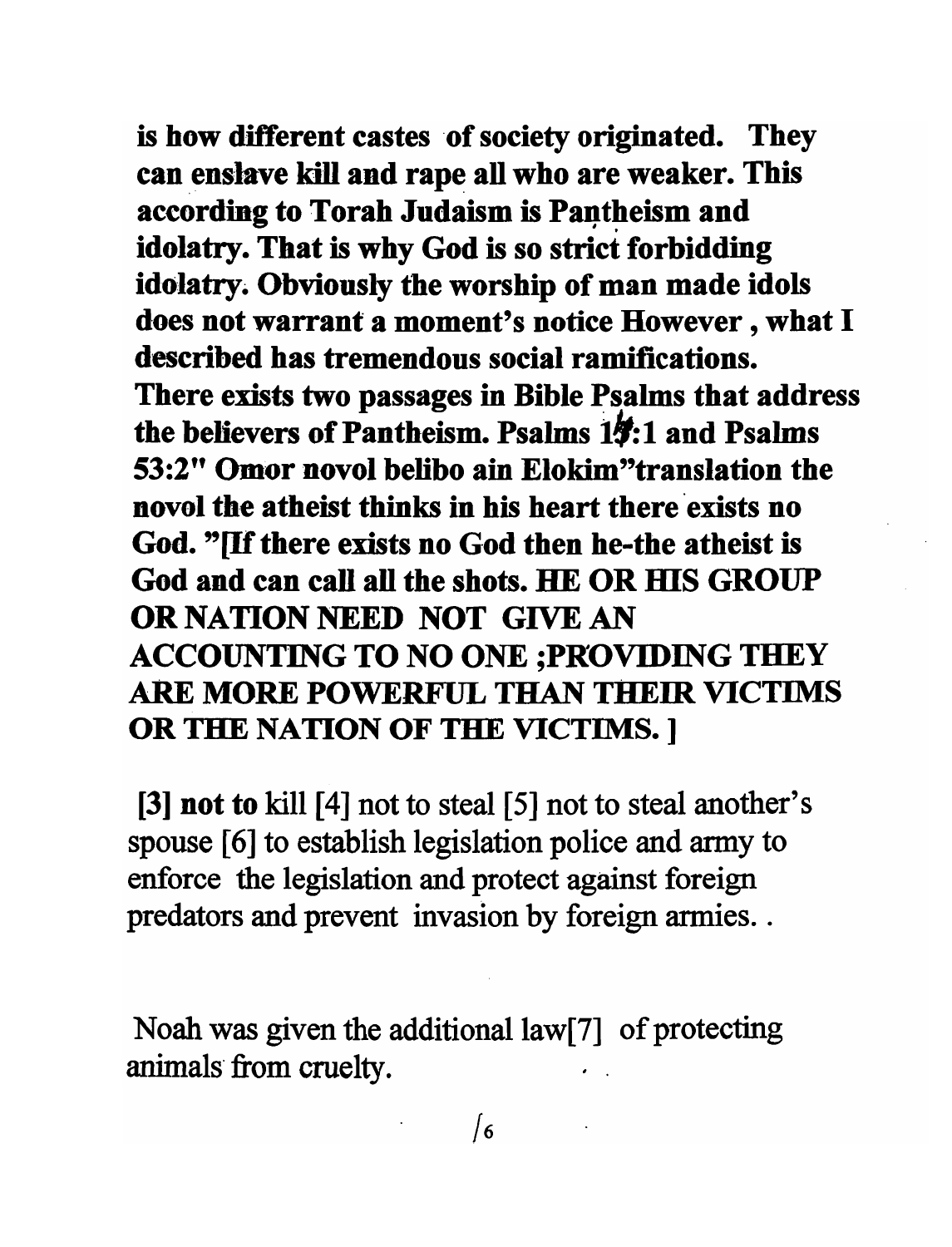These seven Principles can be interpreted by each society in accordance with their own mores. As long as they do not discriminate against anyone group. All society can create their own theology of who God is that they believe is absolute truth. As long as they do not force their absolute truth on others who refuse to adhere to their theology because they possess their own tradition.

The seven Nohadite Principle are deemed by Torah Judaism as Divine given by God to Adam and Eve and to Noah.

The Seven Nohadite Principles form the Divine backbone for all civilized societies.

Interestingly, when God gave the Ten Commandments at Sinai together with the Written and Oral Torah, The Seven Nohadite Principles were not abrogated ,but just the opposite ,integrated in the body of Law. In other words every human must observe all the laws in the society that he/she resides. Such fidelity to

, .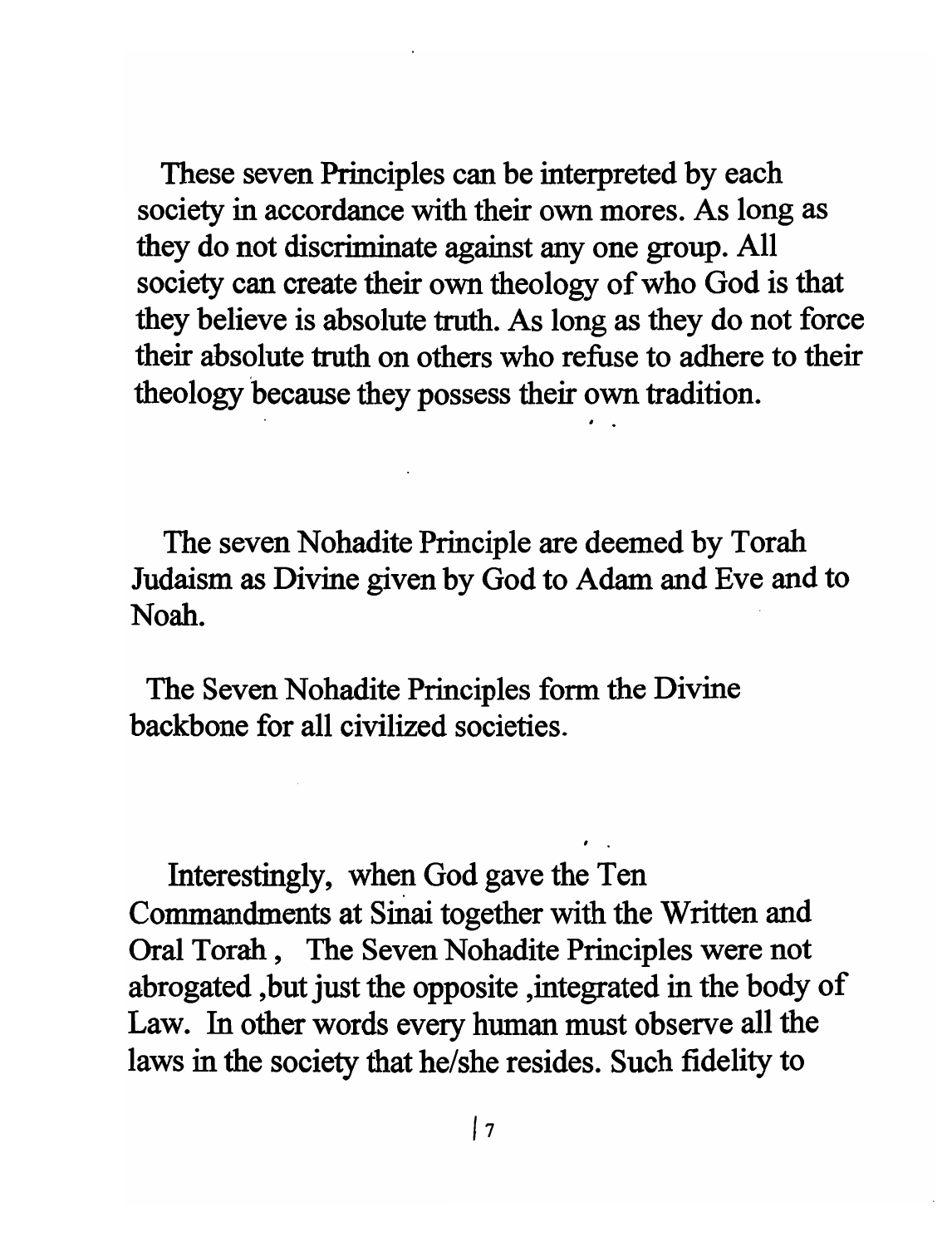civil law is in addition to the religious laws each individual is free to observe if they so elect.

•

Thus Adam and Eve passed on their legacy received from God to their descendants.

Populations exploded following the great flood described in the Bible at the time of Noah. Man woman left the Middle East and immigrated westward to Europe. While others immigrated east ward toward India China Russia Japan. and Americas.

However all men women possessed their mother tongue Hebrew that was modified over hundred and thousand of years since Creation of Adam and Eve 5775 years ago.

The fact that we see so many different religions each claiming that they possess the ultimate absolute truth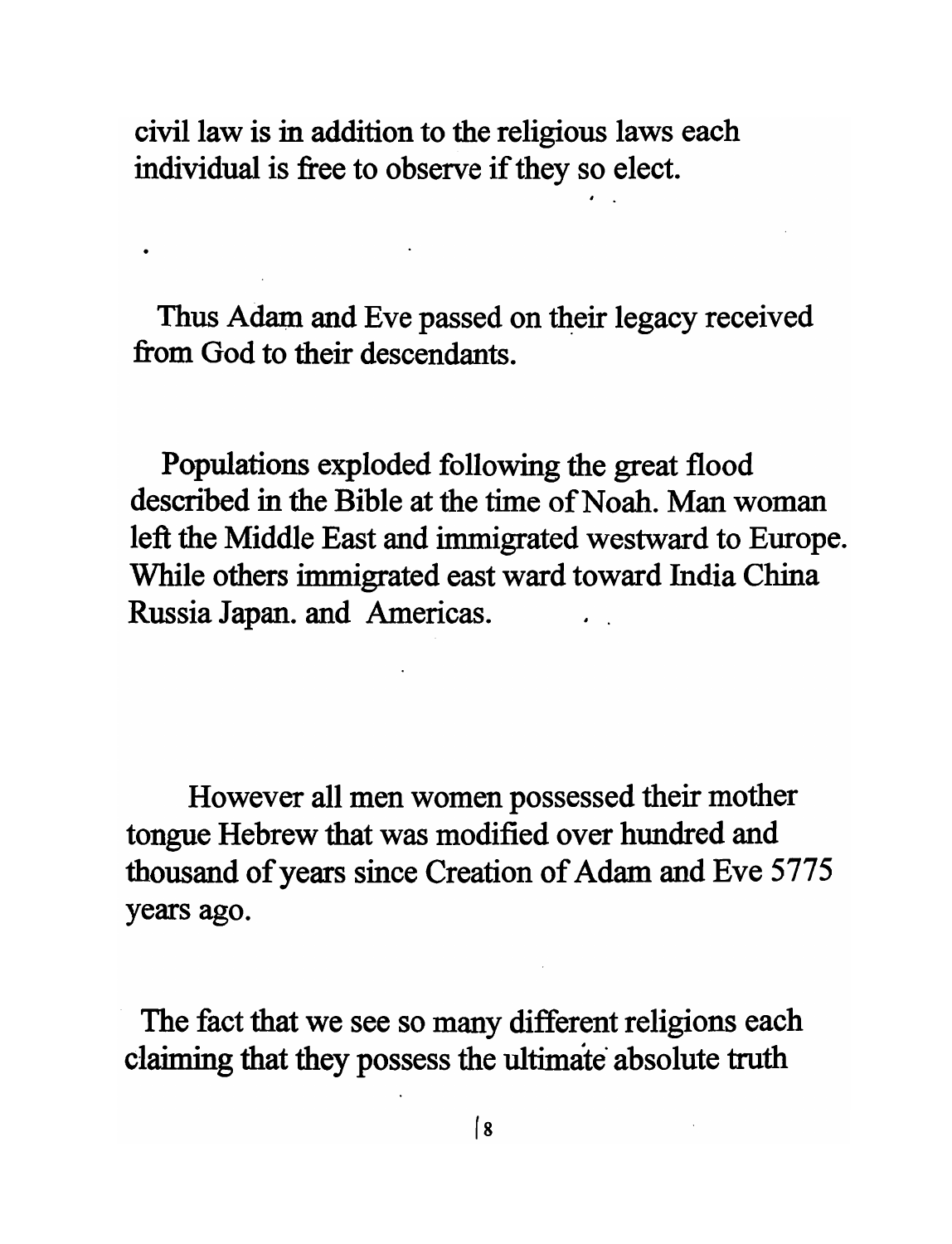is to my mind what God really desires.

God does not care what woman/man man/woman consider the ultimate truth.

What God is concerned is that woman/man man woman do not kill others and force them to accept what they consider the absolute truth.

The last 4 of the 10 commandments all use the words " do not kill do not commit adultery do not steal do not bear false witness." the first of the last 10 uses the positive "honor your father and mother".

What God wants is for us to mind our own business and let others remain in error about the absolute truth if their religion to our minds is in error.

The last thing God wants is blood shed to force others to accept what to our minds is absolute truth. What I am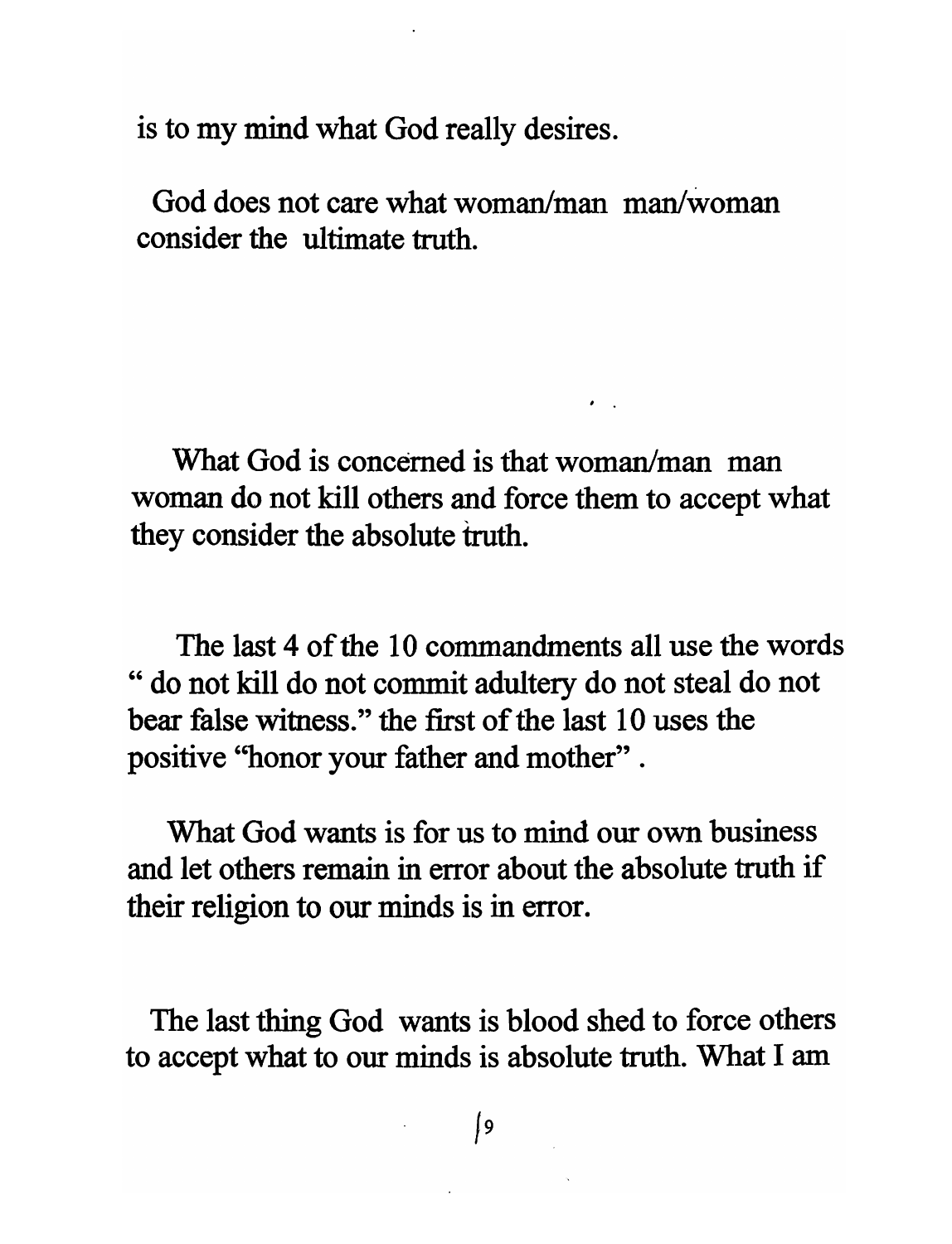discussing now is considered the quality of Equity that God possesses.  $\epsilon$  , and  $\epsilon$ 

That quality is embedded in the name TOMAS spelled backwards leaving out the S= AMOT or AMITAI =TRUTH OF EQUITY.

 $\bullet$  .

Sincerely,

 $\mathbf{u}$ 

 $\ddot{\phantom{a}}$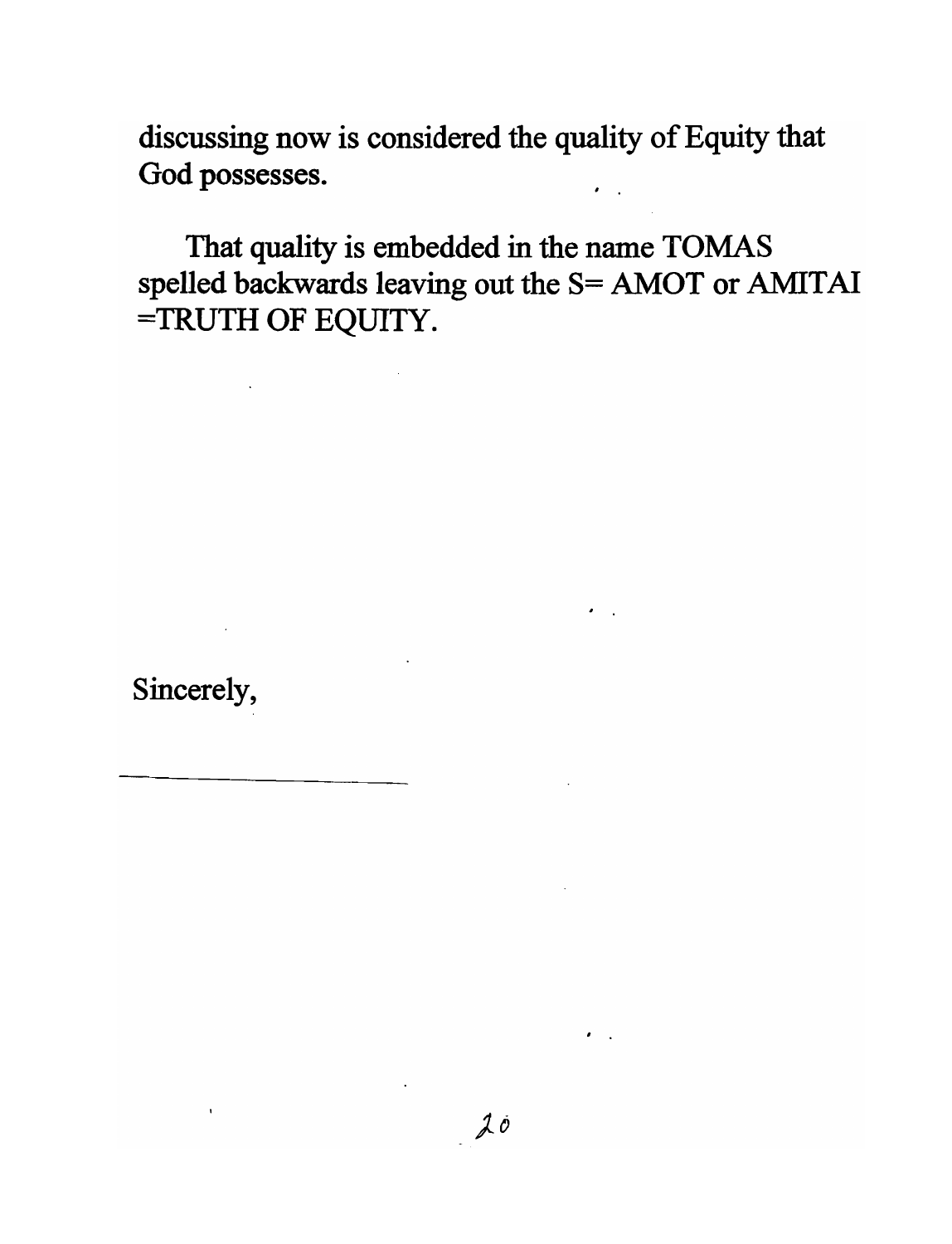

Both Jewish and Catholic teachings state that " no good deed goes unrewarded." What a contrast to "no good deed goes unpunished. "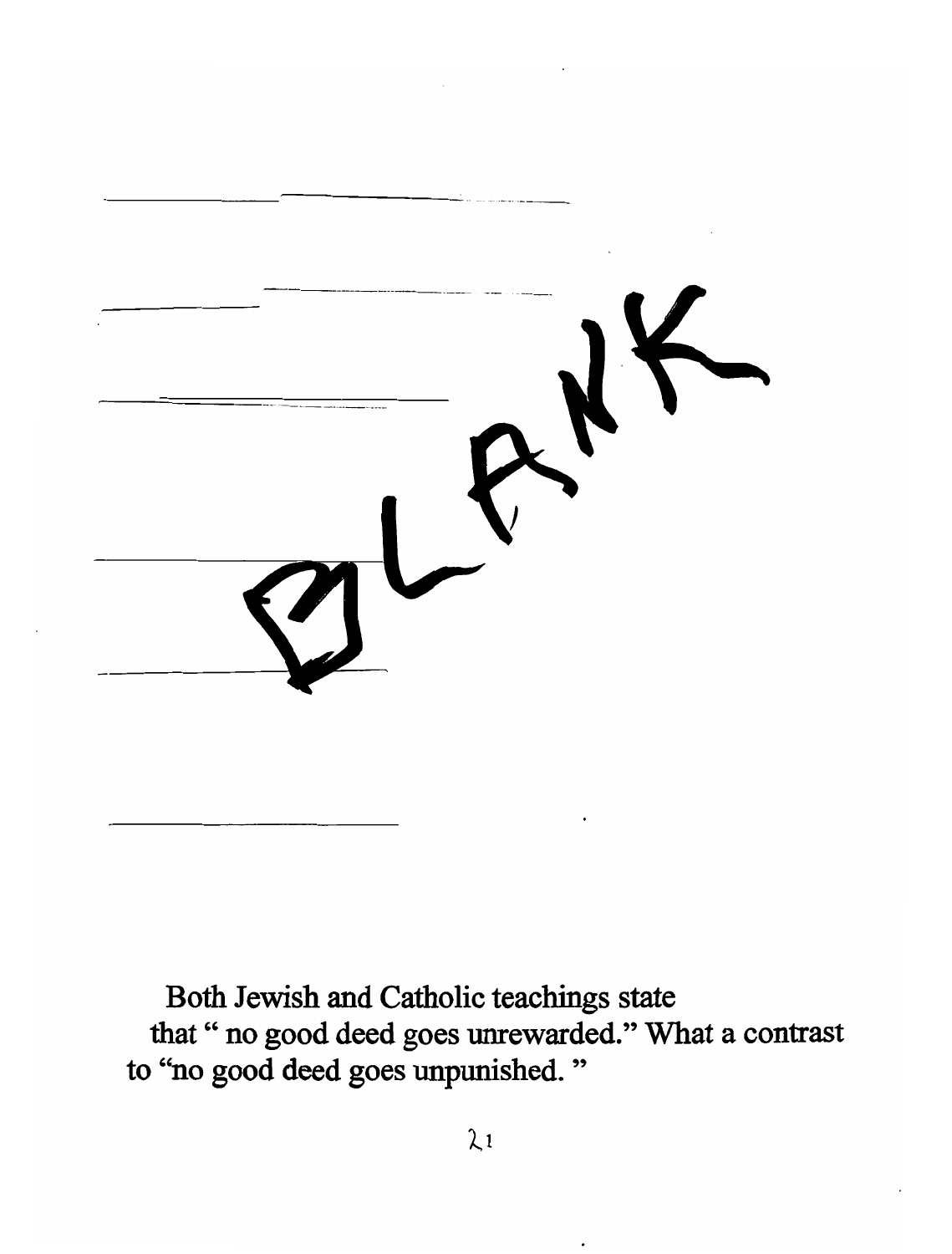I personally· appreciate your input over and above what you must devote as my attorney. Taking my hand when we crossed the highway to ensure that I do not get struck by a car volunteering to come to my house to save me the trouble and not get lost proves your noble upbringing that has become part of your character.

Hebrew omits vowels. Consequently passages in the Scriptures lend themselves to multiple interpretations by employing multiple vowels under the consonants. Multiple meanings can also result by using English letters and reading the word from right to left.

Let us take your name using consonants only TM . Reading the letters from right to left we have the letter EM and the letter TEE EMTEE

Hebrew permits you to add vowels to make the disjointed consonants sensible. We will add an I between the EM and the  $TEE = EMTTEE = TRUTH$ FULL.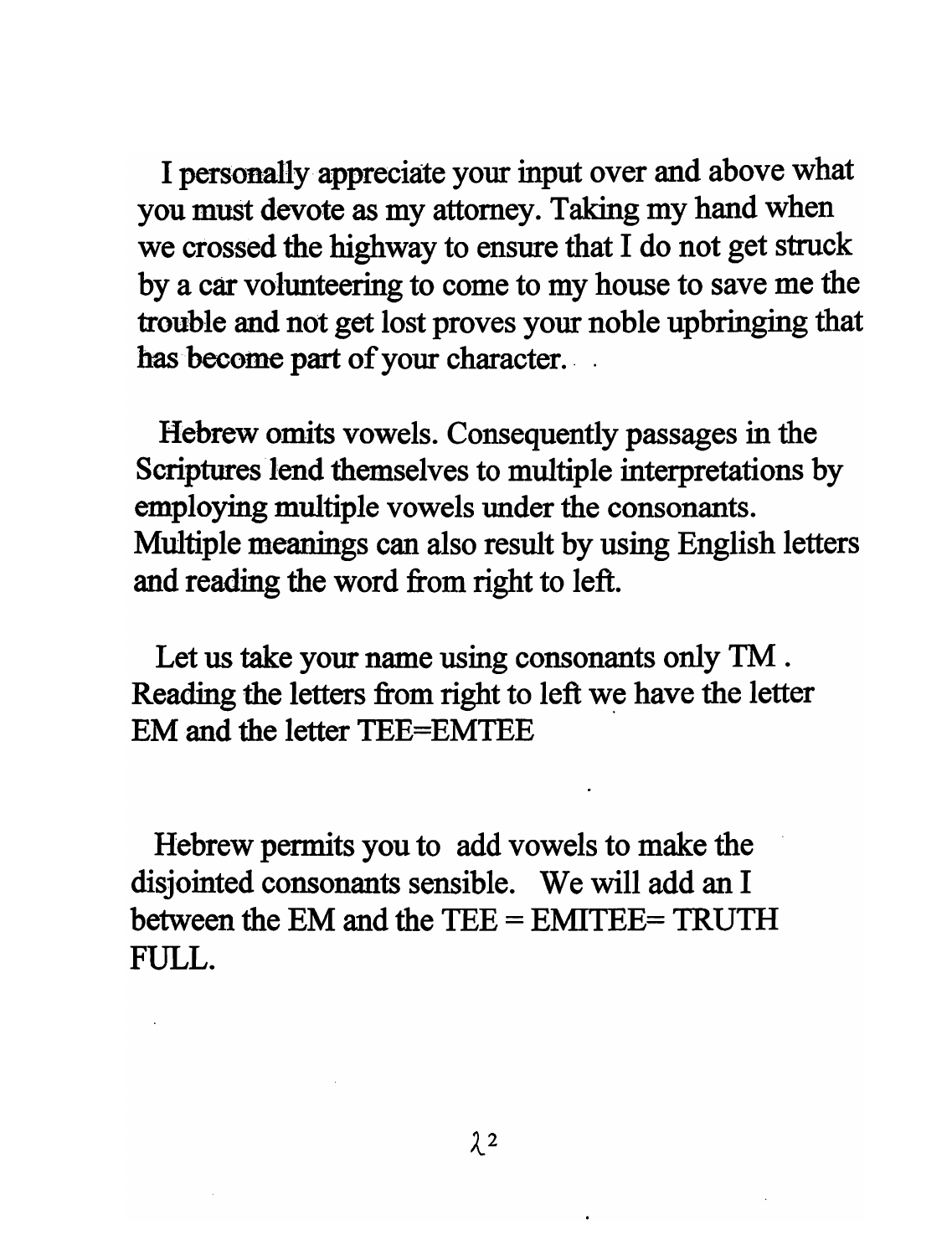The name EMITAI a variant of AMITEE appears in the -Bible Jonah 1:1. "And the word of God was to Jonah the son of Amitai saying"

One of my grandson's Hebrew name is Amitai. One of my granddaughter's name is Ema -using half the name of Emitai. .Ema meaning mother.

Thus the name Tom has its roots from the Hebrew. I researched the Dictionary of Talmudic Literature by Professor Marcos Jastrow PHD, Practical Concordance of the Holy Scriptures by Rabbi H. Wachsman and American Heritage Dictionary. I am enclosing copies of my research.

The American Heritage Dictionary under Quinn confirms the Latin roots of FIVE FOLD. Under the word alphabet they start with the Hebrew alphabet. I , marked off the Hebrew equivalent for  $T M$ your name. You will be able to recognize all the entries under TOM in The Practical Concordance of the Holy Scriptures . They outline all the places the word TM appears in Scripture with the heading the name TM and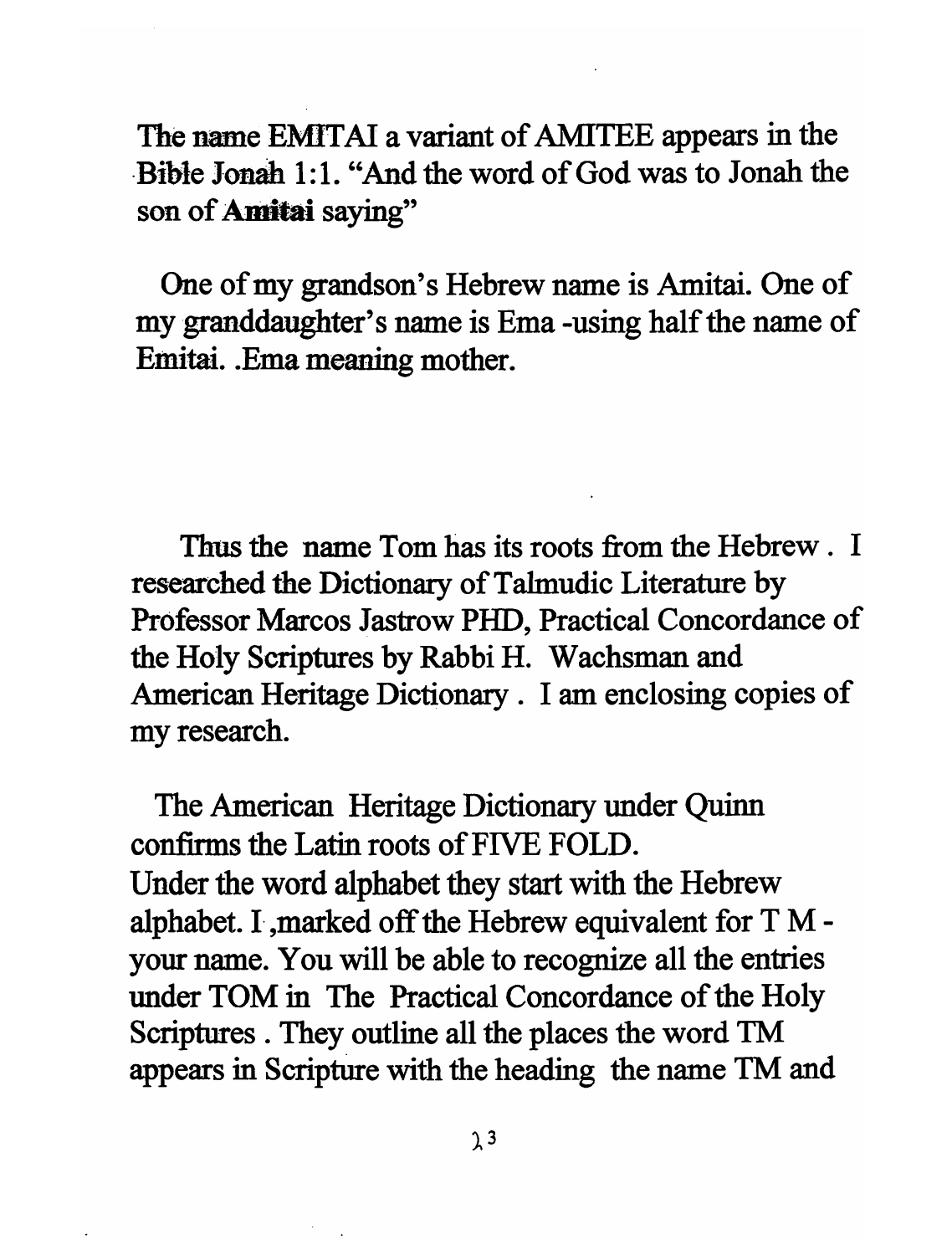following -the place in Scriptures.

The Dictionary of Talmudic Literature traces the various areas in Talmudic Literature that the word Tom appears. The Talmudic literature is the basis for Jewish Ecclesiastic law called Ha1lacha translated the Path. .

Jewish Ecclesiastic law appeared in written form at the same time as early Roman law . The Augustine and Julian Codes have many common legal principles as Jewish Ecclesiastic law called Hallacha translated The Way.

There exists a Jewish legend that the mother of Emperor Augustine was very close to the mother of Rabbi Judah, who organized basic Talmudic law. According to legend when there existed a Roman edict forbidding circumcision of Jewish babies the two mothers exchanged babies. Baby Judah was raised for several years by the mother of the future Roman emperor. What ever the truth, Rabbi Judah and Emperors Augustine and Justinian each commissioned scholars to compile a system of jurisprudence in all areas of law that surprisingly have many common principles as far as Common law and Equity are concerned.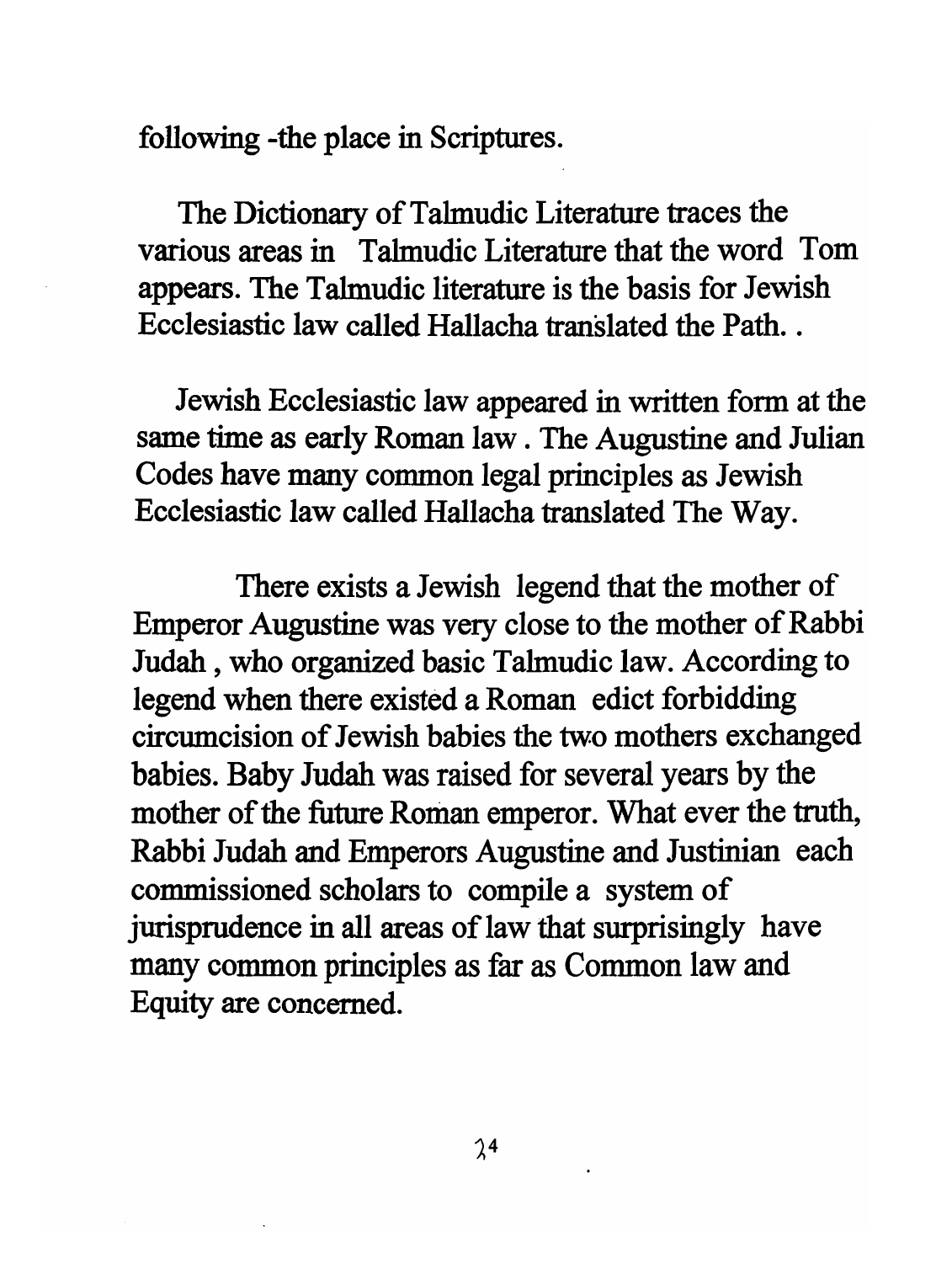Roman law was passed on to English law since Rome conquered England and remained there for centuries. English law was passed on to the American colonies. It formed the backbone of Common and Equity law that was amended to form Federal law and the laws of the American States.

Rabenu Tom was the name of one of the greatest teachers and jurist of Jewish Jurisprudence. He lived in the 1200s. As a matter of fact according to my research of our family tree Rabanu Tom is one of our ancestors ..

When you have time, please read what these sources say about the name and word Tom and share with your Dad and Mom.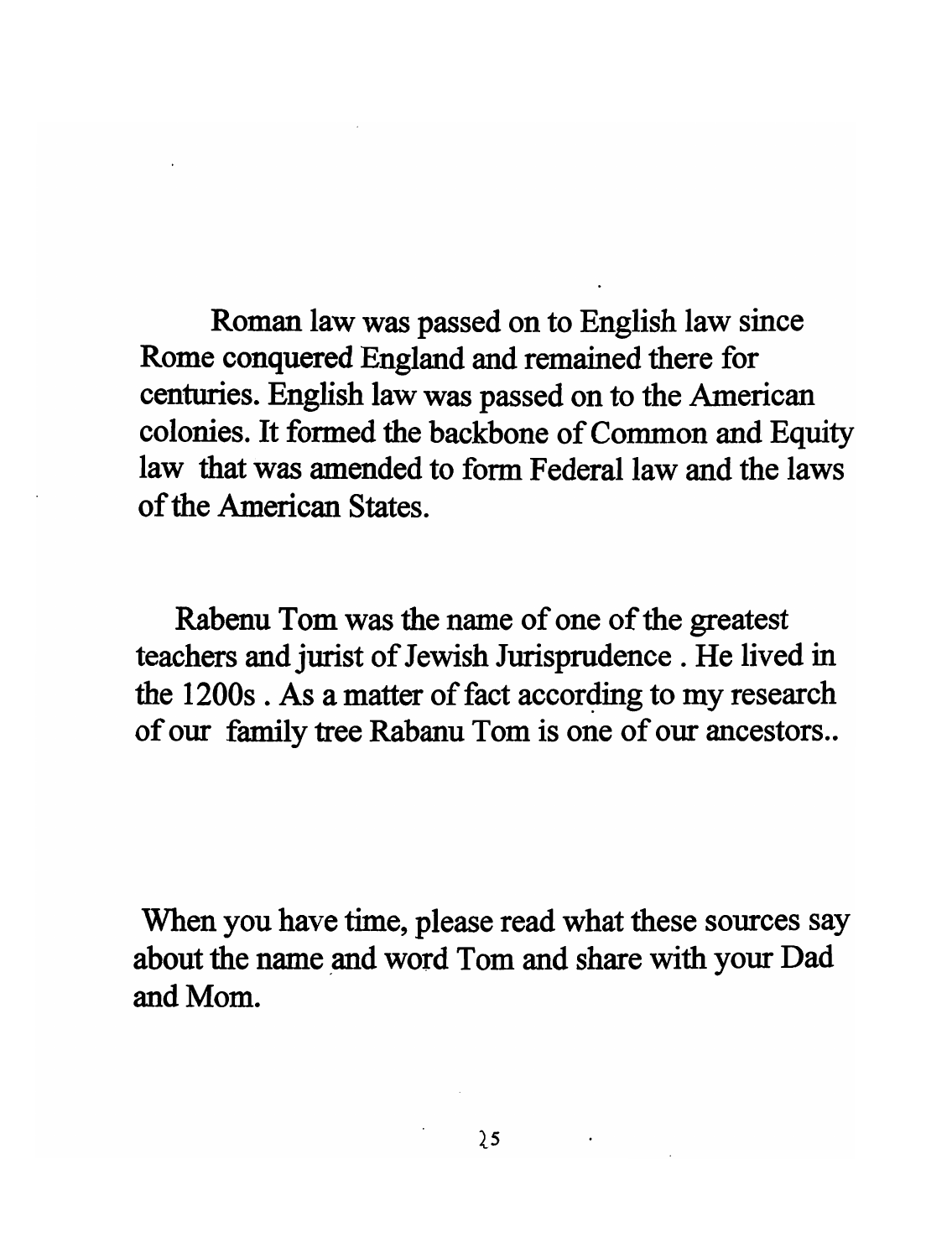-----\_.--\_ .. \_\_ .\_-- -------\_.\_-.\_------- ----------

#### I. Famous Name Research

#### Mary

.-..:--'

Mary is the version of the Hebrew Miriam. Miriam comes from the Hebrew root mar which means bitter. Miriam is a person who turns bitterness into sweet. Miriam is the person who is capable and is confident to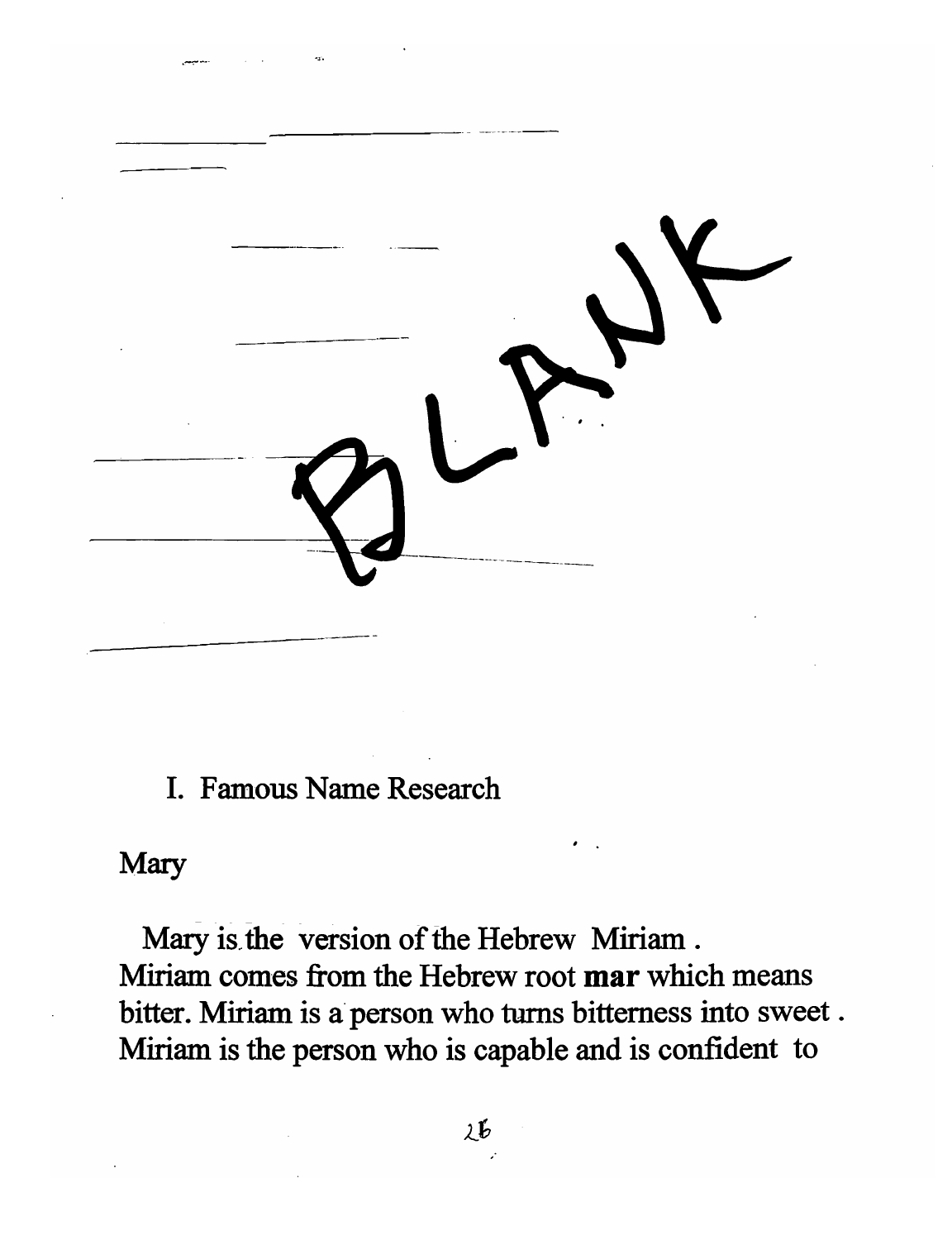make changes. When others give up throw their hands in the air, Miriam finds a path a solution. She is able to reconcile what others claim can not co-exist. Miriam is not only wise but she is compassionate. Miriam is the ETERNAL MOTHER.

The Bible Exodus 1:15 discusses the two nurses who helped the Hebrew women give birth It refers to Yocheved Miriam's mother and Miriam. The Bible calls Yocheved Shifra and Miriam Puoh. These two women had an agency of nurse maids who served the Hebrew women giving Birth. The evil Pharaoh ordered Shifra and Puoh to kill all new born Hebrew male babies. To save only the female babies. The bible discusses that these two women defied Pharaoh.

God blessed them that their offspring would become Kings and Priests. Y ocheved gave birth to Miriam Aaron and Moses . Aaron was a Priest and his descendants were the clan of Priests .Moses was a King Miriam married Kolev be Yefunah and their descendants were Kings beginning with David and Solomon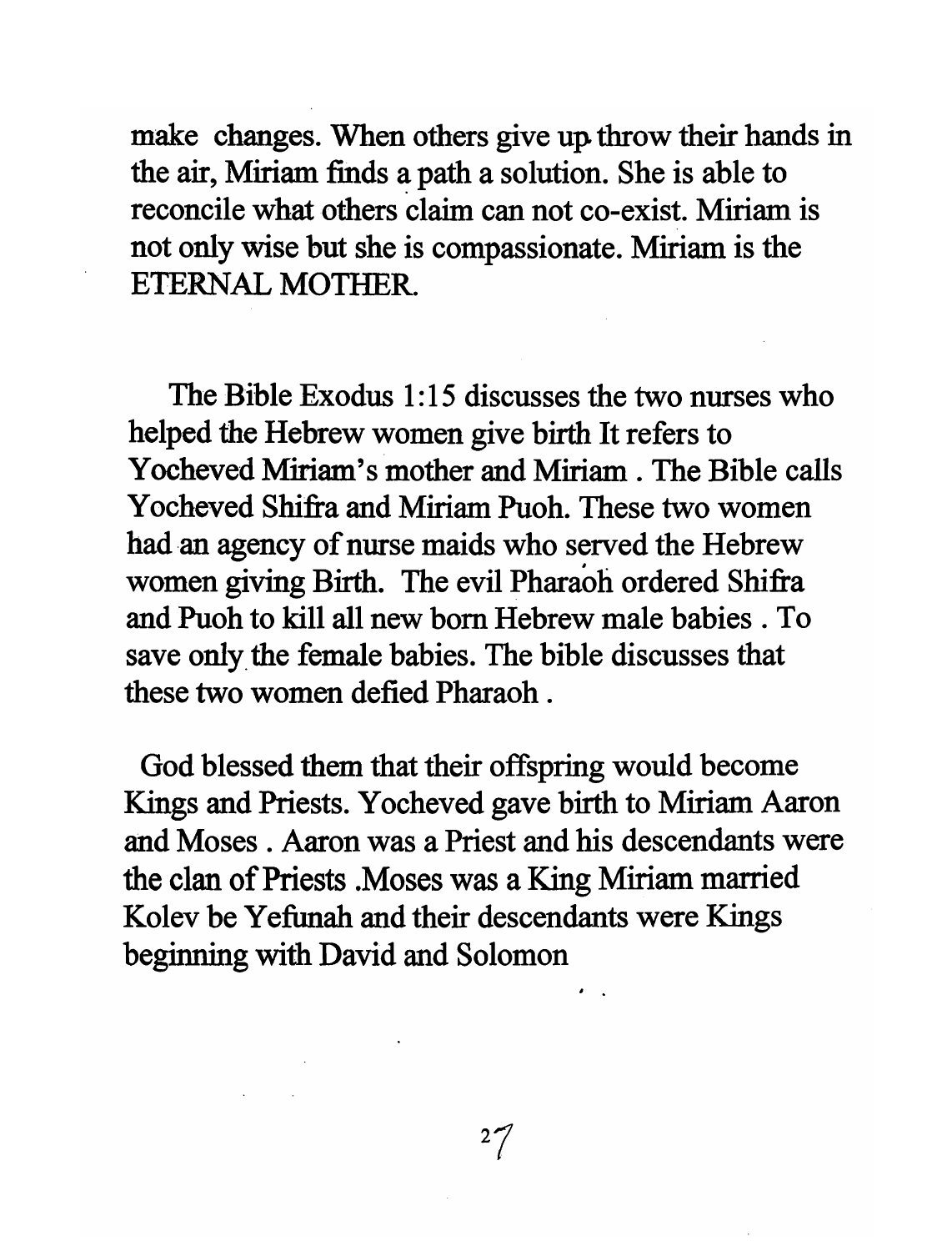I do not have to mention what the New Testament declares about the fame of Miriam called Mary. Of all the women in the world God elects Mary.

Other religions also copy the name and declare Miriam or variants of the name - Mary or Mari or Maya as the mother of their gods .

. .

The Budhists call her Maya. The Egyptians call her Isis Meri . Isis Mari is the real Madona . Archeologists discovered in the caves of Rome paintings on the wall of the caves under the city of Rome showing Isis Marl with baby Horus the Egyptian god. Rome was very closely allied with Egypt. First as a Protector of Egypt against the Greek emperors and then as co rulers with Egypt. Cleopatra the Egyptian Queen and Anthony the Roman emperor had several children together. Anthony made a will naming his children with Cleopatra as the future rulers of the combined Roman Egyptian empires. The will was never carried out, The reason was because Anthony's army was defeated by a rival Roman contender to the Roman throne . Both Anthony and Cleopatra committed suicide.

Thus there existed Egyptian influence in Rome. That is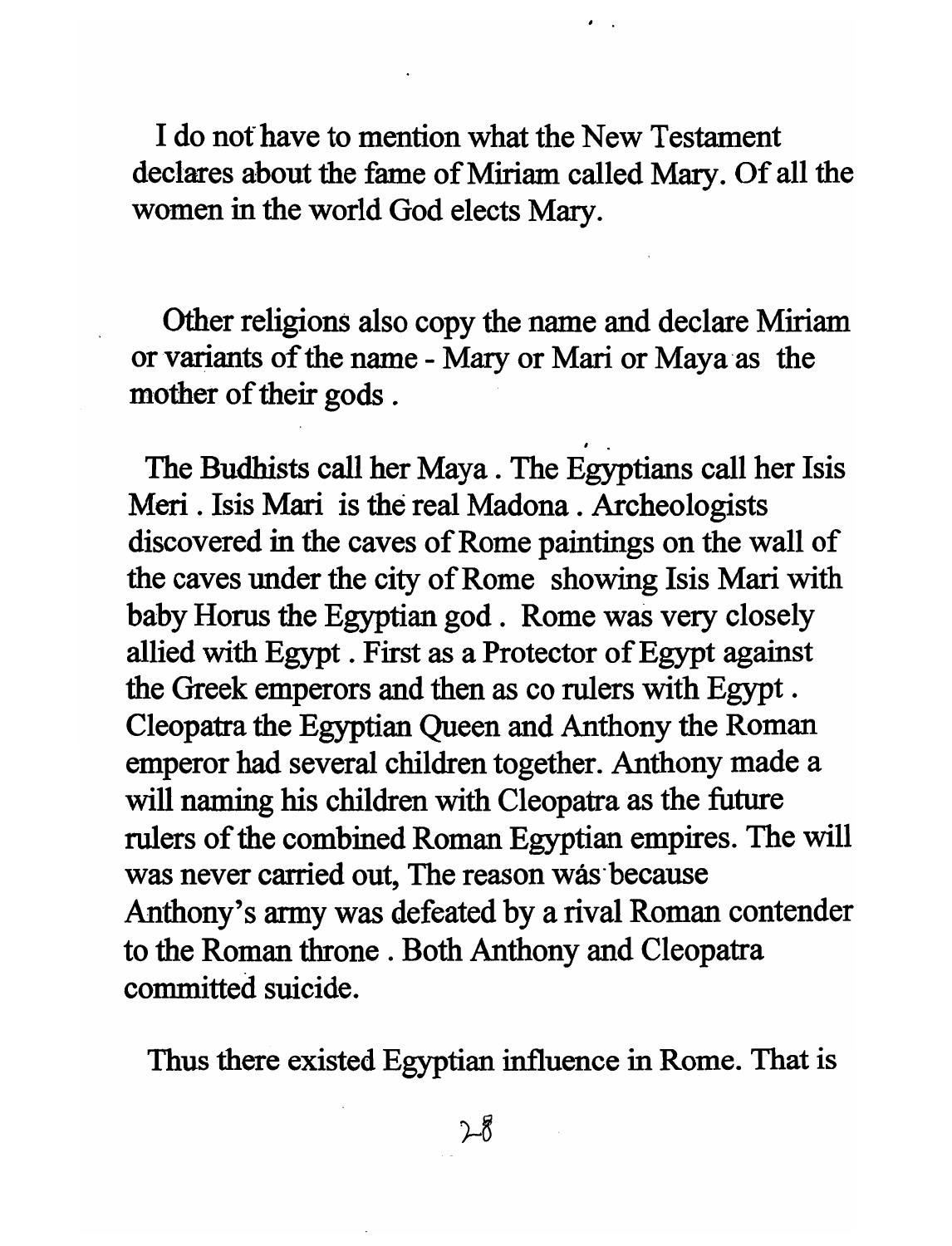why there existed paintings of Isis Meri the Egyptian goddess in the catacombs underneath the city of Rome holding baby Horus. That is the original Madonna.

Isis Meri was worshiped by ancient Egyptians as the mother of all life . She was considered the mother of the sun and moon. She was considered the source for the Nile and water all over the world.

Thus the name Miriam with all variants is a very important person Mir [iam] spelled backwards is Ram. Ram in Hebrew means the greatest height. That is who your wife is.

One who is very great never can be hurt by anyone crossing her. Who is crossing her or insulting her? They are like grasshoppers in comparison ;otherwise they would not have stooped so low and insult her.

Thus she will always be happy . She will not be bored and will not be beset by depression .. She will always be the helpmate to her husband. She and her husband will be the perfect role models for their children. .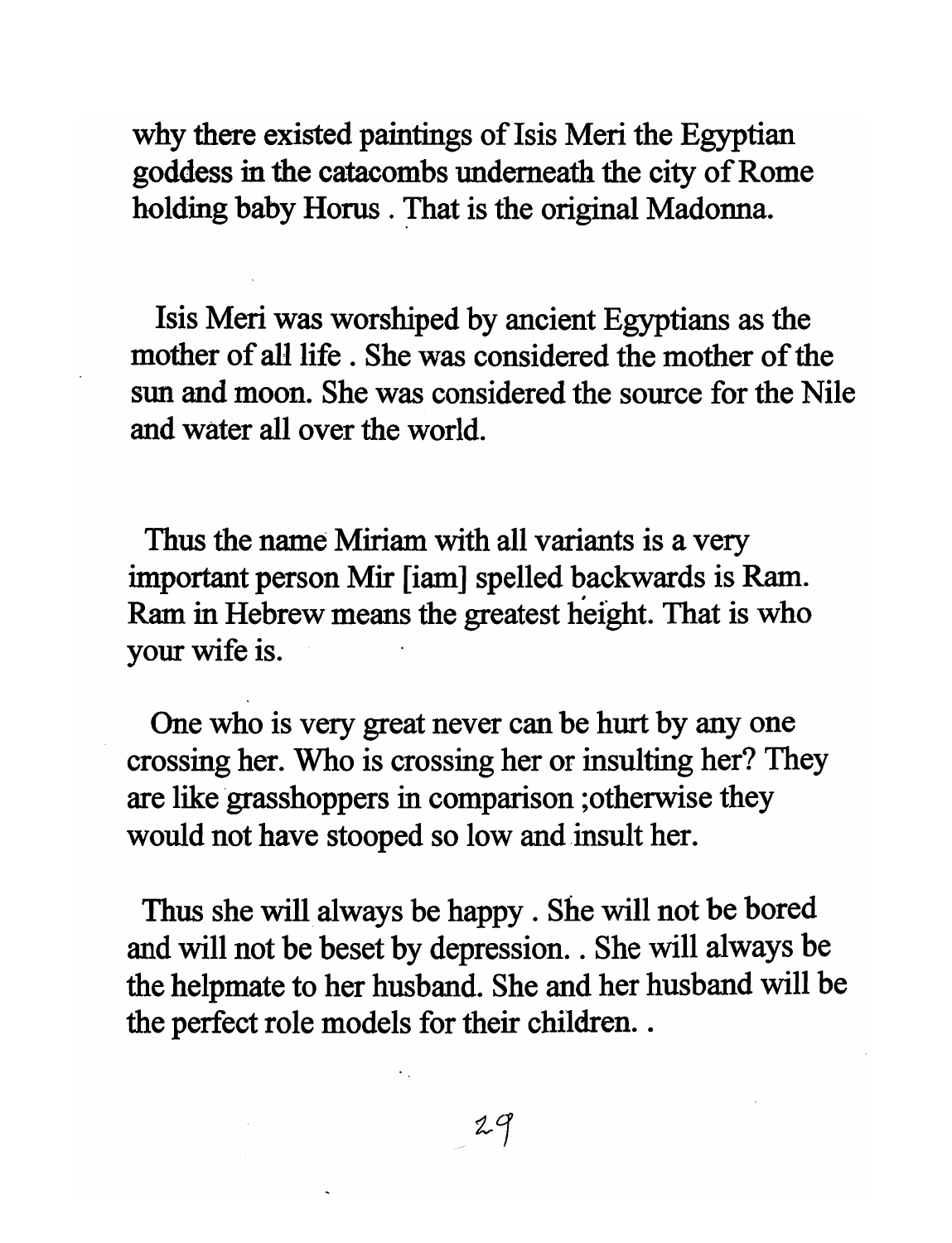#### II. Famous Name Research

#### Eileen

Eileen is composed or two words and both come from the Hebrew.

Ei and Leen . Hebrew is written from right to left. Thus  $EI = IE = God$ . The Hebrew equivalents for I is the Hebrew letter Yud that looks like<sup>2</sup>

The Hebrew equivalent for E is the Hebrew letter Hey that looks like  $\hat{1}$ 

Yud Hay is the name for God -the God of Equity Compassion and Mercy.

Leen likewise is the name of God.

God in Hebrew is Elohim .Hebrew in many instances fails to place vowels and uses only consonants Thus Elohim would be rendered Lhm . Hebrew also interchanges letters N substitutes for M since they are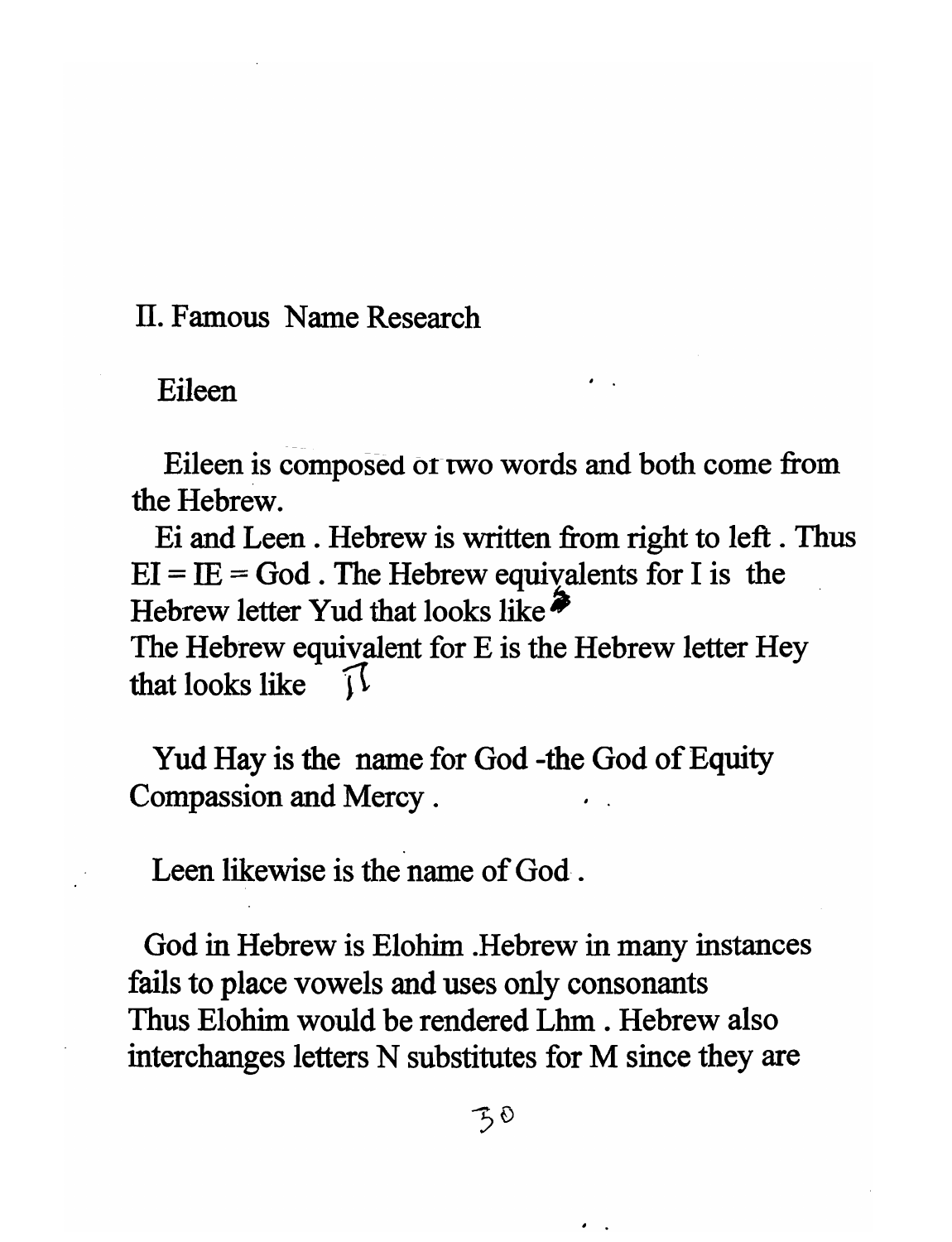formed by very similar positions of the lips.

Thus = LHM As I mentioned Hebrew omits vowels. And permits the reader to place the vowels in order to make sense of the word. Thus we will place an E as a prefix to LHM= ELHM. We will place an O after the L = ELOHM .. We will place an I [The equivalent of EE of Eileen] we now have ELOHIM the God of Common law the God of Justice.

Woman /man or man /woman were created in the image of God. Thus they possess a portion of the Soul of God and substance of God.

You Eileen also possess the names of God.

, .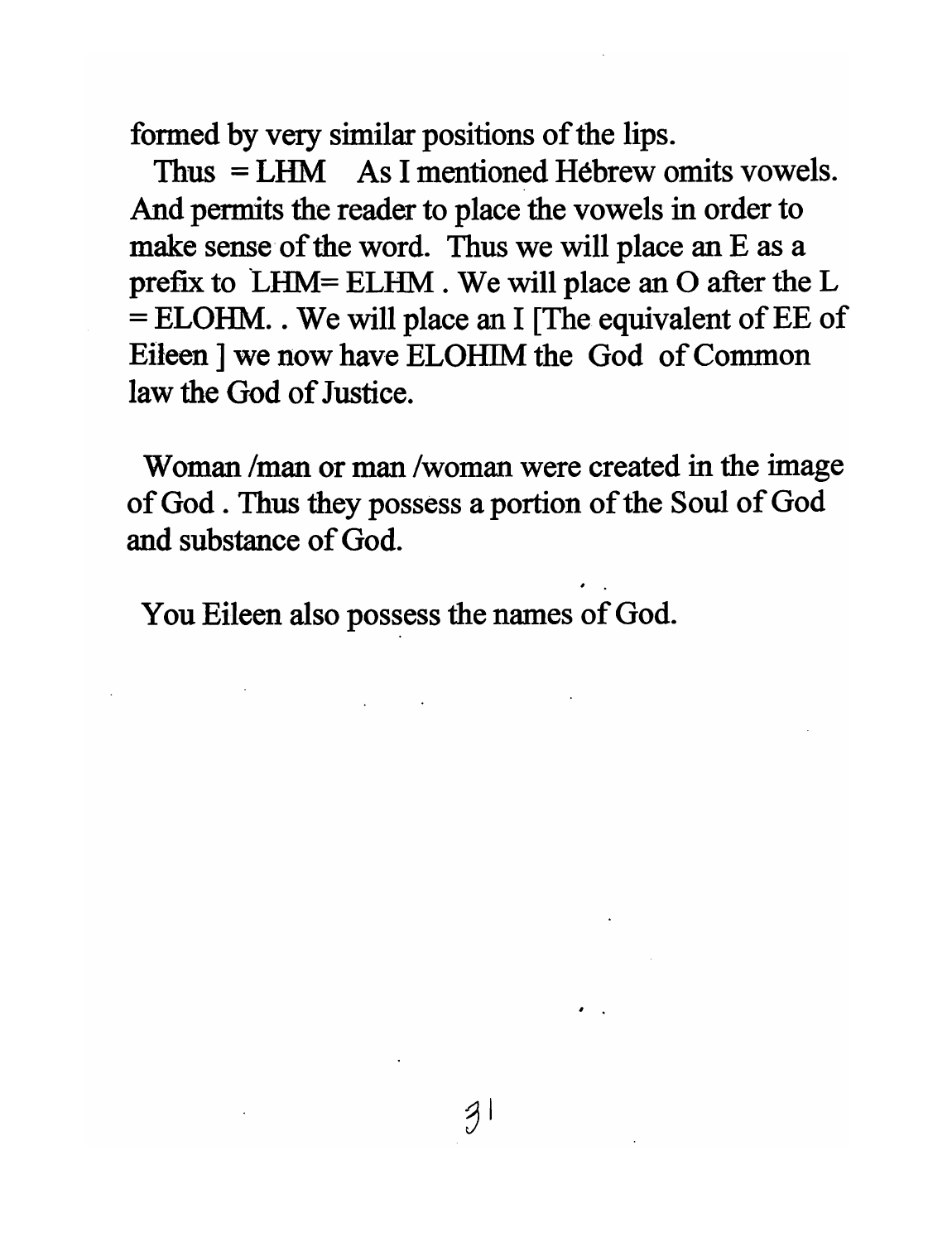#### III. Famous Name Research

i<br>1970 - Johann Barnett, frysk politiker<br>1970 - Johann Barnett, frysk politiker

#### Maura

Maura comes from the Hebrew. In written Hebrew most times there appear only consonants Thus Maura becomes MR.

MR means a man . The English Mr. Is detived from the Hebrew MR.

MRTH in Hebrew means a woman. Thus MRS is derived from the Hebrew MRTH The Hebrew letter TH is also pronounced S . THUS  $MRTH = MRS$ .

The title MRS is the most prestigious title every

, .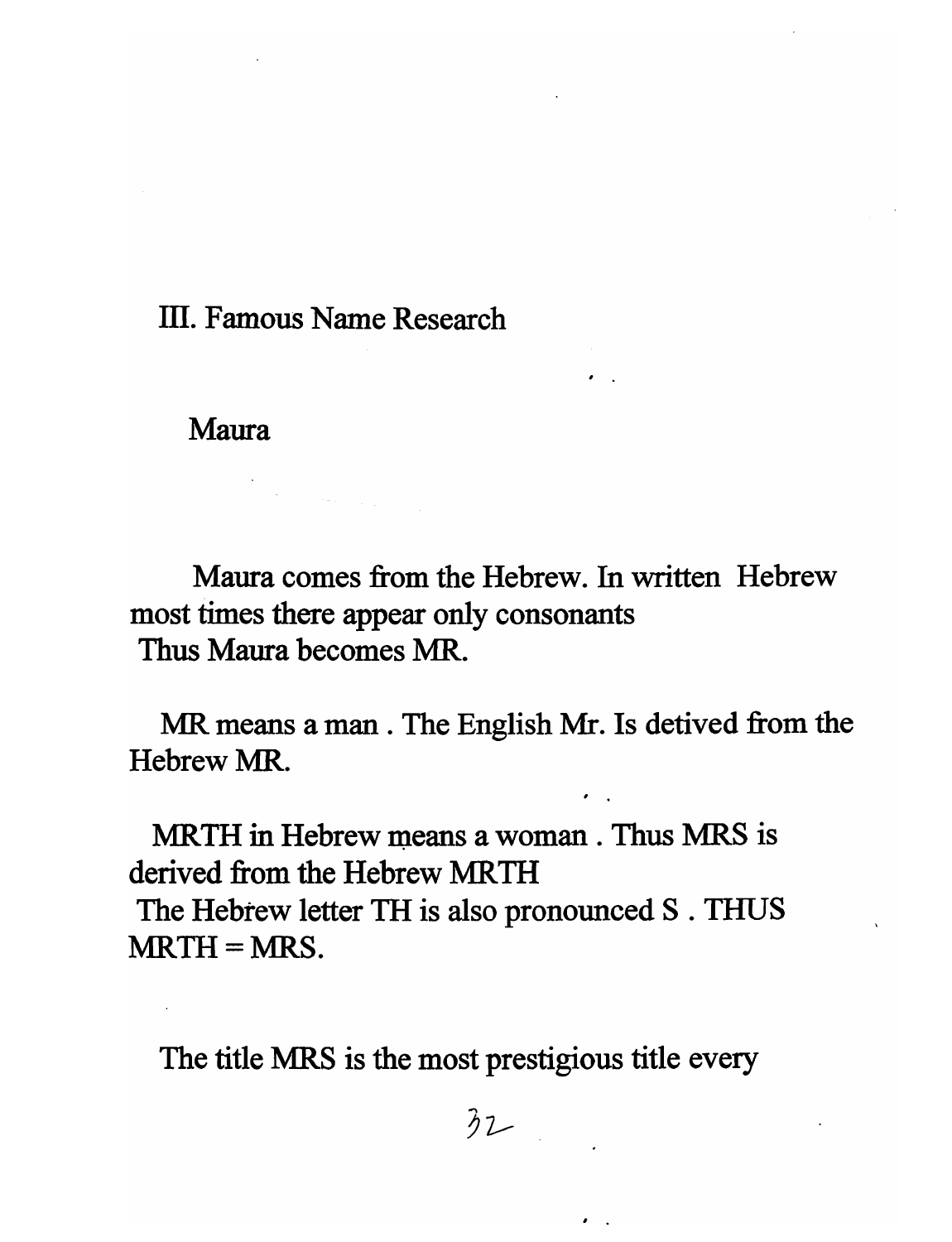woman should aim to acquire. It spells love stability security and continuation of the human race. God gave this gift only to woman. No man how famous or powerful can bear children . Every man no matter what the sexual orientation - homo sexual is forced to employ a woman to bear his children. No woman no matter her sexual orientation - lesbian - is forced to have a man in order to bear children.

Thus God proves that the both women and men are inter dependent on each other- regardless of what they call their sexual orientation- in order for the human race to exist.

Sincerely,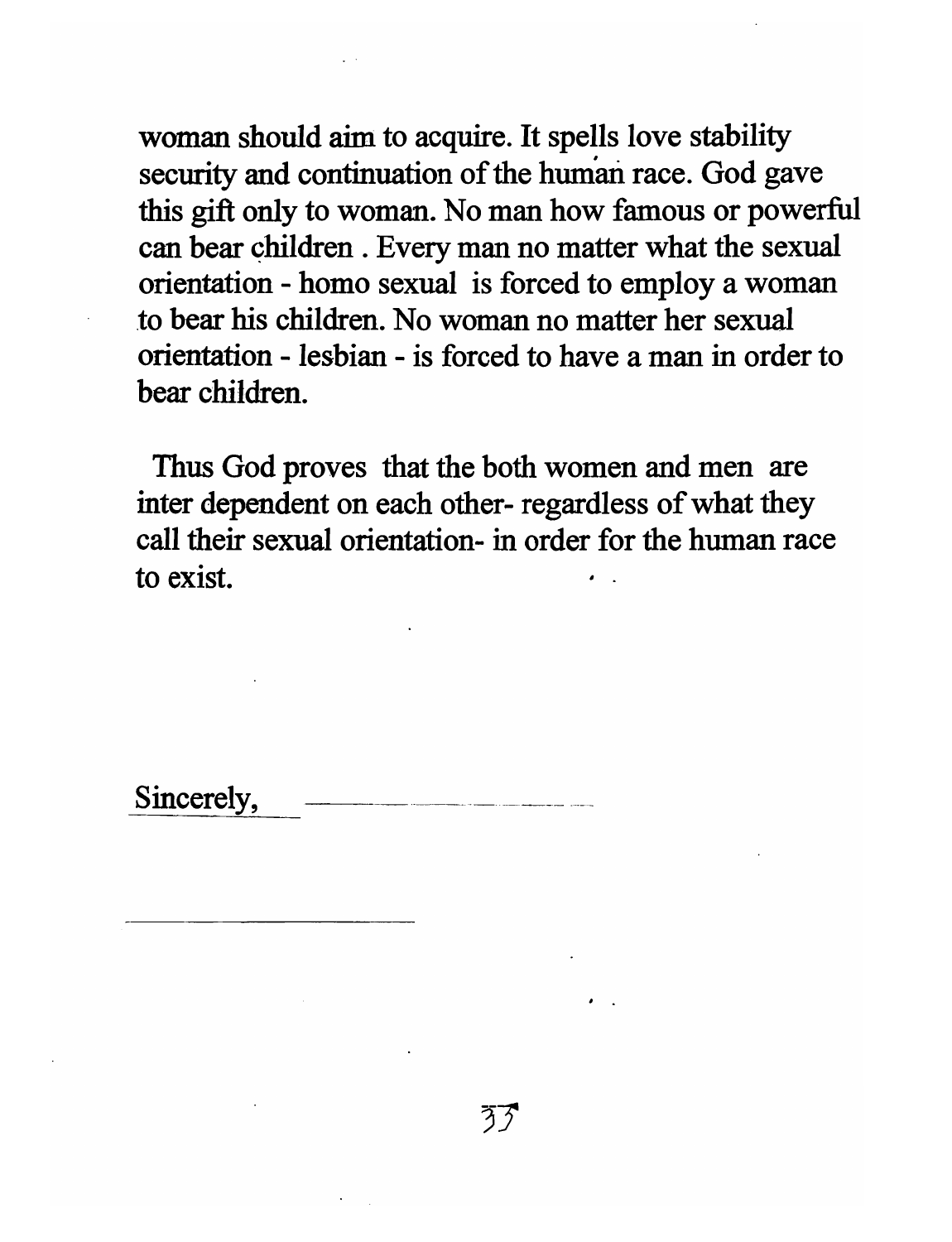The source and roots of your name and then of Eileen

#### I. Thomas

The source and roots are Hebrew.

Let us separate the TH from OMAS

 $OMAS = Truth.$ pronounced omas

God's name is **OMAS** 

Bible Mich 7:20

"Titen omet leyaakov Chesed leavrohom asher nishbato lavosanu mimai kedem"

translation

"Grant [omet]-truth to Jacob and equity comapssion to Abraham that you swore to our fathers"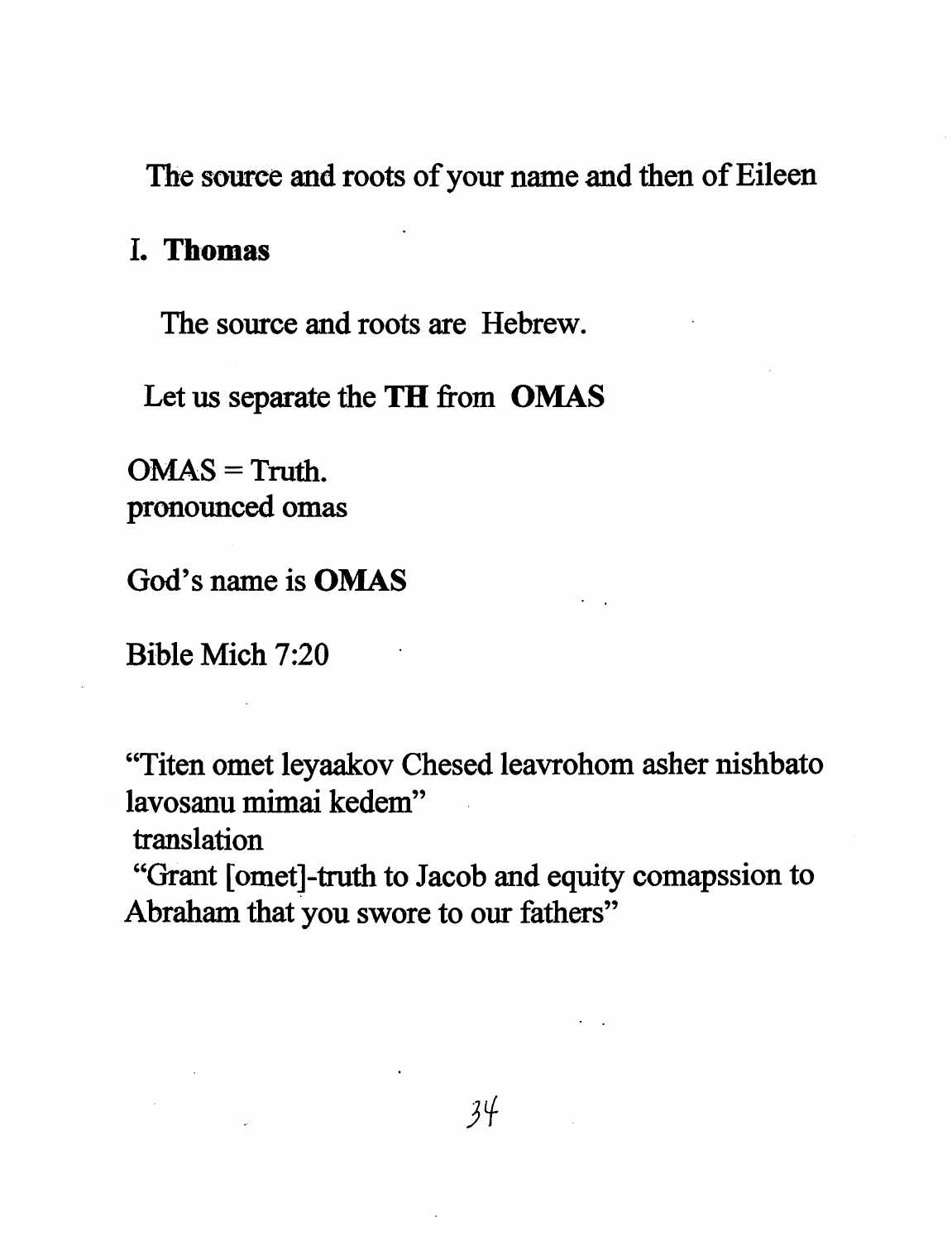II. EILEEN

The source and roots are Hebrew

EILEE means

My God !!!

The root of Eilee is EL that is a shortened form for Elokim that means God

The verse in Psalms "Eilee Eilee lomo azavtoni!!! "

translation

"God God why have you forsaken me!!!"

When Eileen was first born wasn't your wife's and your's first reaction

"Oh my God I!!

What a beautiful baby !!!"?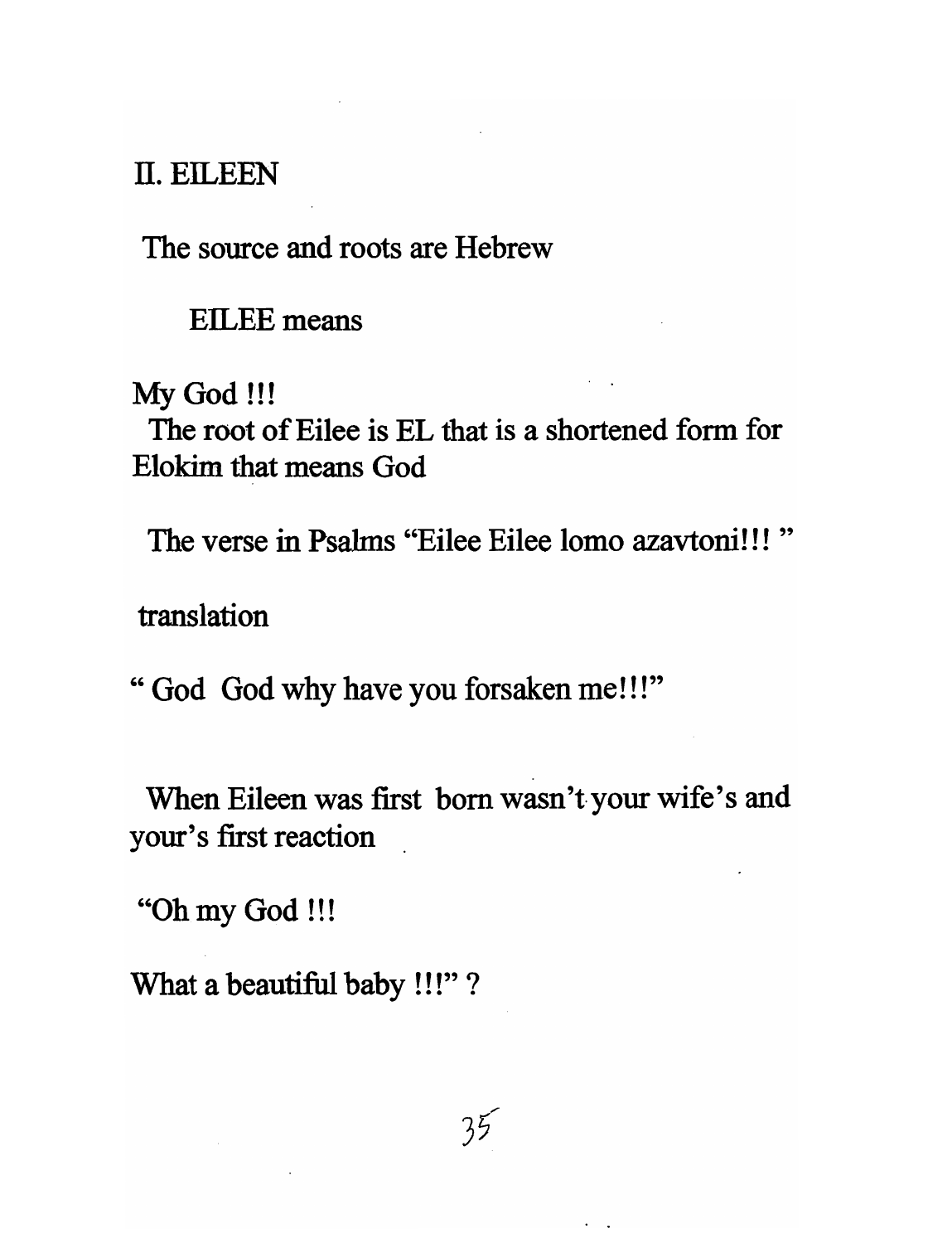, The name Eileen represents the cry of anguish to a

heart rendering philosophic and theological dilemma

Why do good people suffer and wicked people prosper?

The righteous person cries out Eilee Eilee lomo azavtoni!!! -translated God God why have you forsaken me!!!

Why there is no good deed that goes unpunished!!!

The answer that I believe is that God helps those individuals who help themselves.

Very rarely God perfonns miracles. ThIS IS VERY UNFORTUNATE; BUT TRUE.

NO ONE SHOULD EVER DEPEND ON A MIRACLE.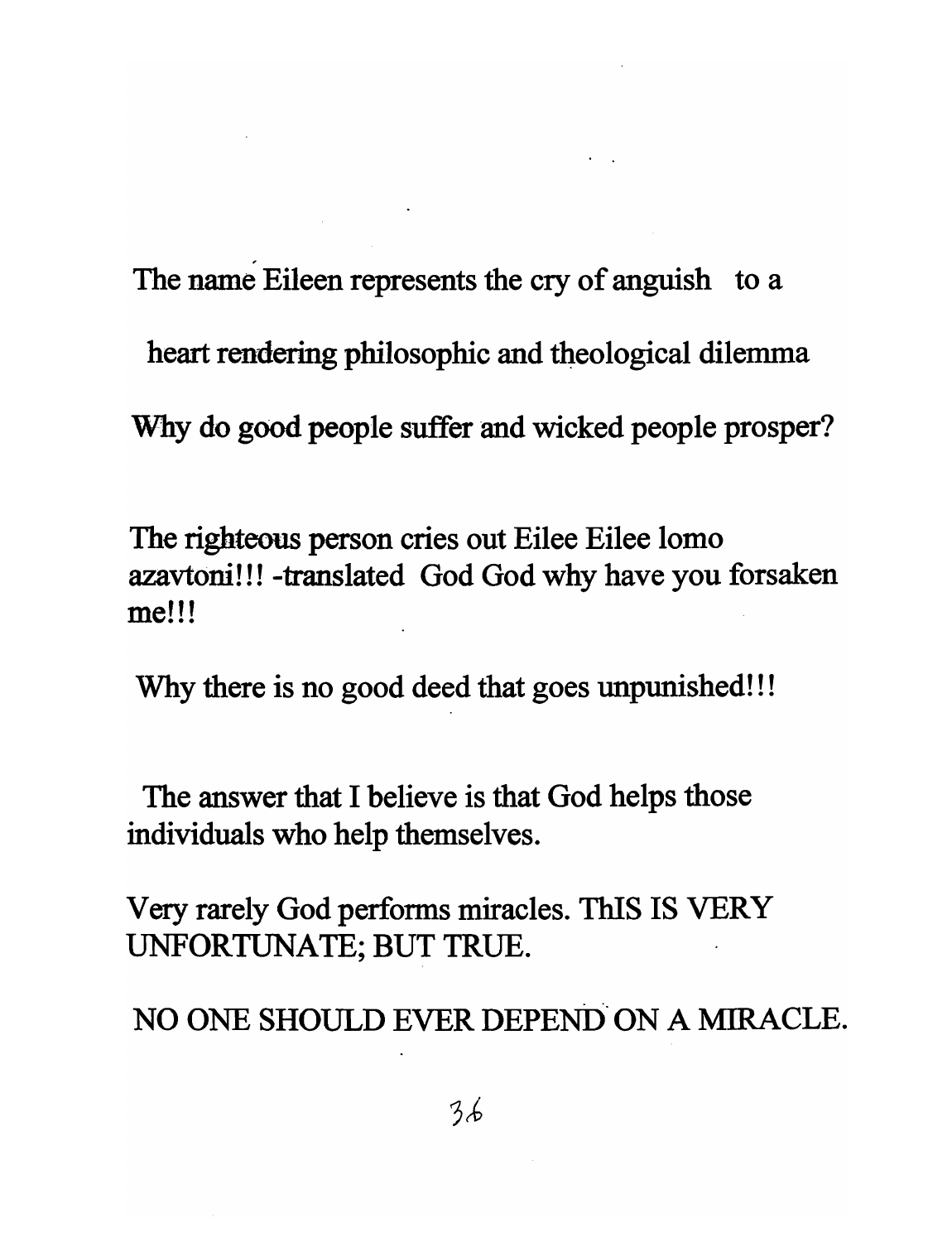#### THAT IS WHY SAVING A HUMAN LIFE TRUMPS ALL LAWS. WE DO NOT SAY IF A PERSON IS LAW ABIDING GOD WILL SAVE THEM.

- WE MUST ACT AS THOUGH THERE EXISTS NO GOD.-

THEN IF WE ACT

GOD WILL GRANT

#### THE ANSWER THE CURE TO OVER COME ALL SOCIAL AND HEALTH PROBLEMS

That is why the name Eileen is so fitting for a very special and precious individual.

Sincerely,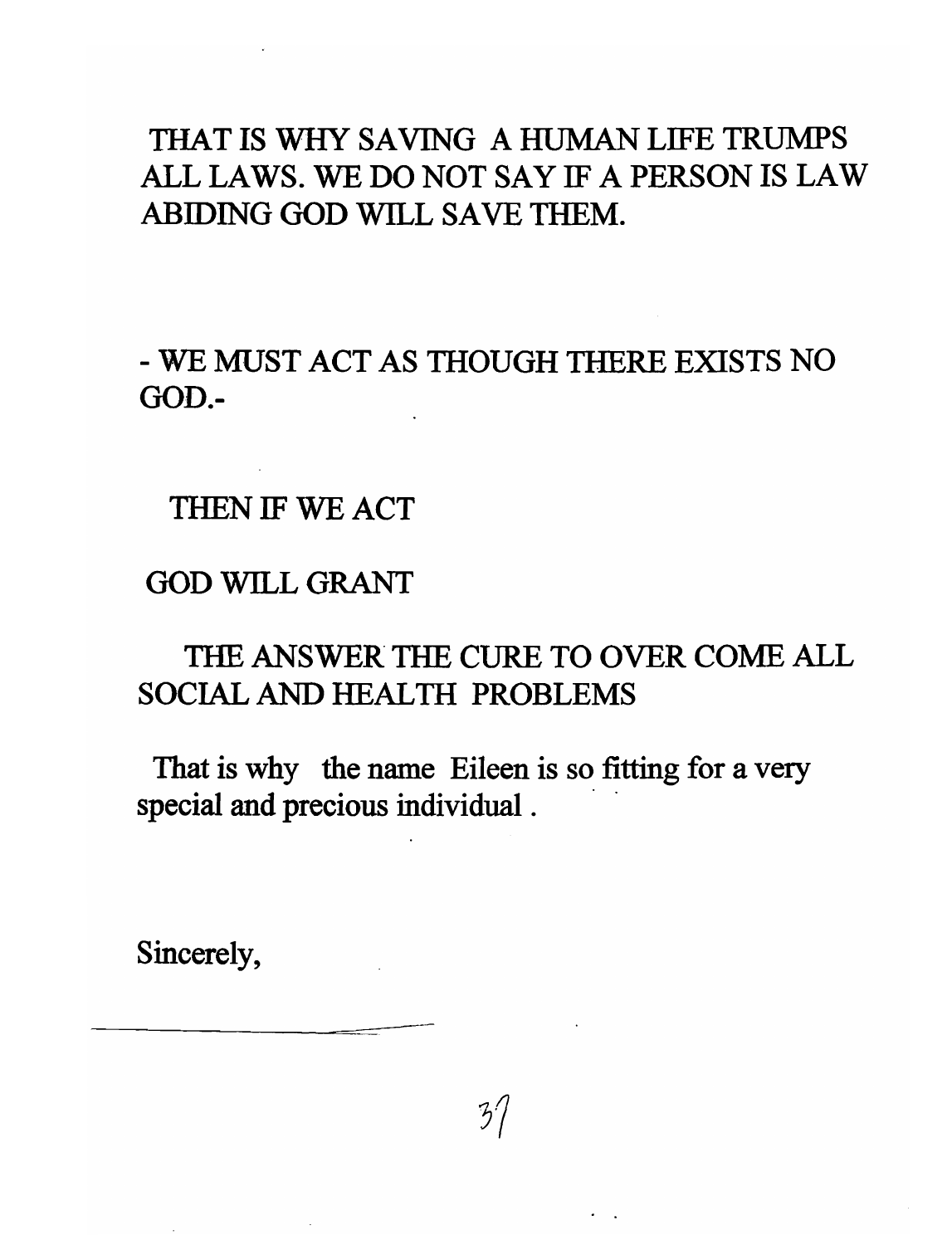In addition to my blessing you for health and long life past 120, I want to share with you some research regarding your name Sidney.

I am presently doing research for my upcoming book - Names -Biblical Hebrew Roots. It is my belief that all names have Biblical Hebrew Roots. Civilization began in the Middle East in Semitic language areas. In 1907 Archeologists discovered in Iraq 10,000 tablets comprising the Hammurabi Code written in a Semitic language that is very close to Hebrew. They dated the tablets back 4000 years.

As populations exploded people moved West and North and settled Europe England. They moved East and North and settled Russia Asia India Japan . They crossed the narrow waterway from Siberia and came to Alaska Canada North Central and South America.

Although they departed the Middle East they still retained their original identity by naming their children with names that have Hebrew roots.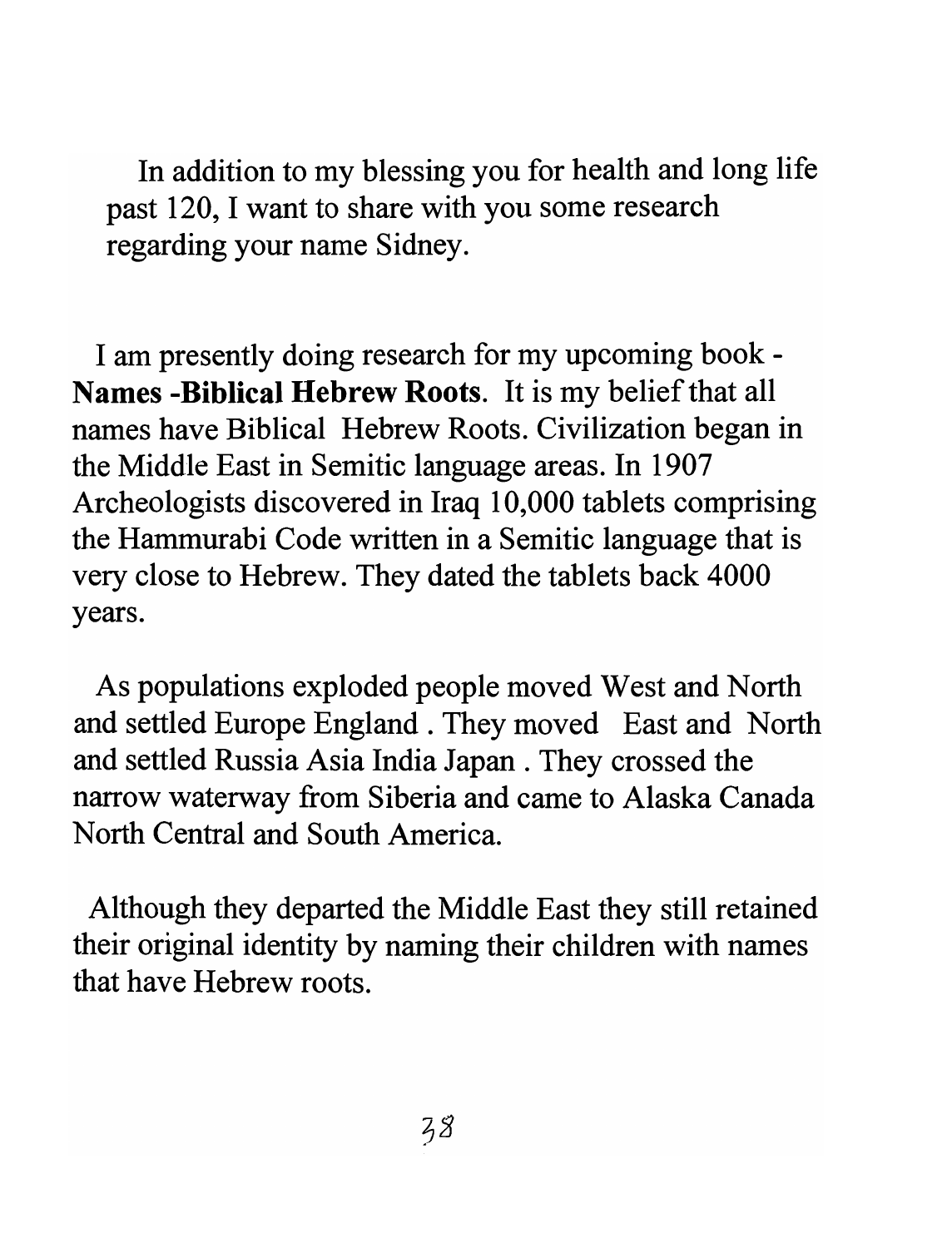I have already decoded many Anglo Saxon names.

#### Besides the Bible the world owes a debt to the Jews for their Anglo Saxon names that are really Biblical Hebrew.

[1]Sidney comes form the Hebrew SD . SD means the female breast that sustains all newborn infants. You Sidney sustain not only newborn accountants, but all accountants as can be seen from the awards you received.

[2] SI is also mentioned in Proverbs 8:21." Lehanchil Ohavai Yesh Veotzraihem Amalai" "To have my beloved inherit YESH and their treasures will I fill."

Your name Sidney is divided We will focus on the first two letters SI . We will read the letters backward since Hebrew is read from right to left.

IS  $-I=Yud=$  and  $S=$  Shin  $=$  SH Together Yud Shin  $=$ Yesh. God promises to have his loved ones inherit Yesh  $=$  Eternity  $=$  Truth=Real Meaning=Meaningful life. The study of all the tractates of the Talmud concludes Talmud at the end ofUkzim Chapter 3 Mishneh 12 God will inherit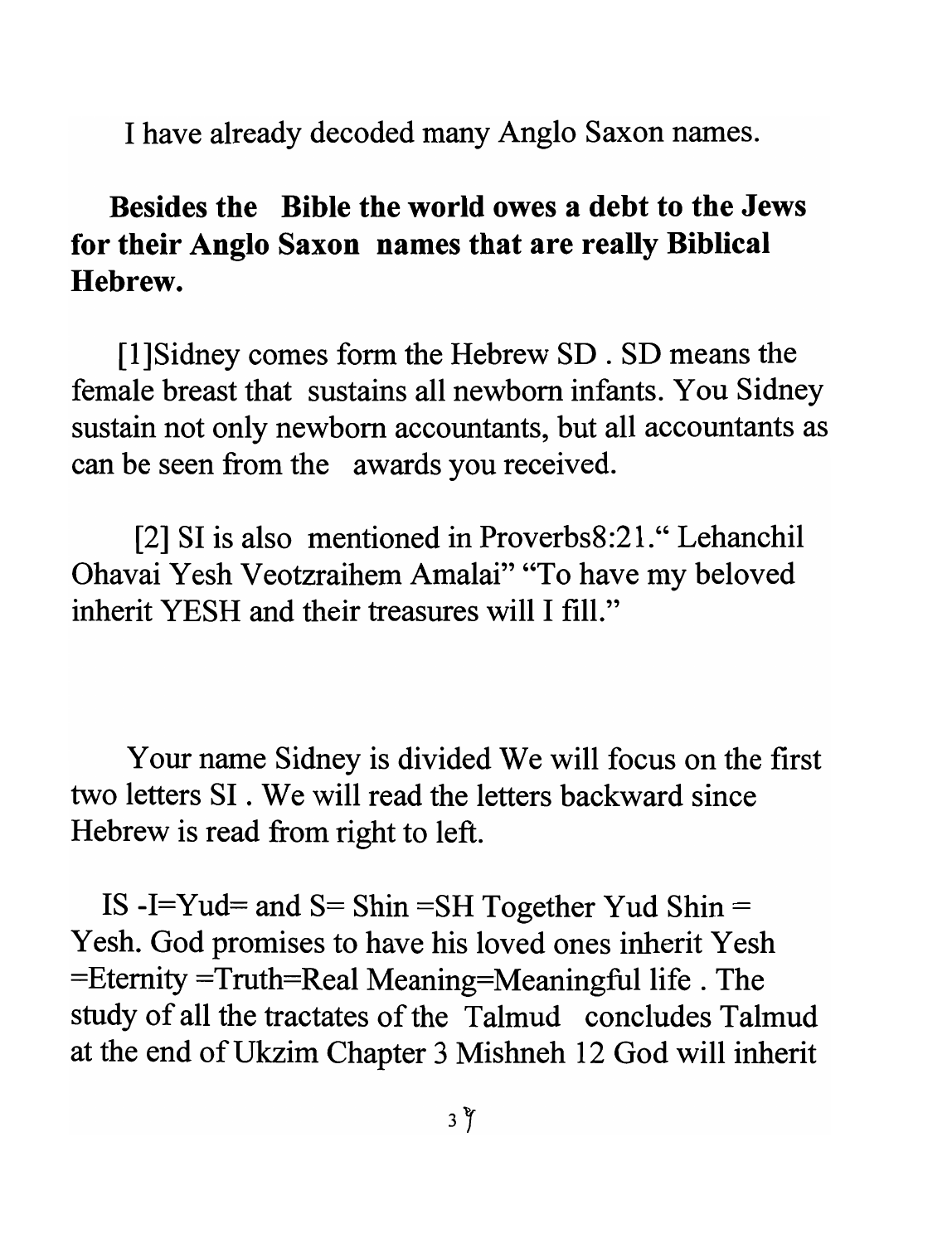to every Tzadik a Just Person a Mench 310 worlds 310 represent the numerical value of the letters Shin =300 + Yud  $=10= 310$ .

Every person should have a sense of self worth . He /She should state" beshvili nivro hoolom " ". Because of me the world was created. "

However the Tzadik has not only I world but 360.

You Sidney are a Tzadik and will have 360 worlds.

[3] The last letters of your name DNEY =The Hebrew name of God. The missing beginning letter of A is constructively understood.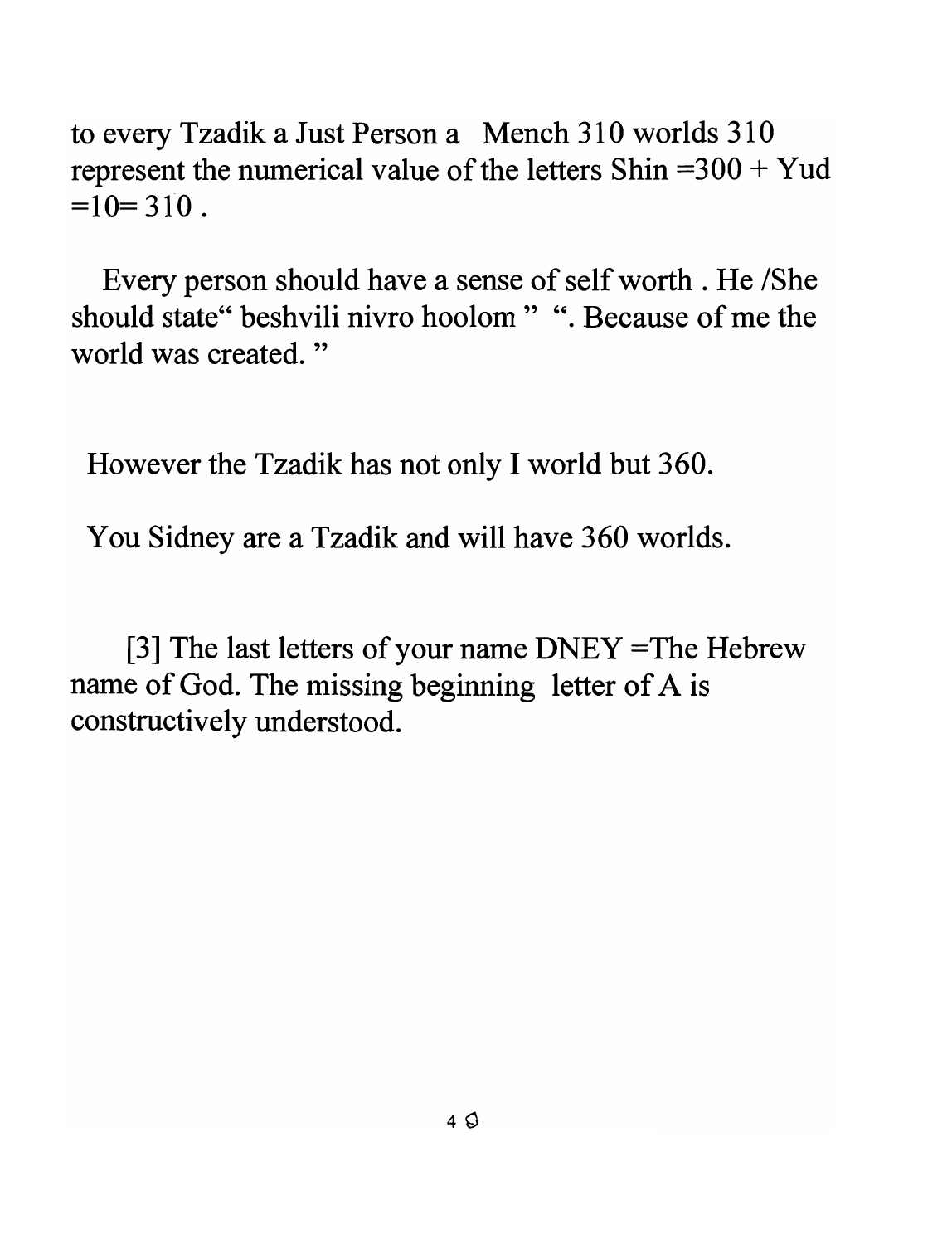#### **ANN AWILDA**

NOT A TRIFLE OF BLEMISHES UNJUST BEHAVIOR THE PERFECT L **RIGHTEOUS LADY** 

Scripture

Psalms 92 : "URI VELO AVLOSO[AWLDA] ,, **BO** 

# "God | IS MY BASTION OF STRENGTH. HE HAS NO UNRIGHTEOUSES"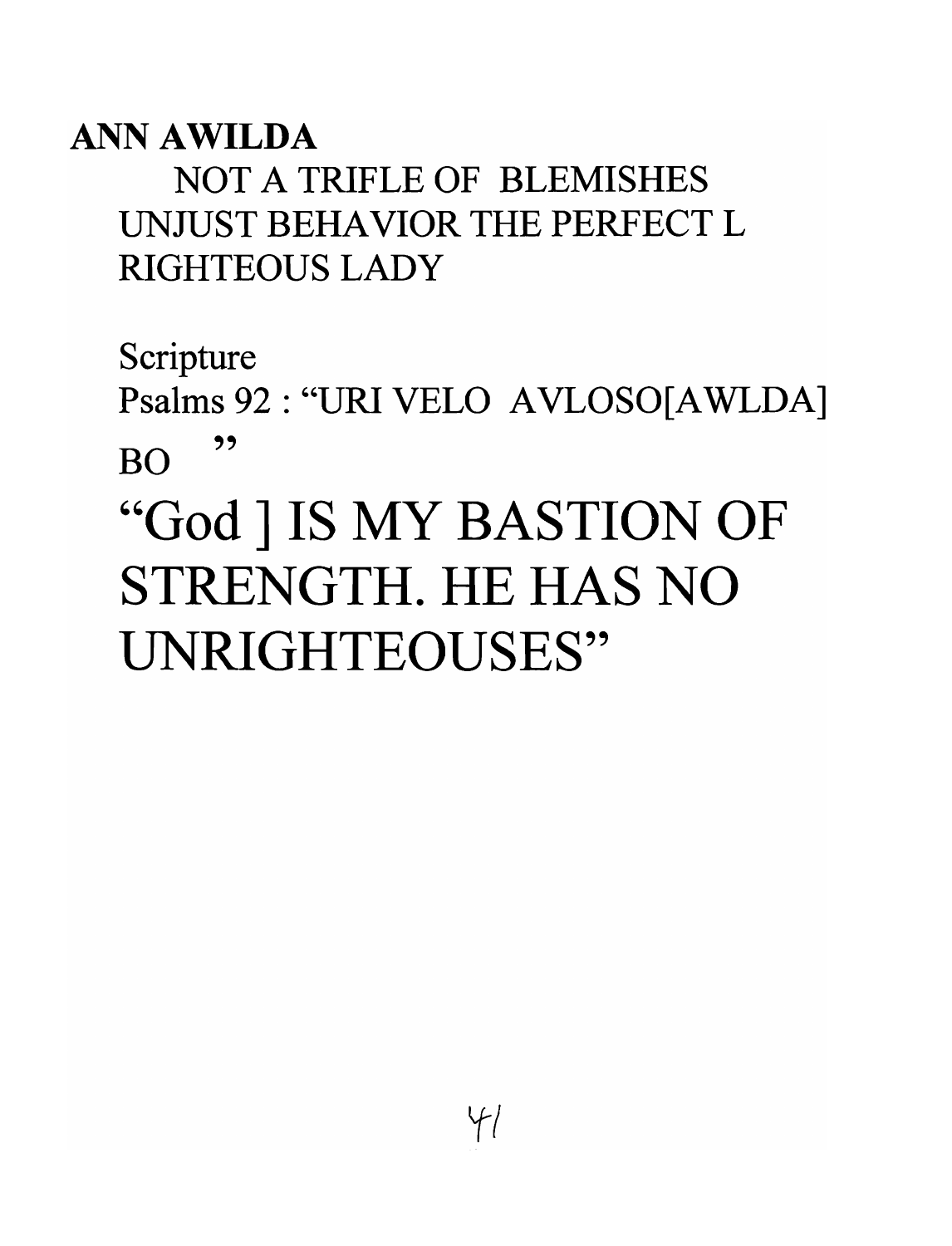### **ORTELIO SPLIT**

### **OR=LIGHT** TEL=CITY  $IO = GOD$

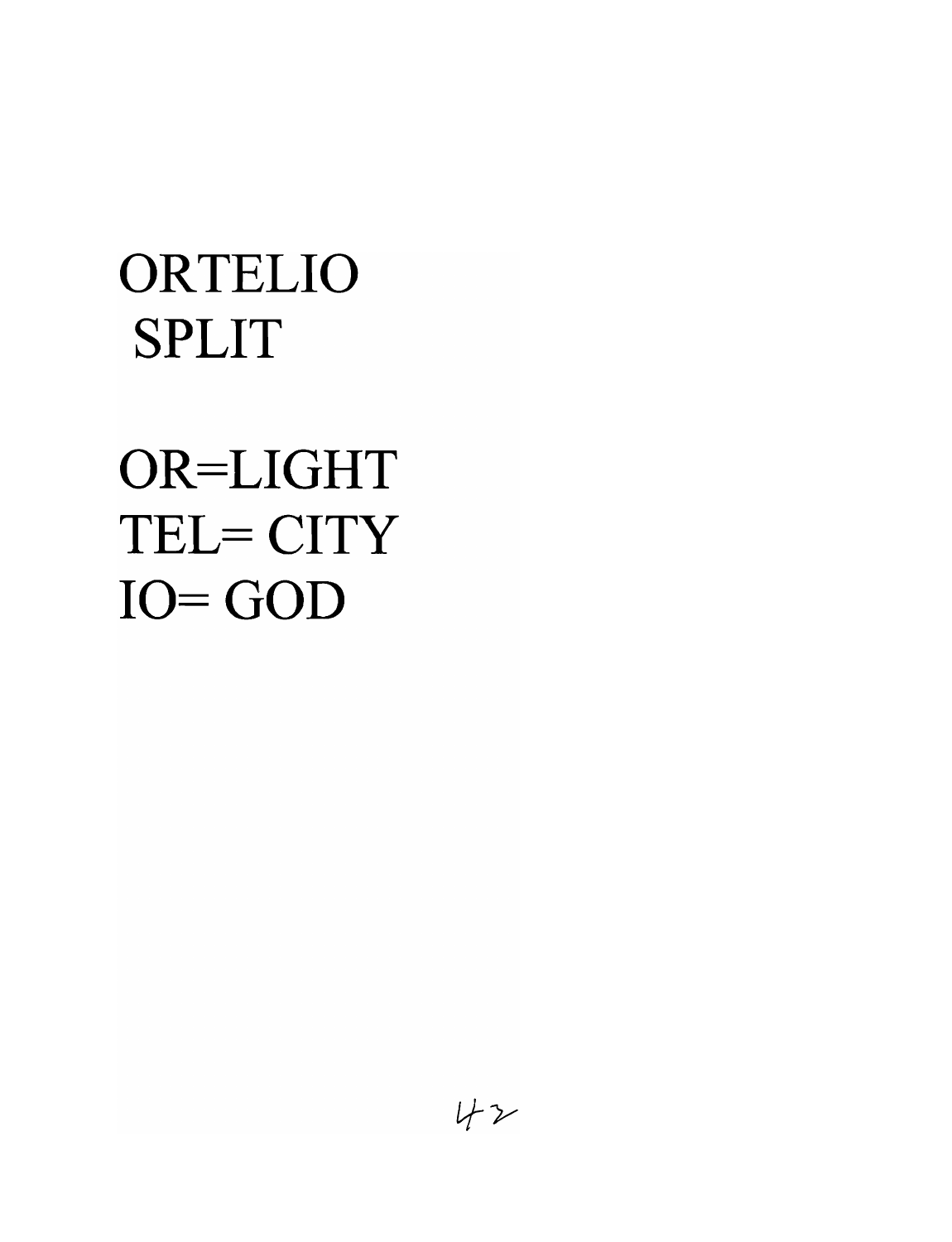### PABLO

#### SPLIT

#### $AB=FATHER$

 $LO=NO$ 

A PERSON WHO ASSUMES RESPONSIBILITY HE **IS** A FATHER FIGURE. HE **IS** SURE IF HIMSELF. HE DOES NOT HESITATE TO SAY NO IF HE BELIEVES SOMETHING **IS** WRONG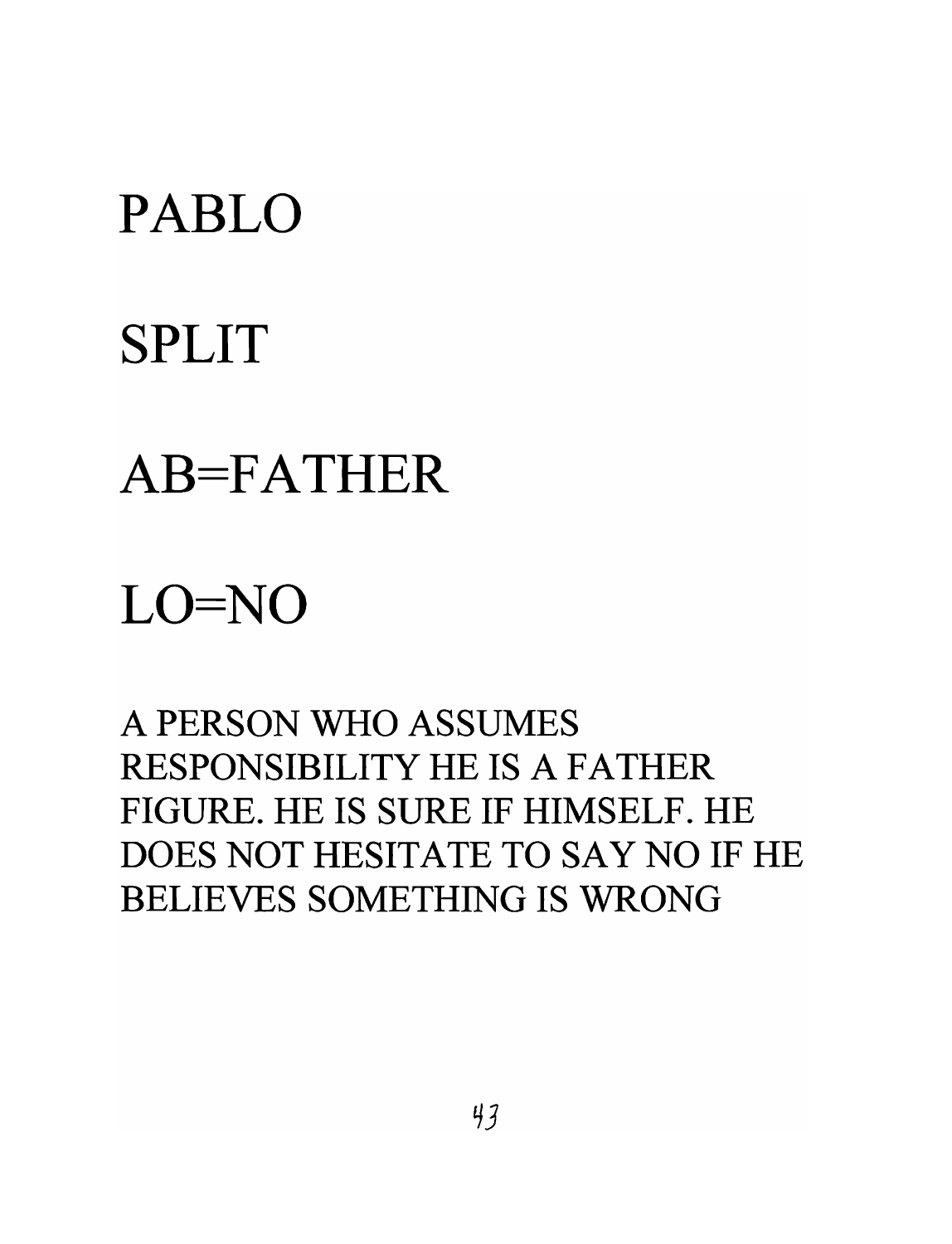#### MARCELA

 $MAR = BITTER$ MR=YOUNG MAN MRC = THE C CAN CONSTRUCTIVELY BE WRITTEN AS AN  $S =$ MRS =MARRIED WOMAN EVERY MR AND EVERY MS SHOULD AIM TO GET MARRIED AND HAVE A FAMILY.

SCRIPTURE GENESIS 1:28 "A YEVORECH OSOM PRU UREVU UMILU ES HOORETZ "

"ND GOD BLESSED ADAM AND EVE BE FRUITFUL AND POPULATE THE EARTH "

RAQUEL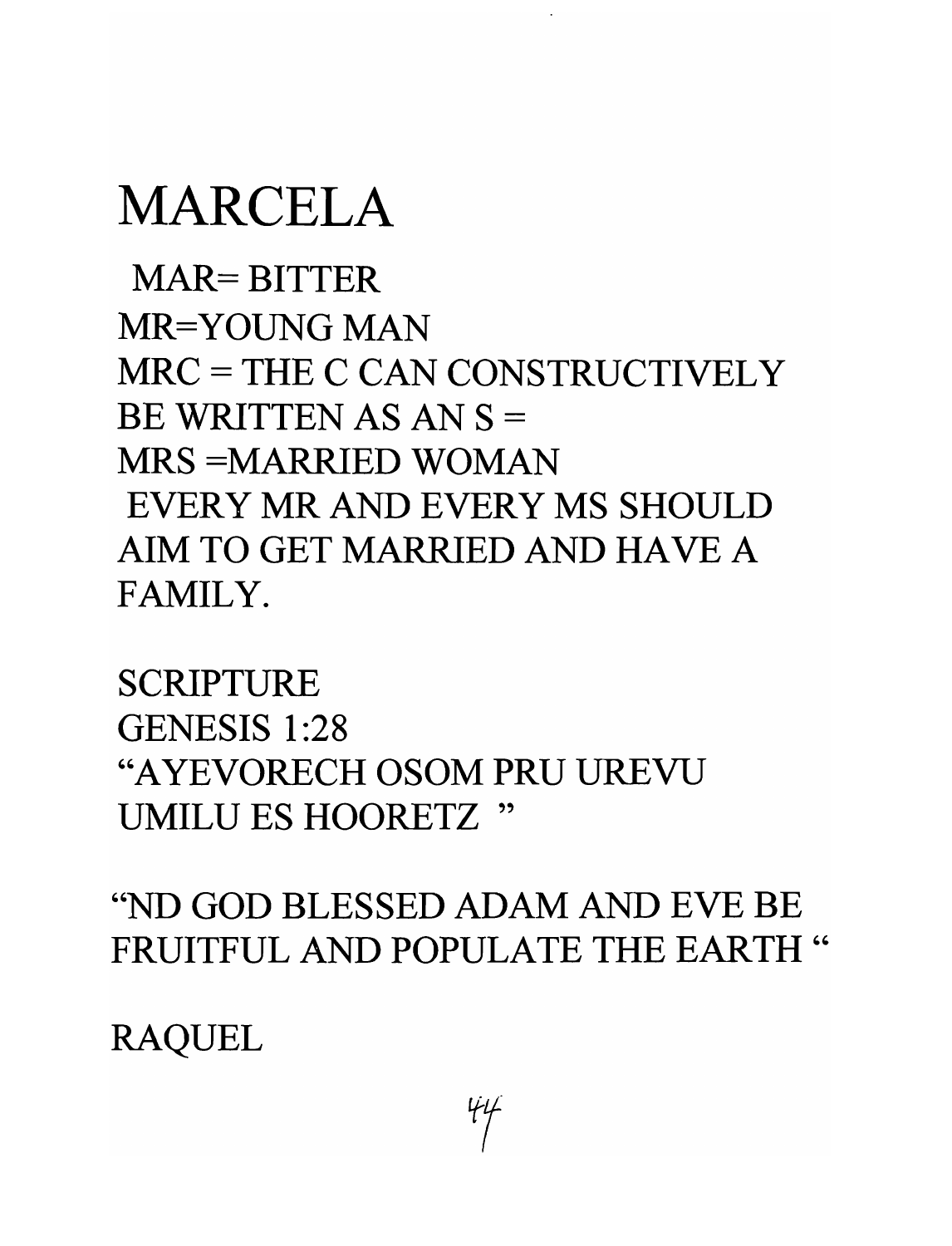We will constructively add the letter B' in front of RAQUEL and we get B'RAQ UEL UEL= GOD 33:4" Get blessed the man 7 fod blessed<br>Or else blessed by God.<br> $p \in VTER$  or to  $m y$ <br> $p \in VTER$  or to  $m y$ <br> $p \in VTER$  or to  $m y$ <br> $p \in VTER$  or to  $m y$ <br> $p \in VTER$  or the  $m \sim m e^{i\pi/3}$ <br> $m \in V$ 

#### **CLARA**

 $Cl = ALL$ 

 $ARA = LIGHT$ 

Or All Light

scripture

Genesis 1:3 "Vayomer elokim yehi Ohr vayehi Ohr" "And God sad let there be light and there became [created] light"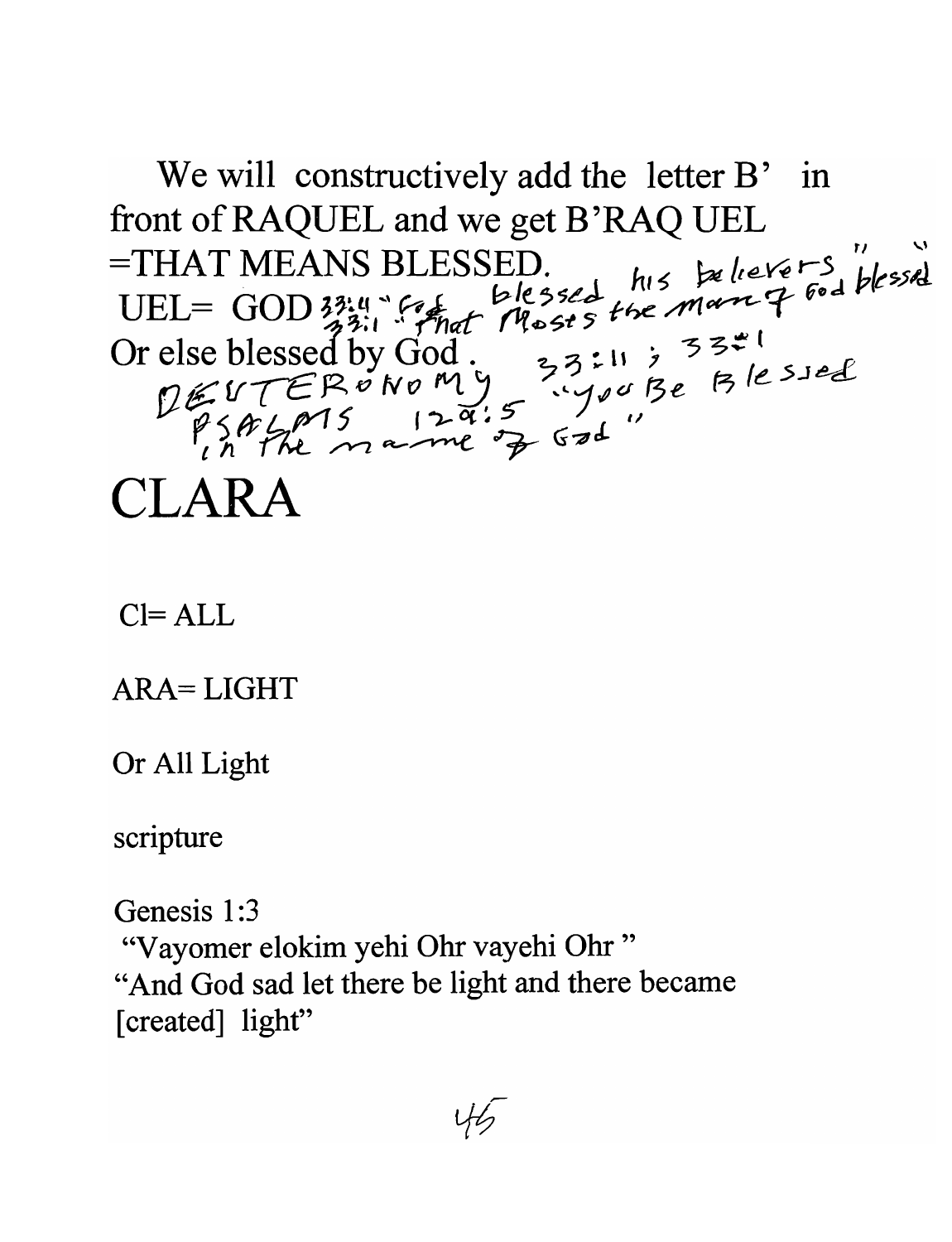#### susan  $susan = great$  joy happiness

Scripture

"Od yishoma beorei Yehuda ubechutzos Yerushelayim kol SUSAN vekol simcho kol Chasan vekol Kallah"

" And it will be heard in the cities of Judea and in the streets of the 4000 year old Jewish Old city of Jerusalem the great joy happiness the voice of a Jewish groom and the voice of a Jewish bride"

Jeremiah 33:10,11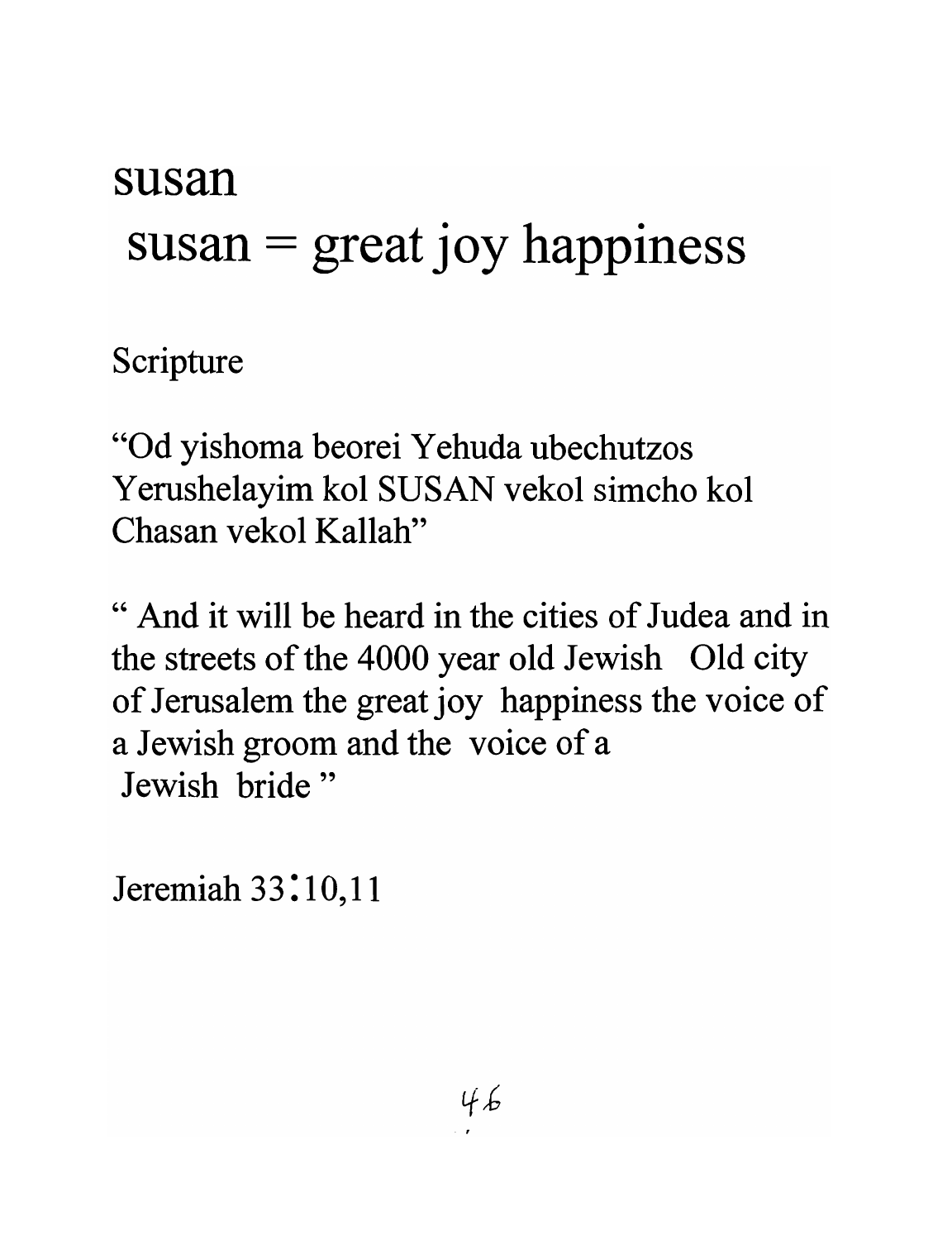#### **Susana THE SAME AS SUSAN**

### Bernard  $BER = SON$  $NAR = YOUNG MAN$

**SCRIPURE** 

"NAAR HOYISE VEGAM ZEKANTI VELO ROISIS TZADIK NEZOV VEZARO **MEVAKESH LOHEM**"

" A YOUNG MAN WAS I AND I BECAME

417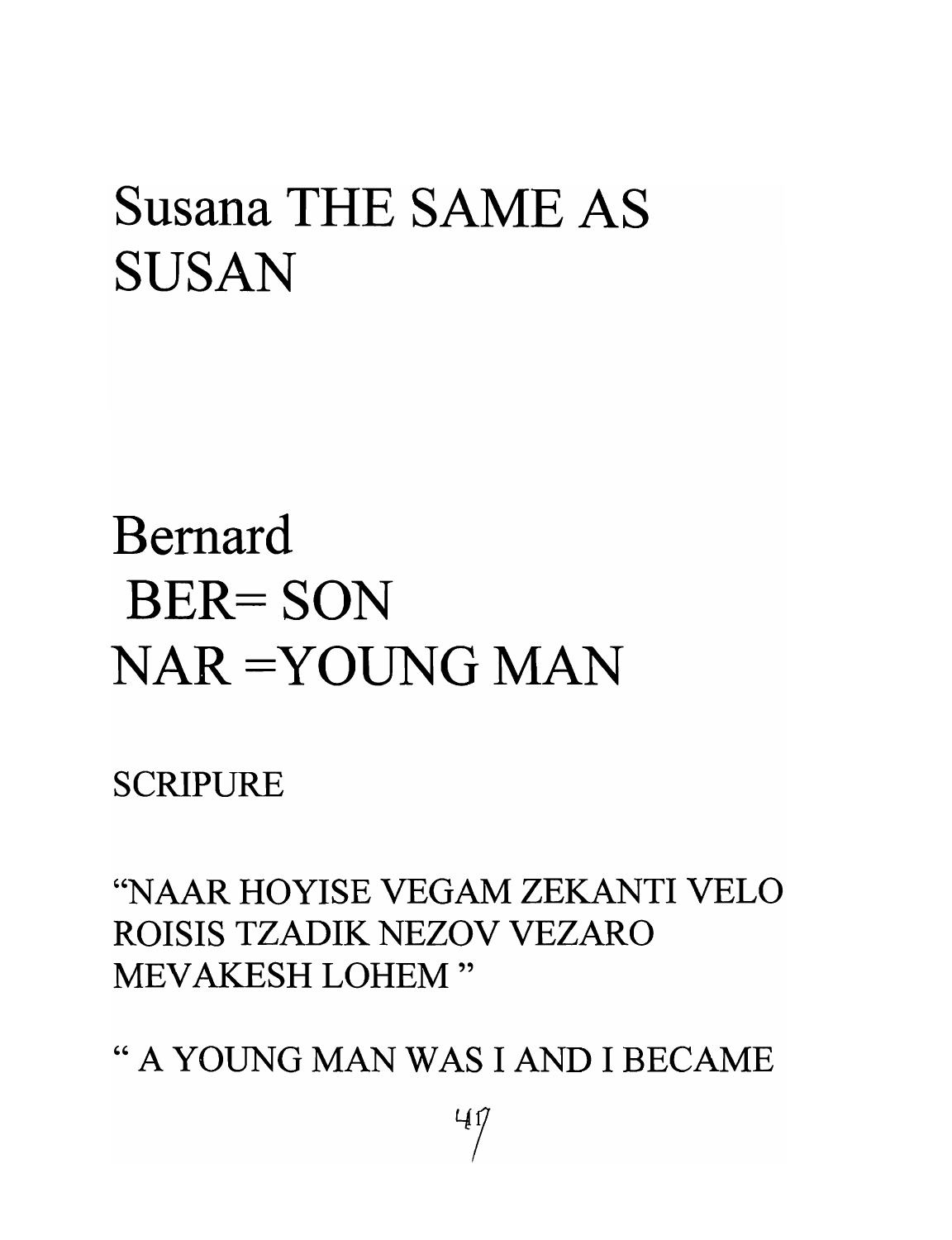#### OLD. I NEVER SAW A TZADIK -A PERSON WHO ACTS JUSTLY AND HONESTLY -A MENTCH- WHO IS FORSAKEN ND HIS CHILDREN ARE HUNGRY FOR BREAD"

Scripture

Psalms 37:25

#### Steven **ST** EVEN

# **ST** ST= THE LAST TWO LETTER OF THE HEBREW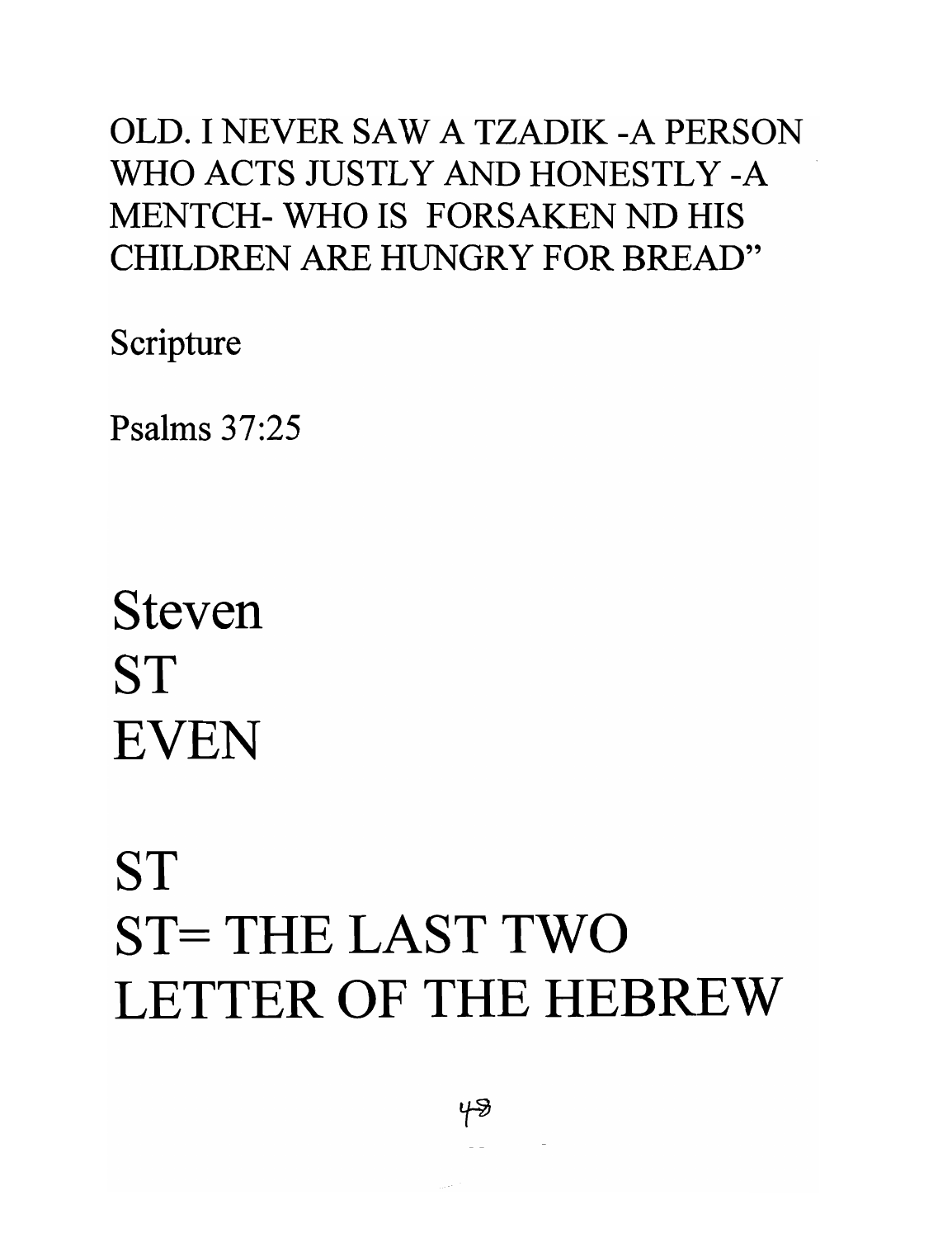### ALPHABET. THEY ARE THE SHORTHAND TO DESCRIBE A RELIABLE TRUSTWORTHY PERSON

### $EVEN = A STONE$ A SOLID DEPENDABLE PERSON A RELIABLE PERSON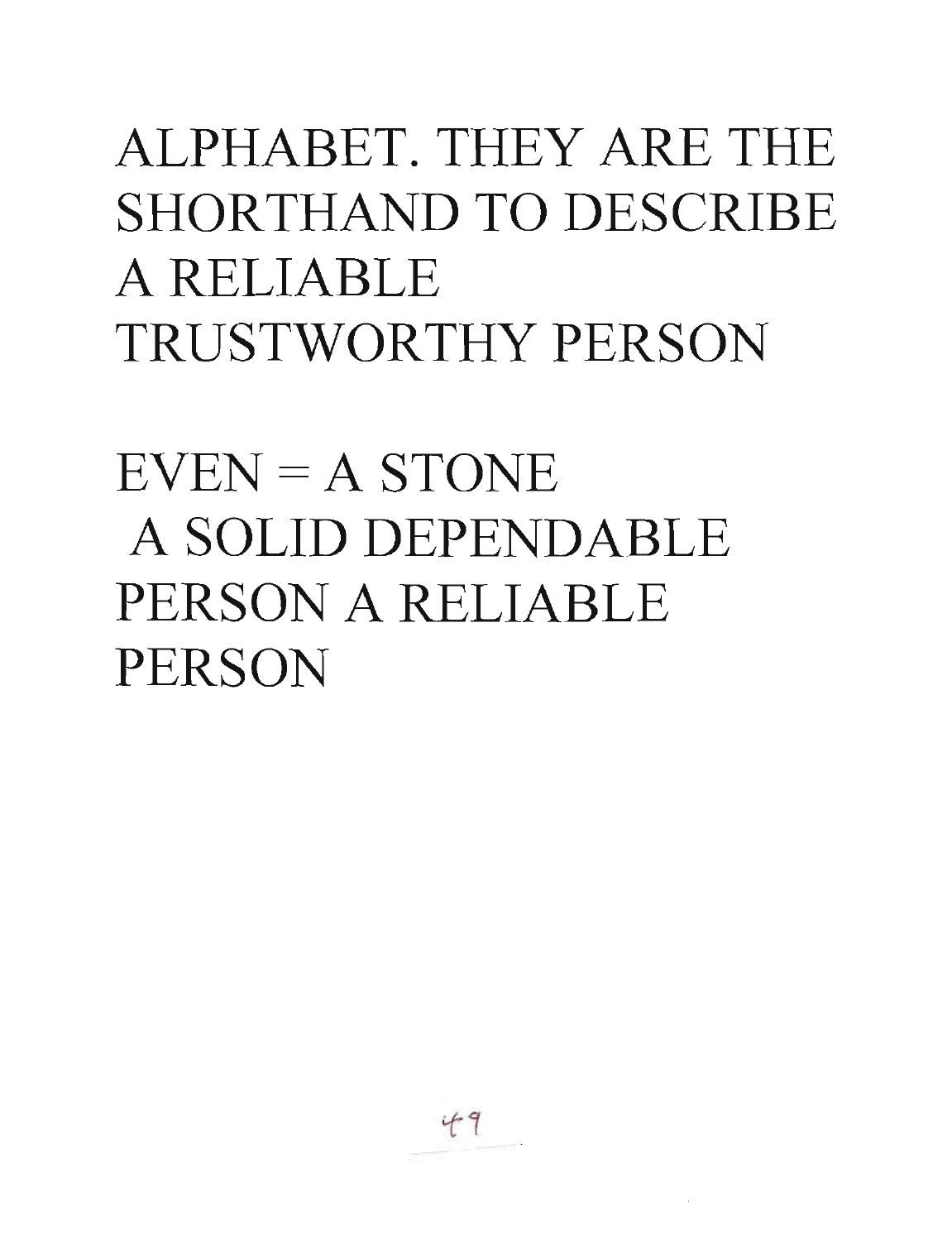## THEODORE

**THEO** ORE THEO=GREEK THE STUDY OF THEOLOGY **HEBREW THE FIRST STEP** IN THE CREATION OF THE **COSMOS** "BERAISHES BORO ELOKIM ES HASHOMAYIM VEHOORETZ" " IN THE BEGINNING GOD **CREATED SHOMAYIM-**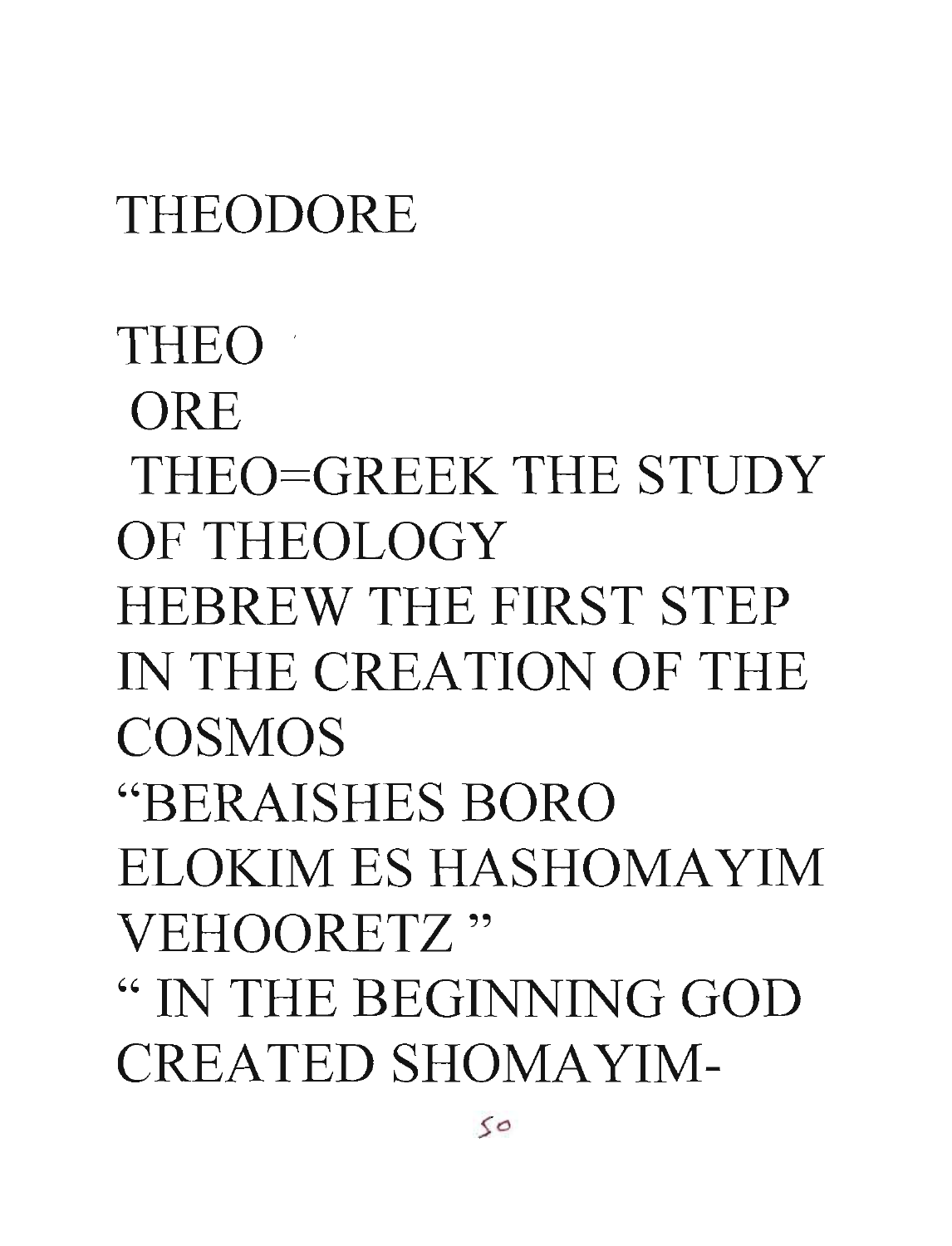### SPIRITUAL FORCES VEHOORETZ AND NONSPIRITUAL FORCES" GENESIS 1:1

"VEHOORETZ HOYSO TOHU VEVOHU VEHOSECH AL PNAI HATEHOM" "AND THE NON SPIITUAL FORCES WERE ENVELOPED IN TEHOM AN ENIGMA A MYSTERIOUS STATE AND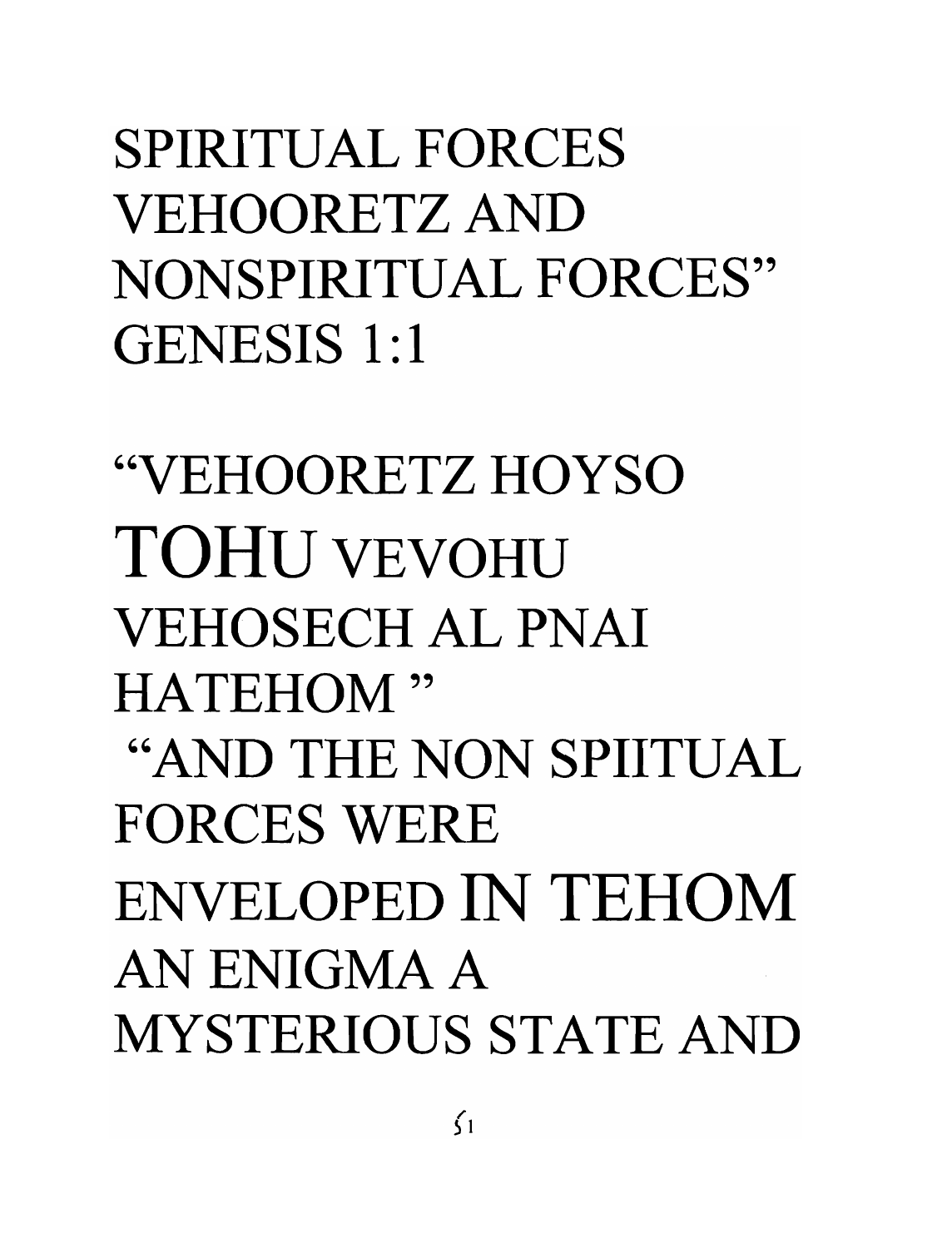# DARKNESS EXISTED ON THIS TEHOM- GENSIS 1:2

THE GREEK THEO HAS ROOTS IN THE BIBLICAL TEHOM

PHILOSOPHY IS NO MORE THAN SOPHISTRY. THERE DOES NOT EXIST ANY DEFINITIVE KNOWLEDGE OF GOD OR THE CREATION ,IT IS DARKNESS GUESSWORK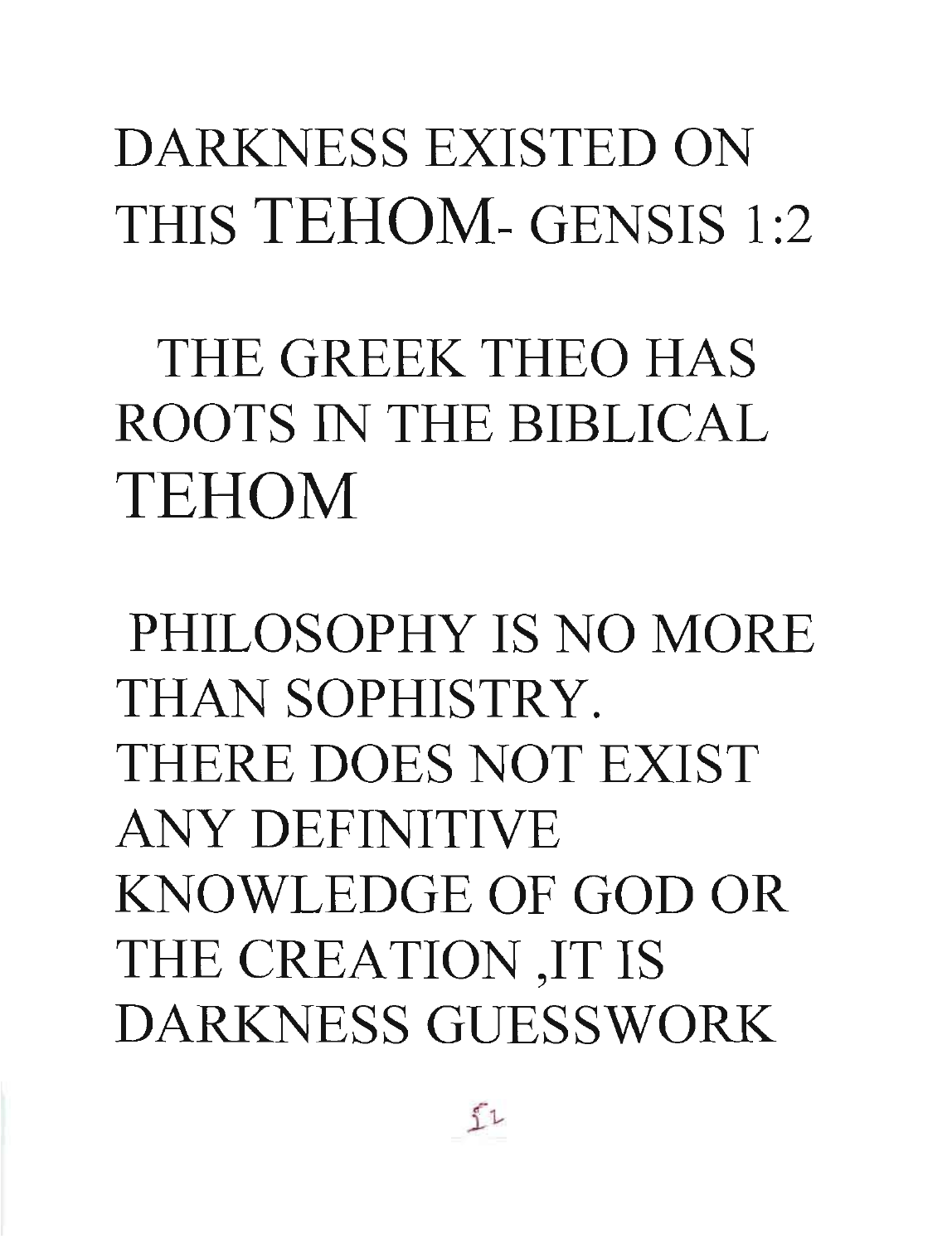### AT BEST AND MURDER OF OTHERS WHO REFUSE TO ACCEPT YOUR PHILOSOPHY AT THE WORST.

 $ORE= LIGHT$ 

WHEN A PERSON IS HONEST HE/SHE WILL REALIZE THAT THERE EXIST AREAS OF THOUGHT [GOD CREATION ]THAT ARE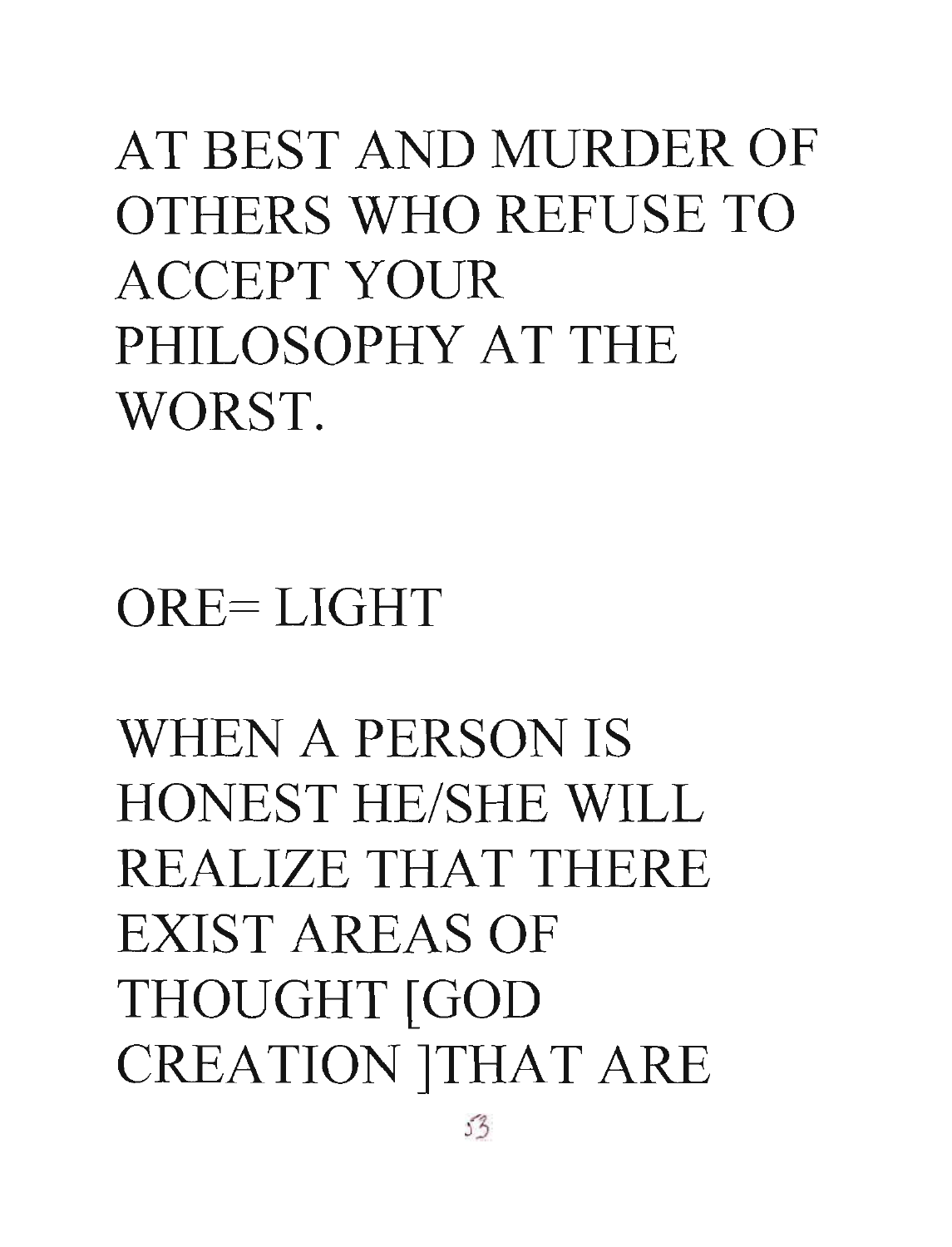### BEYOND HUMAN COMPREHENSION.

#### MADELAIN

# WE WILL SPLIT MADELAIN INTO TWO WORDS MAD **ELAIN** AND SPELLTHE TWO WORDS BACKWARDS=

*§Lt*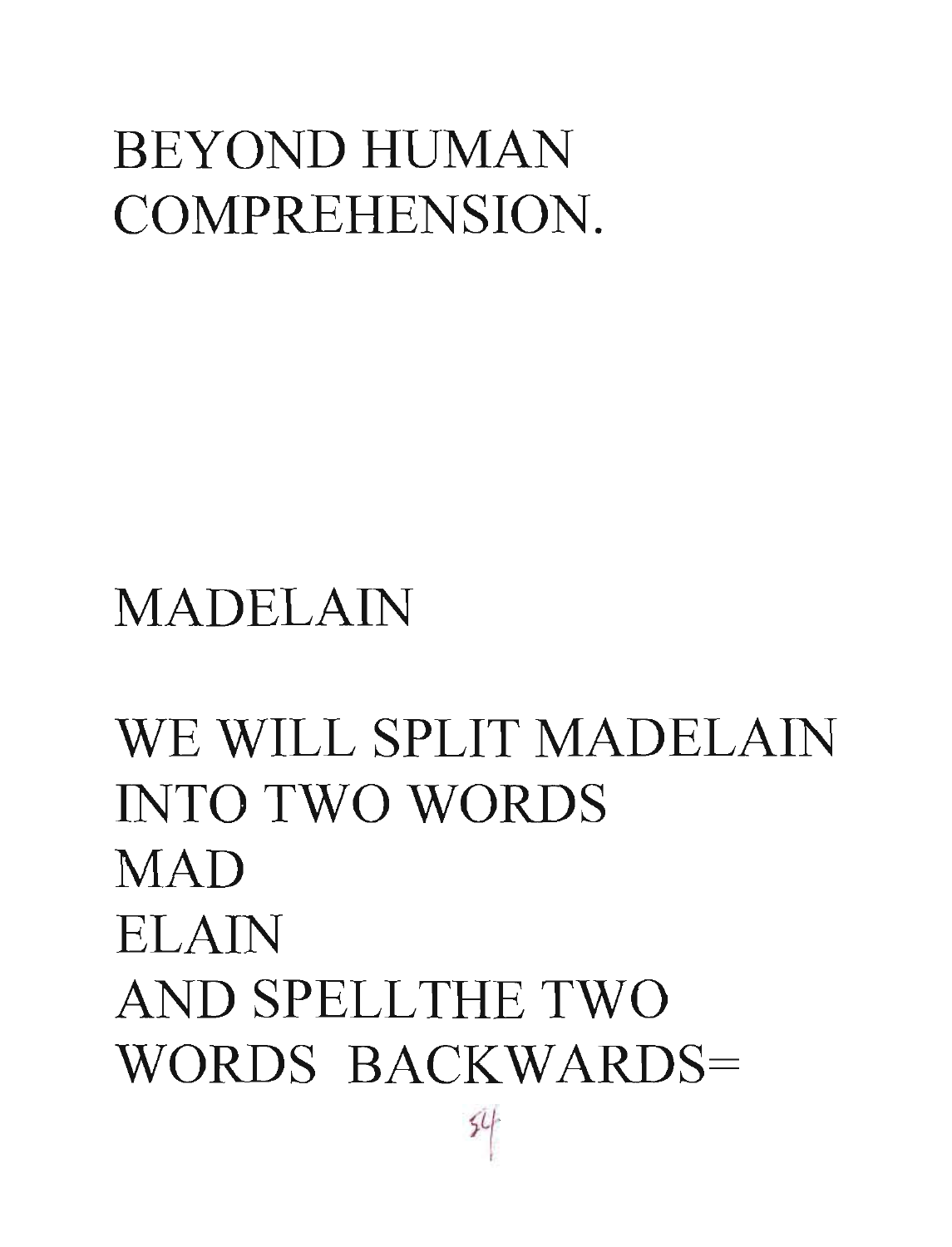### $DAM = BLOOD$ ADM== ADAM - A HUMAN

 $NIAIE=$ "NETZECH ISREAL LO ISHAKER" "THE ETERNAL OF ISRAEL DOES NOT LIE" NILY EAL THE SAME SCRIPTURE SAMUEL 1 CHAPTER 15:29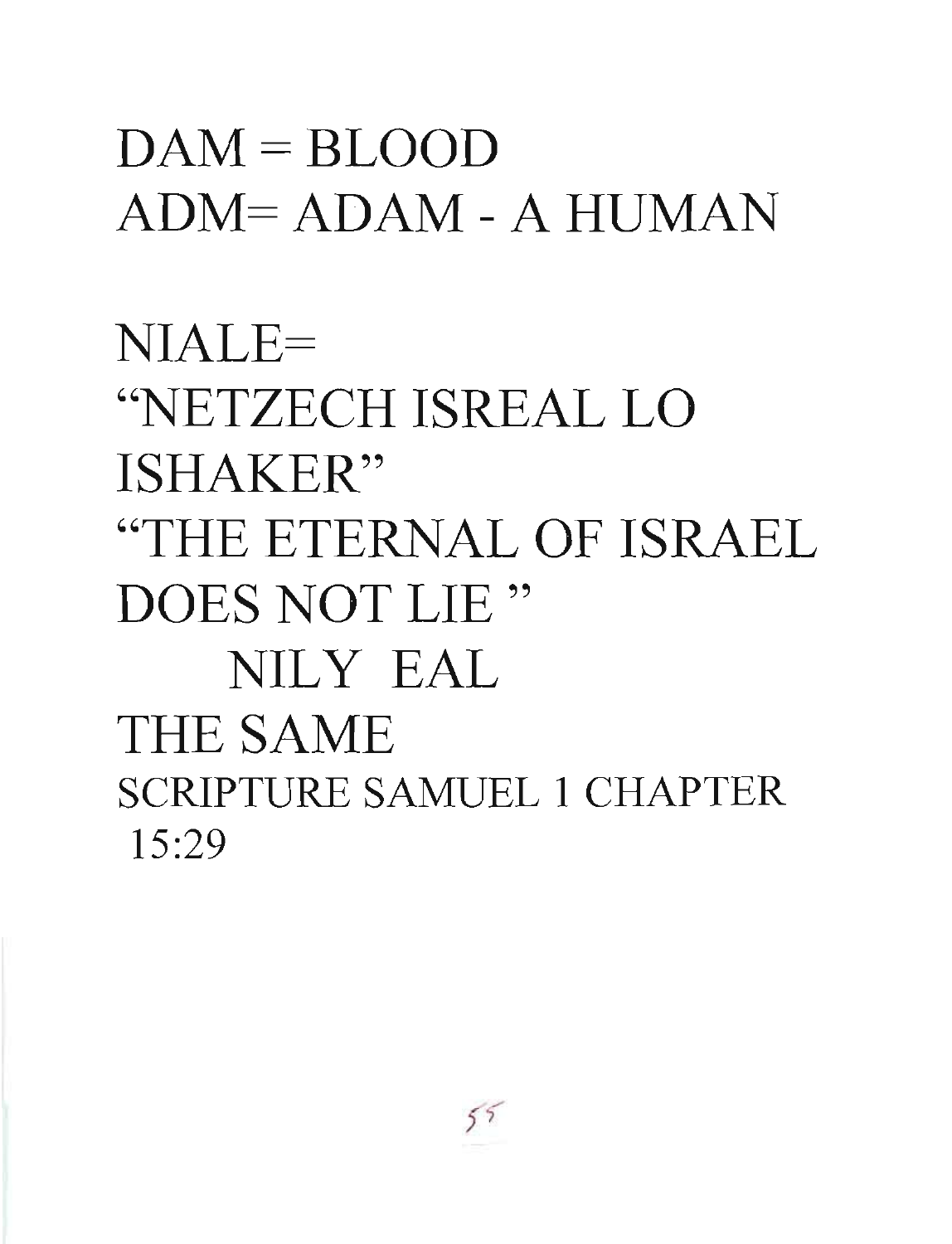George George is pronounced  $\text{dzori}$  = zrizutz =very dependable responsible precise and timely active to do good zealous Talmud Pesachim 89a Yalkut Deuteronomy 937not to give way to emotion Targum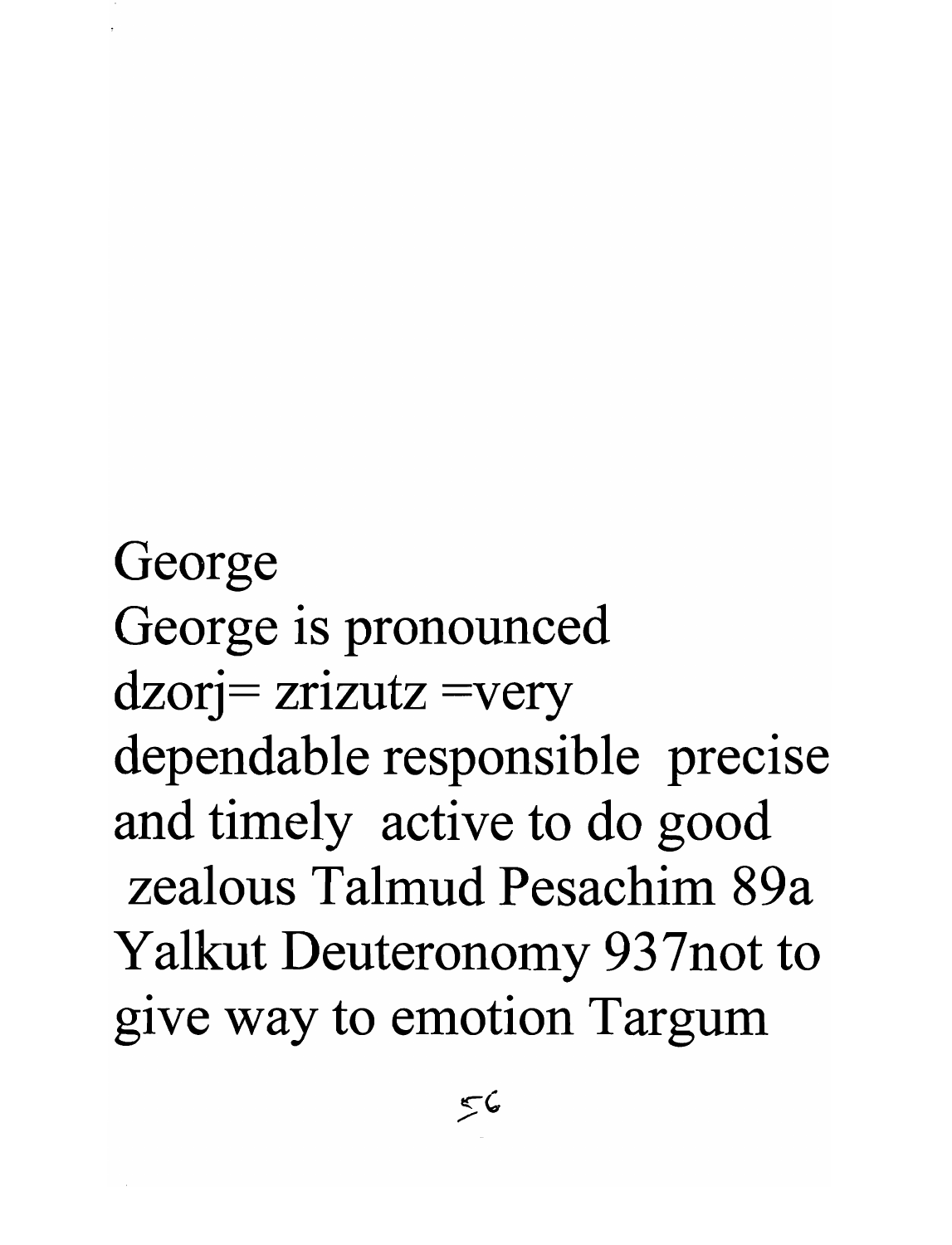# Jonathan xliii:31 **JANET REMOVE THE J=** ANET **SPLIT ANET=** AN ET  $AN=ANN = HANAH$  $57$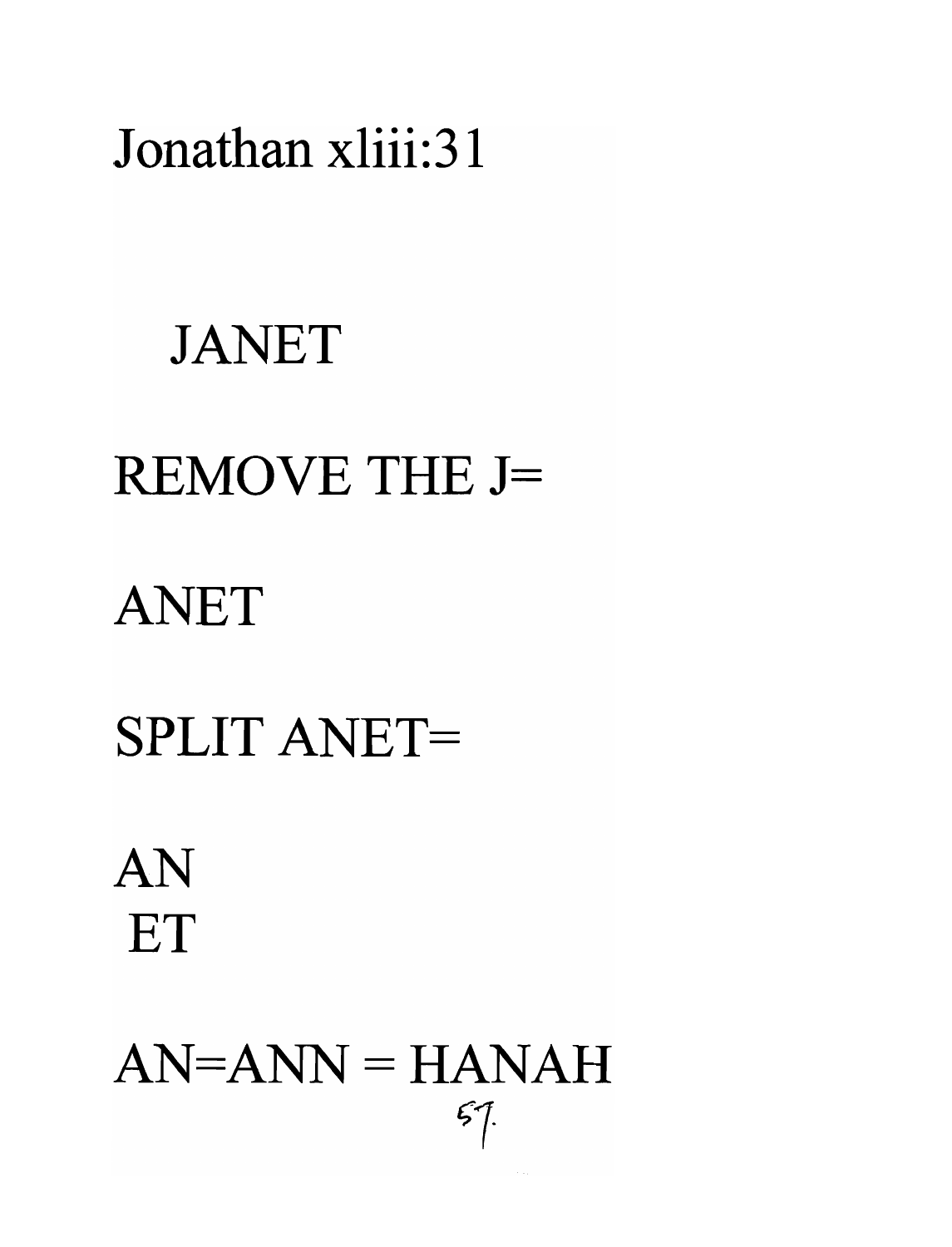#### =COMP ASSIONATE

 $T=$ 

## LAST LETTER OF HEBREW ALPHABET=SHORTHAND FOR DEPENDABILITY HONESTY ND WELL ADJUSTED

JANE OR JAN

ANOTHER FORM FOR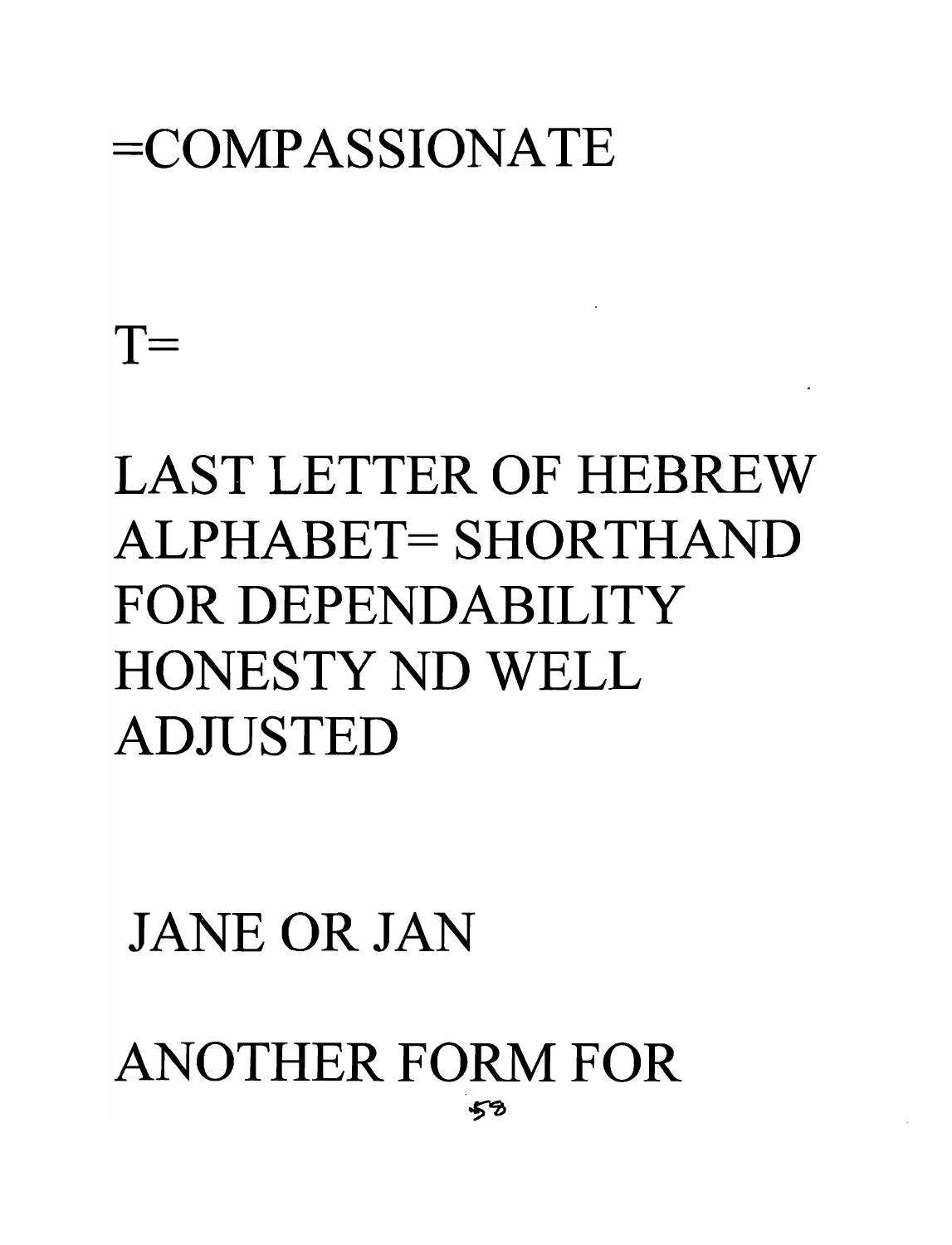

### **ELIZABETH SPLIT INTO**

**ELIZA** 

### **BETH ELIZA =JOYFUL SCRIPTURE**

**ISAIAH 23:7**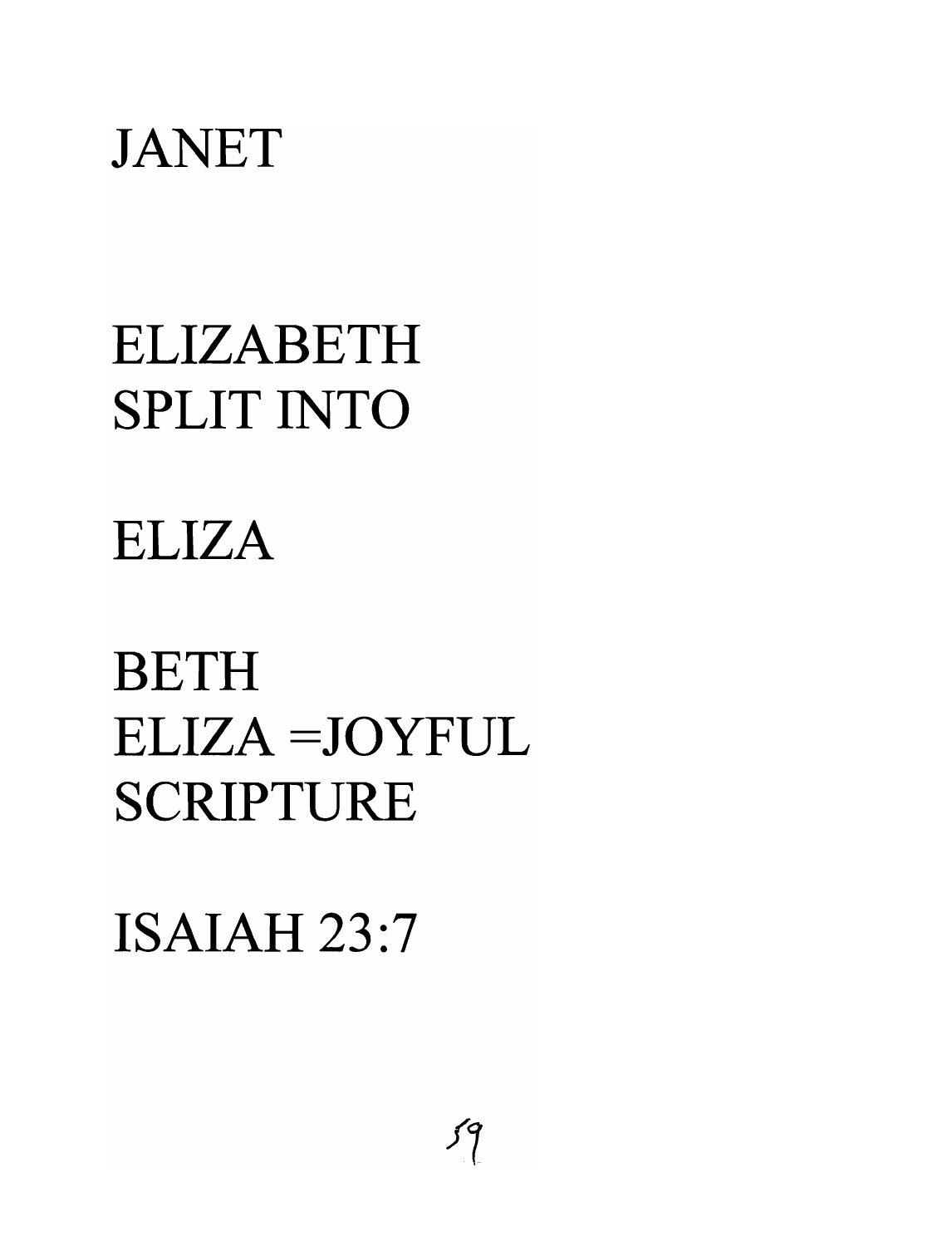#### "HAZOS LOCHEM ALIZA MIMAI KEDEMKADMOSO YEVILAH RAGLEOH MAROCHUK LOGUR"

" Is this your fate citizens of the joyous city? She whose antiquity is from the distant past. Her own feet shall carry her afar to live "

People themselves seal their own fate by their deeds or their passive behavior.

 $Beth = daughter$ 

Liz a shortened form of Aliza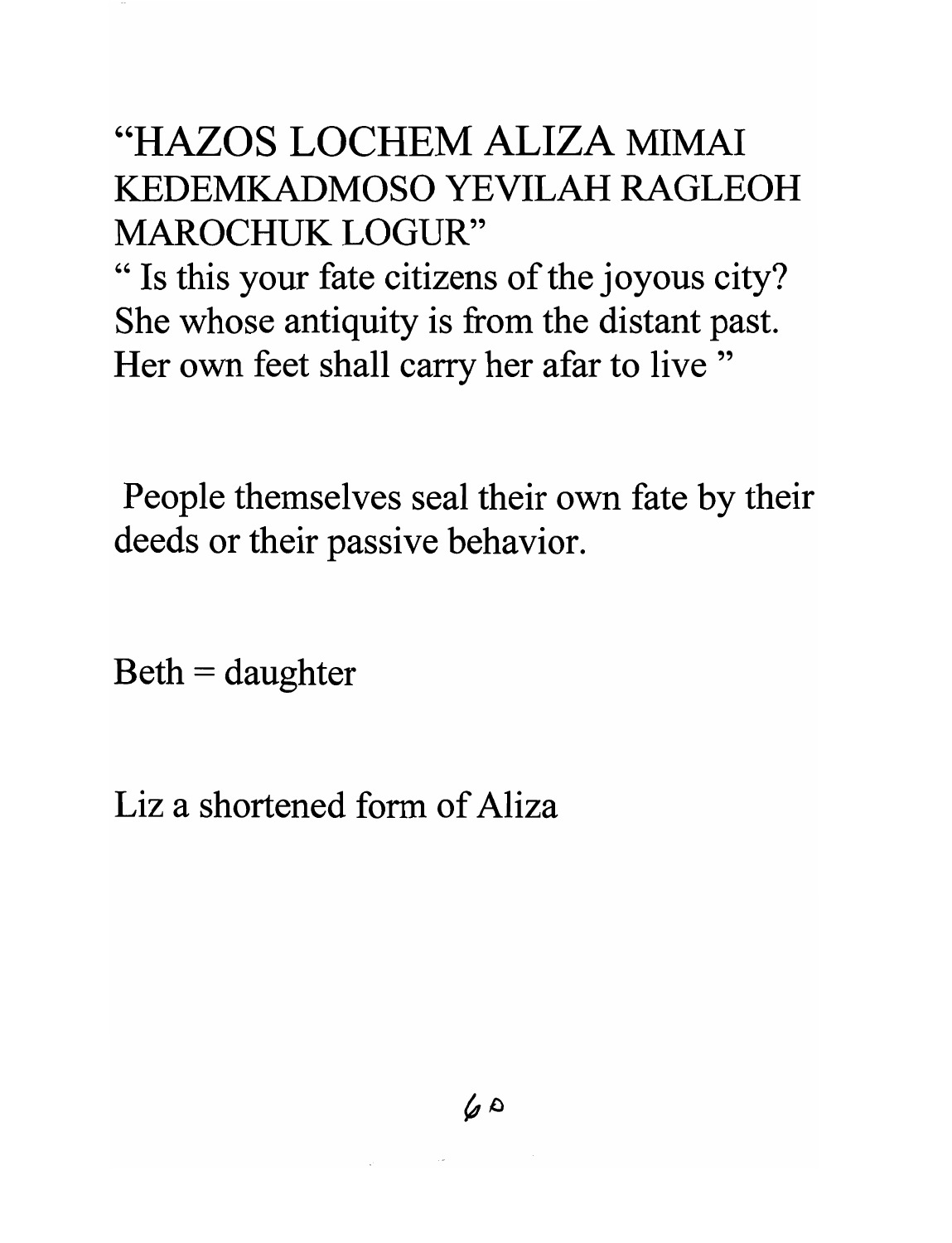#### **MEGAN**

#### $MEGAN = A SHIED$

## **SCRIPTURE** FIRST BLESSING OF THE AMIDAH PRAYER. "MELECH OZER UMOSHIA UMOGAN BORUCH ETC MOGAN AVROHOM"